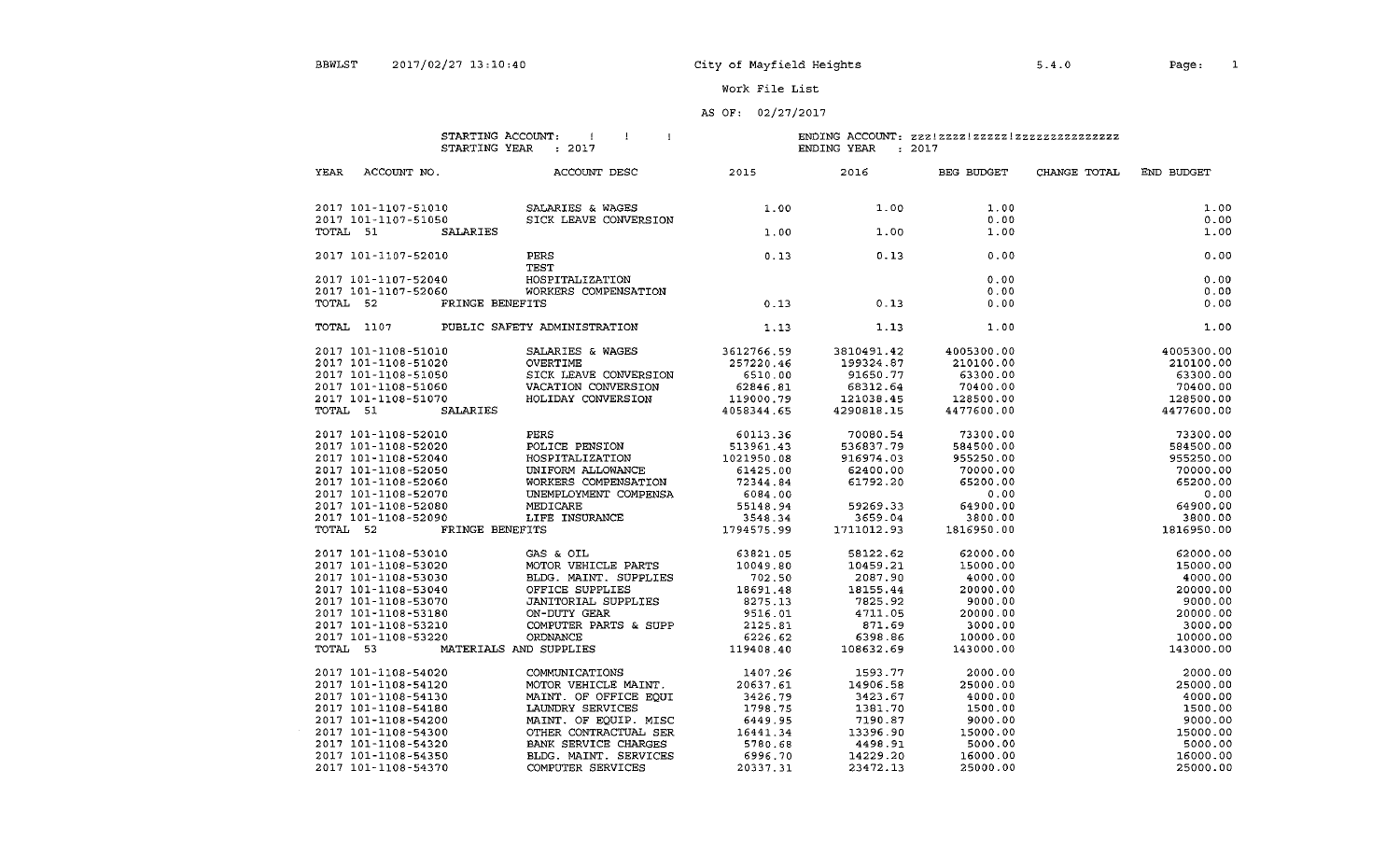Page: 2

### Work File List

### AS OF: 02/27/2017

STARTING ACCOUNT:  $\qquad$  | | | STARTING YEAR : 2017

# ENDING ACCOUNT: zzz!zzzz!zzzzz!zzzzzzzzzzzzzzz ENDING YEAR 2017

2015 2016 BEG BUDGET CHANGE TOTAL END BUDGET

YEAR ACCOUNT NO. ACCOUNT DESC

| 2017 101-1108-54380              | MAINT. OF HVAC EOUIP.      | 7729.10    | 3468.61    | 10000.00   | 10000.00   |
|----------------------------------|----------------------------|------------|------------|------------|------------|
| TOTAL 54<br>CONTRACUAL SERVICES  |                            | 91005.49   | 87562.34   | 112500.00  | 112500.00  |
| 2017 101-1108-55020              | OFFICE EQUIPMENT           | 426.83     | 8041.49    | 10000.00   | 10000.00   |
| 2017 101-1108-55030              | OTHER EQUIPMENT            | 18465.97   | 17239.49   | 25000.00   | 25000.00   |
| 2017 101-1108-55050              | COMPUTER EQUIPMENT         | 237.99     | 1622.88    | 20000.00   | 20000.00   |
| 2017 101-1108-55070              | EQUIPMENT-ORDNANCE         |            | 8644.56    | 5000.00    | 5000.00    |
| 2017 101-1108-55150              | CONTRACTOR CONSTRUCTI      |            |            | 0.00       | 0.00       |
| TOTAL 55                         | EQUIPMENT AND IMPROVEMENTS | 19130.79   | 35548.42   | 60000.00   | 60000.00   |
|                                  |                            |            |            |            |            |
| 2017 101-1108-57010              | RENTAL OF OFFICE EQUI      |            |            | 0.00       | 0.00       |
| 2017 101-1108-57020              | EDUCATION & TRAINING       | 14343.24   | 18800.04   | 30000.00   | 30000.00   |
| 2017 101-1108-57030              | JAIL OPERATIONS EXP.       | 17893.70   | 26393.11   | 30000.00   | 30000.00   |
| 2017 101-1108-57040              | DUES & MEMBERSHIPS         | 15044.00   | 15454.00   | 21000.00   | 21000.00   |
| 2017 101-1108-57050              | CANINE EXPENSES            |            |            | 0.00       | 0.00       |
| 2017 101-1108-57080              | MISC. OTHER EXPENSES       | 5179.88    | 11567.03   | 18000.00   | 18000.00   |
| 2017 101-1108-57130              | RENTAL OF EQUIPMENT        |            |            | 0.00       | 0.00       |
| 2017 101-1108-57200              | JUVENILE DIVERSION EX      |            |            | 0.00       | 0.00       |
| 2017 101-1108-57210              | SCHOOL RESOURCE OFFIC      | 98.00      | 49.00      | 100.00     | 100.00     |
| 2017 101-1108-57260              | COMMUNITY OPERATIONS       | 10857.02   | 15974.87   | 20000.00   | 20000.00   |
| 2017 101-1108-57310              | VEHICLE WASHES             | 5083.00    | 5222.00    | 6000.00    | 6000.00    |
| 2017 101-1108-57320              | TUITION REIMBURSEMENT      | 14428.76   | 17205.01   | 15000.00   | 15000.00   |
| 2017 101-1108-57330              | AUXILIARY EXPENSES         | 876.80     | 2573.89    | 4000.00    | 4000.00    |
| TOTAL 57<br>OTHER EXPENSES       |                            | 83804.40   | 113238.95  | 144100.00  | 144100.00  |
| 2017 101-1108-59010              | D.A.R.E. GRANT REFUND      |            |            | 0.00       | 0.00       |
| TOTAL 59<br>OTHER FINANCIAL USES |                            |            |            | 0.00       | 0.00       |
| TOTAL 1108<br>DIVISION OF POLICE |                            | 6166269.72 | 6346813.48 | 6754150.00 | 6754150.00 |
| 2017 101-1109-51010              | SALARIES & WAGES           | 2858819.08 | 2979617.57 | 3282100.00 | 3282100.00 |
| 2017 101-1109-51020              | OVERTIME                   | 147245.95  | 188962.92  | 194600.00  | 194600.00  |
| 2017 101-1109-51050              | SICK LEAVE CONVERSION      | 25922.17   | 28178.97   | 25000.00   | 25000.00   |
| 2017 101-1109-51060              | VACATION CONVERSION        | 32384.48   | 38435.17   | 39600.00   | 39600.00   |
| 2017 101-1109-51070              | HOLIDAY CONVERSION         | 28948.47   | 37637.15   | 44600.00   | 44600.00   |
| TOTAL 51<br>SALARIES             |                            | 3093320.15 | 3272831.78 | 3585900.00 | 3585900.00 |
| 2017 101-1109-52010              | PERS                       | 19680.20   | 19084.76   | 19800.00   | 19800.00   |
| 2017 101-1109-52030              | FIRE PENSION               | 528619.40  | 569380.83  | 649200.00  | 649200.00  |
| 2017 101-1109-52040              | HOSPITALIZATION            | 857301.05  | 783086.94  | 854650.00  | 854650.00  |
| 2017 101-1109-52050              | UNIFORM ALLOWANCE          | 33125.00   | 33125.00   | 35250.00   | 35250.00   |
| 2017 101-1109-52060              | WORKERS COMPENSATION       | 55175.13   | 45835.49   | 48750.00   | 48750.00   |
| 2017 101-1109-52070              | UNEMPLOYMENT COMPENSA      |            |            | 0.00       | 0.00       |
| 2017 101-1109-52080              | MEDICARE                   | 41124.63   | 44367.51   | 48300.00   | 48300.00   |
| 2017 101-1109-52090              | LIFE INSURANCE             | 3025.80    | 3011.04    | 3350.00    | 3350.00    |
| TOTAL 52<br>FRINGE BENEFITS      |                            | 1538051.21 | 1497891.57 | 1659300.00 | 1659300.00 |
| 2017 101-1109-53010              | GAS & OIL                  | 16582.01   | 16493.19   | 17500.00   | 17500.00   |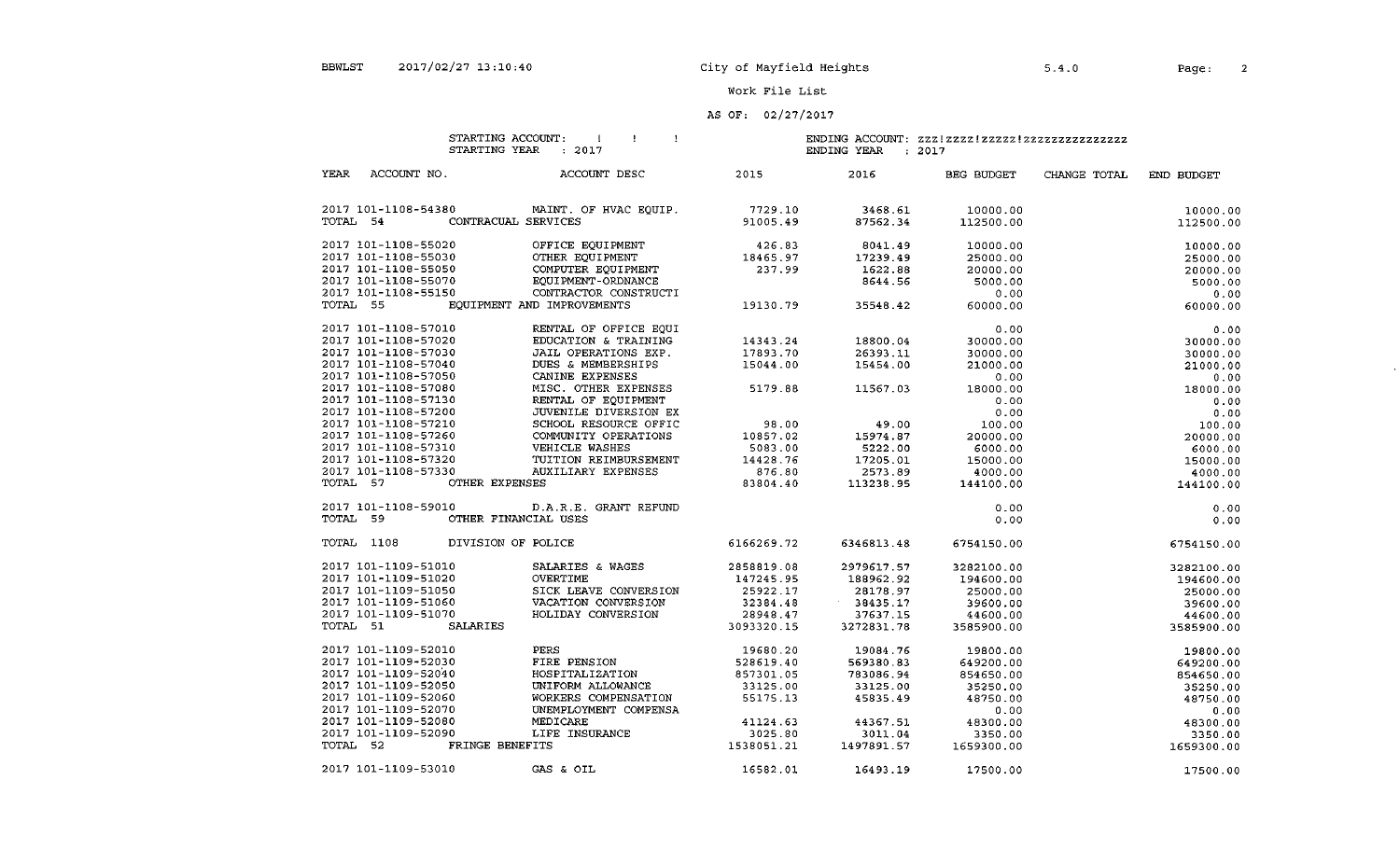$\sim 10^6$ 

Page: 3

### work File List

### AS OF:  $02/27/2017$

### STARTING ACCOUNT:  $\qquad$  | | | STARTING YEAR : 2017

| YEAR | ACCOUNT NO.         | ACCOUNT DESC               | 2015       | 2016       | <b>BEG BUDGET</b> | CHANGE TOTAL | END BUDGET |
|------|---------------------|----------------------------|------------|------------|-------------------|--------------|------------|
|      | 2017 101-1109-53020 | EOUIPMENT PARTS            | 15245.42   | 6052.81    | 15000.00          |              | 15000.00   |
|      | 2017 101-1109-53030 | BLDG. MAINT. SUPPLIES      | 2441.56    | 751.90     | 2400.00           |              | 2400.00    |
|      | 2017 101-1109-53040 | OFFICE SUPPLIES            | 5347.01    | 4445.98    | 4500.00           |              | 4500.00    |
|      | 2017 101-1109-53050 | MEDICAL SUPPLIES           | 6149.73    | 8678.27    | 11000.00          |              | 11000.00   |
|      | 2017 101-1109-53070 | JANITORIAL SUPPLIES        | 5803.68    | 4450.64    | 5000.00           |              | 5000.00    |
|      | 2017 101-1109-53110 | <b>CHEMICALS</b>           | 1134.87    | 1417.63    | 3000.00           |              | 3000.00    |
|      | 2017 101-1109-53180 | FIREFIGHTING GEAR          | 5292.74    | 11642.92   | 29000.00          |              | 29000.00   |
|      | 2017 101-1109-53210 | COMPUTER PARTS & SUPP      | 341.81     | 359.91     | 400.00            |              | 400.00     |
|      | 2017 101-1109-53230 | LAUNDRY SUPPLIES           | 87.95      | 503.44     | 500.00            |              |            |
|      | 2017 101-1109-53240 | LOCK BOXES                 | 1175.00    |            |                   |              | 500.00     |
|      | TOTAL 53            | MATERIALS AND SUPPLIES     | 59601.78   | 675.00     | 1000.00           |              | 1000.00    |
|      |                     |                            |            | 55471.69   | 89300.00          |              | 89300.00   |
|      | 2017 101-1109-54020 | COMMUNICATIONS             | 5940.00    | 5280.00    | 7500.00           |              | 7500.00    |
|      | 2017 101-1109-54120 | MAINT. OF.EQUIP. M. V      | 35487.56   | 26427.39   | 35000.00          |              | 35000.00   |
|      | 2017 101-1109-54130 | MAINT. OF OFFICE EQUI      | 180.75     | 1920.62    | 2200.00           |              | 2200.00    |
|      | 2017 101-1109-54180 | LAUNDRY SERVICES           | 746.20     | 757.20     | 800.00            |              | 800.00     |
|      | 2017 101-1109-54190 | FIRE HYDRANT REPAIRS       |            |            | 9000.00           |              | 9000.00    |
|      | 2017 101-1109-54200 | MAINT OF EQUIP. MISC       | 11581.71   | 14786.03   | 16000.00          |              | 16000.00   |
|      | 2017 101-1109-54300 | OTHER CONTRACTUAL SER      | 8904.13    | 9088.77    | 15000.00          |              | 15000.00   |
|      | 2017 101-1109-54330 | HYDRANT WATER SERV. F      | 23904.56   | 23904.56   | 24600.00          |              | 24600.00   |
|      | 2017 101-1109-54350 | BLDG. MAINT, SERVICES      | 7184.00    | 4158.30    | 12000.00          |              | 12000.00   |
|      | 2017 101-1109-54370 | COMPUTER SERVICES          | 2052.23    | 337.94     | 500.00            |              | 500.00     |
|      | 2017 101-1109-54380 | MAINT. OF HVAC EUOIP.      | 9059.35    | 942.50     | 5000.00           |              | 5000.00    |
|      | 2017 101-1109-54460 | EMS BILLING SERV. FEE      | 46907.88   | 44150.40   | 46000.00          |              | 46000.00   |
|      | TOTAL 54            | CONTRACUAL SERVICES        | 151948.37  | 131753.71  | 173600.00         |              | 173600.00  |
|      | 2017 101-1109-55020 | OFFICE EQUIPMENT           | 1418.43    | 2291.24    | 0.00              |              | 0.00       |
|      | 2017 101-1109-55030 | OTHER EQUIPMENT            | 12971.30   | 14355.79   | 2900.00           |              | 2900.00    |
|      | 2017 101-1109-55050 | COMPUTER EQUIPMENT         |            |            | 11700.00          |              | 11700.00   |
|      | 2017 101-1109-55060 | HOMELAND SECURITY EQU      |            |            | 0.00              |              | 0.00       |
|      | 2017 101-1109-55150 | CONTRACTOR CONSTRUCTI      |            |            | 0.00              |              | 0.00       |
|      | TOTAL 55            | EQUIPMENT AND IMPROVEMENTS | 14389.73   | 16647.03   | 14600.00          |              | 14600.00   |
|      | 2017 101-1109-57020 | EDUCATION & TRAINING       | 9662.11    | 7096.03    | 10000.00          |              | 10000.00   |
|      | 2017 101-1109-57040 | DUES & MEMBERSHIPS         | 9350.00    | 9600.00    | 9700.00           |              | 9700.00    |
|      | 2017 101-1109-57080 | MISC. OTHER EXPENSES       | 5883.58    | 7936.91    | 6600.00           |              | 6600.00    |
|      | 2017 101-1109-57320 | TUITION REIMBURSEMENT      | 15902.43   | 12863.63   | 13000.00          |              | 13000.00   |
|      | TOTAL 57            | OTHER EXPENSES             | 40798.12   | 37496.57   | 39300.00          |              | 39300.00   |
|      | 2017 101-1109-59010 | FEMA GRANT REFUND          | 144.10     |            | 0.00              |              | 0.00       |
|      | TOTAL 59            | OTHER FINANCIAL USES       | 144.10     |            | 0.00              |              | 0.00       |
|      |                     |                            |            |            |                   |              |            |
|      | TOTAL 1109          | DIVISION OF FIRE           | 4898253.46 | 5012092.35 | 5562000.00        |              | 5562000.00 |
|      | 2017 101-1110-51010 | SALARIES & WAGES           | 445785.14  | 417003.55  | 436750.00         |              | 436750.00  |
|      | 2017 101-1110-51020 | OVERTIME                   | 57236.39   | 54561.39   | 56200.00          |              | 56200.00   |
|      | 2017 101-1110-51050 | SICK LEAVE CONVERSION      | 1143.02    | 2189.57    | 2250.00           |              | 2250.00    |
|      | 2017 101-1110-51060 | VACATION CONVERSION        | 2305.26    | 4100.53    | 4250.00           |              | 4250.00    |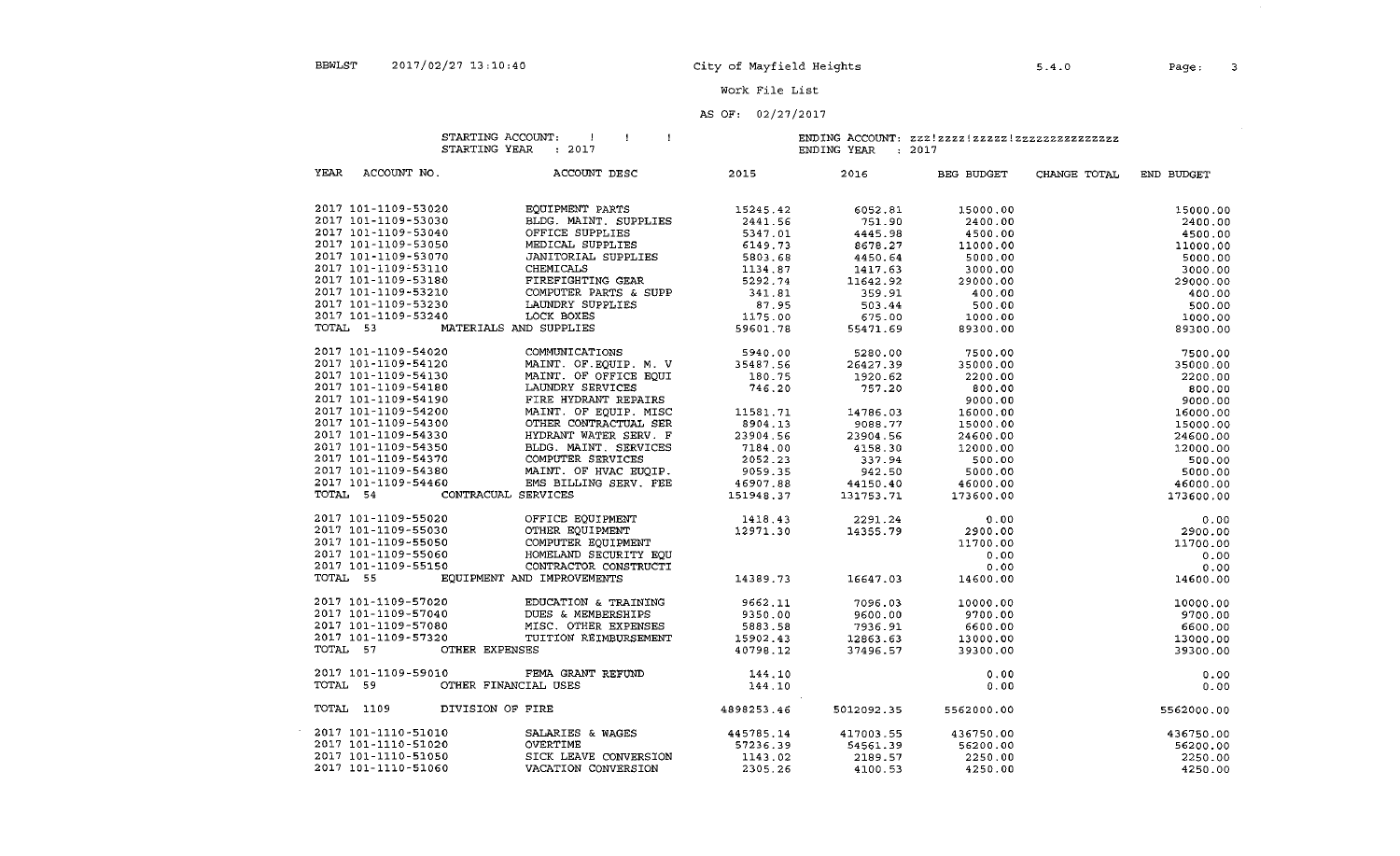### AS OF: 02/27/2017

#### STARTING ACCOUNT:  $\qquad$  !! STARTING YEAR : 2017

| YEAR       | ACCOUNT NO.         | ACCOUNT DESC                 | 2015      | 2016      | BEG BUDGET | CHANGE TOTAL | END BUDGET |
|------------|---------------------|------------------------------|-----------|-----------|------------|--------------|------------|
|            | 2017 101-1110-51070 | HOLIDAY CONVERSION           | 6933.36   | 8752.72   | 9000.00    |              | 9000.00    |
| TOTAL 51   |                     | <b>SALARIES</b>              | 513403.17 | 486607.76 | 508450.00  |              | 508450.00  |
|            | 2017 101-1110-52010 | PERS                         | 70917.03  | 66175.34  | 70300.00   |              | 70300.00   |
|            | 2017 101-1110-52040 | HOSPITALIZATION              | 138779.74 | 114755.82 | 119450.00  |              | 119450.00  |
|            | 2017 101-1110-52050 | UNIFORM ALLOWANCE            | 5625.00   | 5900.00   | 5900.00    |              | 5900.00    |
|            | 2017 101-1110-52060 | WORKERS COMPENSATION         | 9810.59   | 8257.82   | 7600.00    |              | 7600.00    |
|            | 2017 101-1110-52080 | MEDICARE                     | 6177.13   | 6997.68   | 7400.00    |              | 7400.00    |
|            | 2017 101-1110-52090 | LIFE INSURANCE               | 575.64    | 531.36    | 550.00     |              | 550.00     |
| TOTAL 52   |                     | FRINGE BENEFITS              | 231885.13 | 202618.02 | 211200.00  |              | 211200.00  |
|            | 2017 101-1110-53040 | OFFICE SUPPLIES              | 209.90    |           | 0.00       |              | 0.00       |
| TOTAL 53   |                     | MATERIALS AND SUPPLIES       | 209.90    |           | 0.00       |              | 0.00       |
|            | 2017 101-1110-54020 | COMMUNICATIONS               | 45263.57  | 49880.04  | 54000.00   |              | 54000.00   |
|            | 2017 101-1110-54130 | MAINT. OF OFFICE EQUI        | 87.16     |           | 0.00       |              | 0.00       |
|            | 2017 101-1110-54200 | MAINT. OF EQUIP. MISC        | 11384.37  | 7299.00   | 9000.00    |              | 9000.00    |
|            | 2017 101-1110-54300 | OTHER CONTRACTUAL SER        | 16212.00  | 14762.00  | 15000.00   |              | 15000.00   |
| TOTAL 54   |                     | CONTRACUAL SERVICES          | 72947.10  | 71941.04  | 78000.00   |              | 78000.00   |
|            | 2017 101-1110-55020 | OFFICE EQUIPMENT             |           |           | 4000.00    |              | 4000.00    |
|            | 2017 101-1110-55030 | OTHER EQUIPMENT              |           |           | 0.00       |              | 0.00       |
|            | 2017 101-1110-55050 | COMPUTER EQUIPMENT           |           |           | 0.00       |              | 0.00       |
| TOTAL 55   |                     | EOUIPMENT AND IMPROVEMENTS   |           |           | 4000.00    |              | 4000.00    |
|            | 2017 101-1110-57010 | RENTAL OF OFFICE EQUI        |           |           | 0.00       |              | 0.00       |
|            | 2017 101-1110-57020 | EDUCATION & TRAINING         | 387.12    | 1231.00   | 2500.00    |              | 2500.00    |
|            | 2017 101-1110-57080 | MISC. OTHER EXPENSES         | 438.25    |           | 0.00       |              | 0.00       |
|            | 2017 101-1110-57320 | TUITION REIMBURSEMENT        |           |           | 0.00       |              | 0.00       |
| TOTAL 57   |                     | OTHER EXPENSES               | 825.37    | 1231.00   | 2500.00    |              | 2500.00    |
| TOTAL 1110 |                     | POLICE & FIRE COMMUNICATIONS | 819270.67 | 762397.82 | 804150.00  |              | 804150.00  |
|            | 2017 101-1124-51010 | SALARIES & WAGES             | 27795.36  | 26316.59  | 27200.00   |              | 27200.00   |
|            | 2017 101-1124-51020 | <b>OVERTIME</b>              | 9391.26   | 5807.40   | 6000.00    |              | 6000.00    |
|            | 2017 101-1124-51050 | SICK LEAVE CONVERSION        |           |           | 0.00       |              | 0.00       |
|            | 2017 101-1124-51060 | VACATION CONVERSION          |           |           | 0.00       |              | 0.00       |
| TOTAL 51   |                     | SALARIES                     | 37186.62  | 32123.99  | 33200.00   |              | 33200.00   |
|            | 2017 101-1124-52010 | PERS                         | 5283.31   | 4267.69   | 4700.00    |              | 4700.00    |
|            | 2017 101-1124-52040 | HOSPITALIZATION              |           |           | 0.00       |              | 0.00       |
|            | 2017 101-1124-52060 | WORKERS COMPENSATION         | 807.69    | 483.14    | 475.00     |              | 475.00     |
|            | 2017 101-1124-52080 | MEDICARE                     | 501.30    | 460.67    | 500.00     |              | 500.00     |
|            | 2017 101-1124-52090 | LIFE INSURANCE               |           |           | 0.00       |              | 0.00       |
| TOTAL 52   |                     | FRINGE BENEFITS              | 6592.30   | 5211.50   | 5675.00    |              | 5675.00    |
|            | 2017 101-1124-53020 | EOUIPMENT PARTS              | 1855.34   | 1856.70   | 2500.00    |              | 2500.00    |
|            | 2017 101-1124-53170 | <b>FOOD</b>                  | 949.68    | 386.81    | 400.00     |              | 400.00     |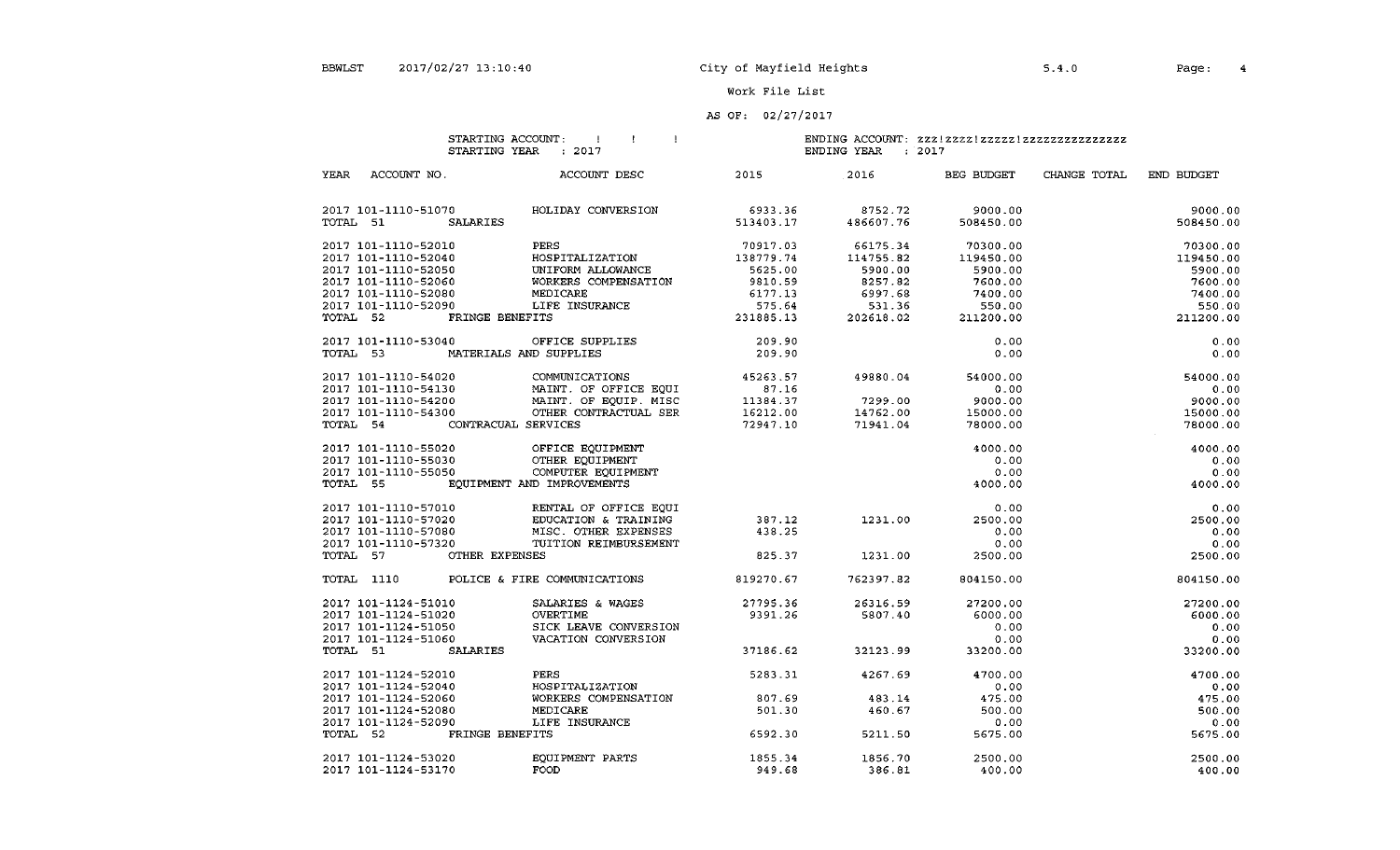### AS OF: 02/27/2017

## STARTING ACCOUNT: 1<br>STARTING YEAR 1: 2017

| YEAR<br>ACCOUNT NO.       | ACCOUNT DESC                                                                                                                          | 2015      |                              | 2016 BEG BUDGET              | CHANGE TOTAL | END BUDGET |
|---------------------------|---------------------------------------------------------------------------------------------------------------------------------------|-----------|------------------------------|------------------------------|--------------|------------|
|                           | TOTAL 53 MATERIALS AND SUPPLIES                                                                                                       |           | 2805.02 2243.51 2900.00      |                              |              | 2900.00    |
|                           | 2017 101-1124-54120 MAINT. OF EQUIP. M.V.<br>2017 101-1124-54180 LAUNDRY SERVICES                                                     |           | 656.21 2348.59 3000.00       |                              |              | 3000.00    |
|                           |                                                                                                                                       |           |                              |                              |              | 0.00       |
|                           |                                                                                                                                       |           |                              |                              |              | 3000.00    |
|                           |                                                                                                                                       |           |                              | $0.00$<br>3000.00<br>6000.00 |              | 6000.00    |
|                           | 2017 101-1124-55030 OTHER EQUIPMENT                                                                                                   |           | 283.69                       | 300.00                       |              | 300.00     |
|                           | TOTAL 55 EQUIPMENT AND IMPROVEMENTS                                                                                                   |           | 283.69                       | 300.00                       |              | 300.00     |
|                           | 2017 101-1124-57020 EDUCATION & TRAINING 295.00<br>2017 101-1124-57080 MISC. OTHER EXPENSES 1283.52<br>283.52 TOTAL 57 OTHER EXPENSES |           |                              | 1500.00                      |              | 1500.00    |
|                           |                                                                                                                                       |           |                              | 700.00                       |              | 700.00     |
|                           |                                                                                                                                       |           | 684.30<br>684.30             | 2200.00                      |              | 2200.00    |
| TOTAL 1124 ANIMAL CONTROL |                                                                                                                                       |           | 50768.67 45824.28            | 50275.00                     |              | 50275.00   |
|                           | 2017 101-2201-54090 COUNTY HEALTH EXPENSE 75088.00                                                                                    |           | 75088.00                     | 78925.00                     |              | 78925.00   |
|                           | TOTAL 54 CONTRACUAL SERVICES                                                                                                          | 75088.00  | 75088.00                     | 78925.00                     |              | 78925.00   |
|                           | TOTAL 2201 CUYAHOGA COUNTY HEALTH DEPT 75088.00                                                                                       |           | 75088.00                     | 78925.00                     |              | 78925.00   |
|                           | 2017 101-2202-57080 CEMETERY ANNUAL CONTR 1000.00                                                                                     |           | 1000.00                      | 1000.00                      |              | 1000.00    |
| TOTAL 57 OTHER EXPENSES   |                                                                                                                                       | 1000.00   | 1000.00                      | 1000.00                      |              | 1000.00    |
|                           | TOTAL 2202 MAYFIELD UNION CEMETERY                                                                                                    |           | 1000.00 1000.00              | 1000.00                      |              | 1000.00    |
|                           | 2017 101-2211-51030 SALARIES-PART-TIME 4182.00 902.00                                                                                 |           |                              | 0.00                         |              | 0.00       |
| TOTAL 51 SALARIES         |                                                                                                                                       | 4182.00   | 902.00                       | 0.00                         |              | 0.00       |
| 2017 101-2211-52010       | PERS                                                                                                                                  | 584.08    | 183.68                       | 0.00                         |              | 0.00       |
|                           | 2017 101-2211-52060 WORKERS COMPENSATION<br>2017 101-2211-52080 MEDICARE                                                              | 109.54    | 66.09                        | 0.00                         |              | 0.00       |
|                           |                                                                                                                                       |           | 60.66 13.09<br>754.28 262.86 | 0.00                         |              | 0.00       |
| TOTAL 52 FRINGE BENEFITS  | $\mathbf{S}$ and $\mathbf{S}$ and $\mathbf{S}$ are $\mathbf{S}$ .                                                                     |           |                              | 0.00                         |              | 0.00       |
|                           | 2017 101-2211-53040 OFFICE SUPPLIES                                                                                                   |           |                              | 0.00                         |              | 0.00       |
| 2017 101-2211-53050       |                                                                                                                                       |           |                              | 0.00                         |              | 0.00       |
|                           | TOTAL 53 MATERIALS AND SUPPLIES                                                                                                       |           |                              | 0.00                         |              | 0.00       |
|                           | 2017 101-2211-54300 OTHER CONTRACTUAL SER                                                                                             | 250.00    |                              | 0.00                         |              | 0.00       |
|                           | TOTAL 54 CONTRACUAL SERVICES                                                                                                          | 250.00    |                              | 0.00                         |              | 0.00       |
|                           | TOTAL 2211 COMMISSION ON AGING                                                                                                        |           | 5186.28 1164.86              | 0.00                         |              | 0.00       |
|                           | 2017 101-2213-54470 CONSORTIUM EXPENSES                                                                                               | 205580.61 |                              | 207648.50 207900.00          |              | 207900.00  |
| TOTAL 54                  | CONTRACUAL SERVICES                                                                                                                   | 205580.61 | 207648.50                    | 207900.00                    |              | 207900.00  |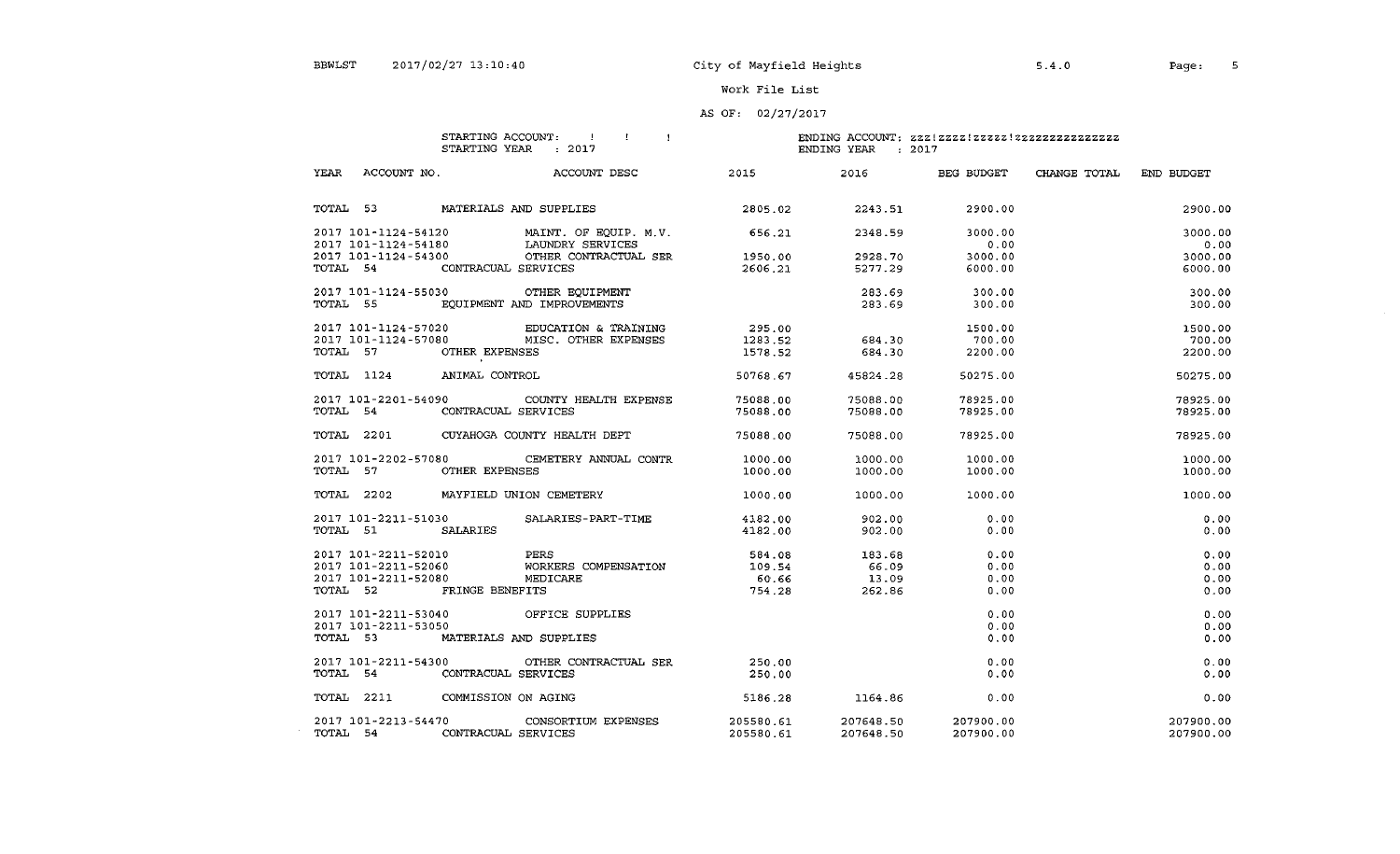2017 101-3313-59010 REFUNDS

Page: 6

250.00

Work File List

### AS OF: 02/27/2017

#### STARTING ACCOUNT:  $\qquad$  !! STARTING YEAR : 2017

#### ENDING ACCOUNT: ZZZ!ZZZZ!ZZZZZ!ZZZZZZZZZZZZZZZ ENDING YEAR : 2017

| 205580.61<br>TOTAL 2213<br>COMM. PARTNERSHIP ON AGING<br>207648.50<br>207900.00<br>207900.00<br>SALARIES & WAGES<br>2017 101-3313-51010<br>209933.09<br>233550.00<br>233550.00<br>SALARIES & WAGES<br>OVERTIME<br>SALARIES - PART-TIME<br>SICK LEAVE CONVERSION<br>VACATION CONVERSION<br>PERS<br>PERS<br>HOSPITALIZATION<br>MOSPITALIZATION<br>MORKERS COMPENSATION<br>MEDICARE<br>LIFE INSURANCE<br>TITS<br>2017 101-3313-51020<br>18700.00<br>16490.67<br>18700.00<br>2017 101-3313-51030<br>10472.00<br>12100.00<br>12100.00<br>2017 101-3313-51050<br>2208.20<br>2300.00<br>2300.00<br>2017 101-3313-51060<br>4554.60<br>5000.00<br>5000.00<br>TOTAL 51<br>SALARIES<br>243658.56<br>271650.00<br>271650.00<br>2017 101-3313-52010<br>30292.47<br>37100.00<br>37100.00<br>2017 101-3313-52040<br>54974.99<br>60750.00<br>60750.00<br>2017 101-3313-52060<br>3549.78<br>3600.00<br>3600.00<br>2017 101-3313-52080<br>3496.18<br>3950.00<br>3950.00<br>265.68<br>300.00<br>2017 101-3313-52090<br>300.00<br>TOTAL 52<br>FRINGE BENEFITS<br>92579.10<br>105700.00<br>105700.00<br>EQUIPMENT PARTS<br>OFFICE SUPPLIES<br>CLOTHING & GEAR<br>COMPUTER PARTS & SUPP<br>ND SUPPLIES<br>COMMUNICATIONS<br>MAINT. OF EQUIP. M.V.<br>OTHER CONTRACTUAL SER<br>BUS TRIPS/REC ACTIVIT<br>BANK SERVICE CHARGES<br>COMPUTER SERVICES<br>OFFICE EQ<br>2017 101-3313-53020<br>0.00<br>0.00<br>2017 101-3313-53040<br>18500.00<br>17738.01<br>18500.00<br>2017 101-3313-53180<br>0.00<br>0.00<br>50.00<br>2017 101-3313-53210<br>39.99<br>50.00<br>TOTAL 53<br>MATERIALS AND SUPPLIES<br>17778.00<br>18550.00<br>18550.00<br>2017 101-3313-54020<br>1406.53<br>1500.00<br>1500.00<br>2017 101-3313-54120<br>579.27<br>700.00<br>700.00<br>2017 101-3313-54300<br>4642.10<br>4800.00<br>4800.00<br>7352.27<br>2017 101-3313-54310<br>10000.00<br>10000.00<br>2017 101-3313-54320<br>12202.08<br>12600.00<br>12600.00<br>2017 101-3313-54370<br>2500.00<br>2600.00<br>2600.00<br>TOTAL 54<br>CONTRACUAL SERVICES<br>28682.25<br>32200.00<br>32200.00<br>0.00<br>2017 101-3313-55020<br>0.00<br>2017 101-3313-55050<br>0.00<br>0.00<br>EOUIPMENT AND IMPROVEMENTS<br>0.00<br>TOTAL 55<br>0.00<br>EDUCATION & TRAINING<br>3526.58<br>4000.00<br>2017 101-3313-57020<br>4000.00<br>2017 101-3313-57040<br>520.00<br>600.00<br>DUES & MEMBERSHIPS<br>600.00<br>2017 101-3313-57070<br>TRAVEL & TRANSPORTATI<br>0.00<br>0.00<br>2017 101-3313-57080<br>MISC. OTHER EXPENSES<br>3852.92<br>12800.00<br>12800.00<br>2017 101-3313-57140<br>COM. UNITY DAY SUBSID<br>63755.40<br>66000.00<br>66000.00<br>2017 101-3313-57150<br>SAFETY TOWN EXPENSE<br>149.40<br>200.00<br>200.00<br>2017 101-3313-57170<br>CONCERTS IN THE PARK<br>3066.75<br>3200.00<br>3200.00<br>SPECIAL EVENTS<br>2017 101-3313-57180<br>0.00<br>0.00<br>ADULT AFTERNOON OUT<br>2017 101-3313-57220<br>5500.00<br>5150.43<br>5500.00<br>ADULT ED EXPENSES<br>2017 101-3313-57300<br>2986.65<br>3000.00<br>3000.00<br>WILDCAT SF EXPENSES<br>2017 101-3313-57350<br>$0 - 00$<br>0.00<br>TOTAL 57<br>OTHER EXPENSES<br>95300.00<br>83008.13<br>95300.00 | YEAR | ACCOUNT NO. | ACCOUNT DESC | 2015 | 2016 | BEG BUDGET | CHANGE TOTAL | END BUDGET |
|-----------------------------------------------------------------------------------------------------------------------------------------------------------------------------------------------------------------------------------------------------------------------------------------------------------------------------------------------------------------------------------------------------------------------------------------------------------------------------------------------------------------------------------------------------------------------------------------------------------------------------------------------------------------------------------------------------------------------------------------------------------------------------------------------------------------------------------------------------------------------------------------------------------------------------------------------------------------------------------------------------------------------------------------------------------------------------------------------------------------------------------------------------------------------------------------------------------------------------------------------------------------------------------------------------------------------------------------------------------------------------------------------------------------------------------------------------------------------------------------------------------------------------------------------------------------------------------------------------------------------------------------------------------------------------------------------------------------------------------------------------------------------------------------------------------------------------------------------------------------------------------------------------------------------------------------------------------------------------------------------------------------------------------------------------------------------------------------------------------------------------------------------------------------------------------------------------------------------------------------------------------------------------------------------------------------------------------------------------------------------------------------------------------------------------------------------------------------------------------------------------------------------------------------------------------------------------------------------------------------------------------------------------------------------------------------------------------------------------------------------------------------------------------------------------------------------------------------------------------------------------------------------------------------------------------------------------------------------------------------------------------------------------------------------------------------------------------------------------|------|-------------|--------------|------|------|------------|--------------|------------|
|                                                                                                                                                                                                                                                                                                                                                                                                                                                                                                                                                                                                                                                                                                                                                                                                                                                                                                                                                                                                                                                                                                                                                                                                                                                                                                                                                                                                                                                                                                                                                                                                                                                                                                                                                                                                                                                                                                                                                                                                                                                                                                                                                                                                                                                                                                                                                                                                                                                                                                                                                                                                                                                                                                                                                                                                                                                                                                                                                                                                                                                                                                     |      |             |              |      |      |            |              |            |
|                                                                                                                                                                                                                                                                                                                                                                                                                                                                                                                                                                                                                                                                                                                                                                                                                                                                                                                                                                                                                                                                                                                                                                                                                                                                                                                                                                                                                                                                                                                                                                                                                                                                                                                                                                                                                                                                                                                                                                                                                                                                                                                                                                                                                                                                                                                                                                                                                                                                                                                                                                                                                                                                                                                                                                                                                                                                                                                                                                                                                                                                                                     |      |             |              |      |      |            |              |            |
|                                                                                                                                                                                                                                                                                                                                                                                                                                                                                                                                                                                                                                                                                                                                                                                                                                                                                                                                                                                                                                                                                                                                                                                                                                                                                                                                                                                                                                                                                                                                                                                                                                                                                                                                                                                                                                                                                                                                                                                                                                                                                                                                                                                                                                                                                                                                                                                                                                                                                                                                                                                                                                                                                                                                                                                                                                                                                                                                                                                                                                                                                                     |      |             |              |      |      |            |              |            |
|                                                                                                                                                                                                                                                                                                                                                                                                                                                                                                                                                                                                                                                                                                                                                                                                                                                                                                                                                                                                                                                                                                                                                                                                                                                                                                                                                                                                                                                                                                                                                                                                                                                                                                                                                                                                                                                                                                                                                                                                                                                                                                                                                                                                                                                                                                                                                                                                                                                                                                                                                                                                                                                                                                                                                                                                                                                                                                                                                                                                                                                                                                     |      |             |              |      |      |            |              |            |
|                                                                                                                                                                                                                                                                                                                                                                                                                                                                                                                                                                                                                                                                                                                                                                                                                                                                                                                                                                                                                                                                                                                                                                                                                                                                                                                                                                                                                                                                                                                                                                                                                                                                                                                                                                                                                                                                                                                                                                                                                                                                                                                                                                                                                                                                                                                                                                                                                                                                                                                                                                                                                                                                                                                                                                                                                                                                                                                                                                                                                                                                                                     |      |             |              |      |      |            |              |            |
|                                                                                                                                                                                                                                                                                                                                                                                                                                                                                                                                                                                                                                                                                                                                                                                                                                                                                                                                                                                                                                                                                                                                                                                                                                                                                                                                                                                                                                                                                                                                                                                                                                                                                                                                                                                                                                                                                                                                                                                                                                                                                                                                                                                                                                                                                                                                                                                                                                                                                                                                                                                                                                                                                                                                                                                                                                                                                                                                                                                                                                                                                                     |      |             |              |      |      |            |              |            |
|                                                                                                                                                                                                                                                                                                                                                                                                                                                                                                                                                                                                                                                                                                                                                                                                                                                                                                                                                                                                                                                                                                                                                                                                                                                                                                                                                                                                                                                                                                                                                                                                                                                                                                                                                                                                                                                                                                                                                                                                                                                                                                                                                                                                                                                                                                                                                                                                                                                                                                                                                                                                                                                                                                                                                                                                                                                                                                                                                                                                                                                                                                     |      |             |              |      |      |            |              |            |
|                                                                                                                                                                                                                                                                                                                                                                                                                                                                                                                                                                                                                                                                                                                                                                                                                                                                                                                                                                                                                                                                                                                                                                                                                                                                                                                                                                                                                                                                                                                                                                                                                                                                                                                                                                                                                                                                                                                                                                                                                                                                                                                                                                                                                                                                                                                                                                                                                                                                                                                                                                                                                                                                                                                                                                                                                                                                                                                                                                                                                                                                                                     |      |             |              |      |      |            |              |            |
|                                                                                                                                                                                                                                                                                                                                                                                                                                                                                                                                                                                                                                                                                                                                                                                                                                                                                                                                                                                                                                                                                                                                                                                                                                                                                                                                                                                                                                                                                                                                                                                                                                                                                                                                                                                                                                                                                                                                                                                                                                                                                                                                                                                                                                                                                                                                                                                                                                                                                                                                                                                                                                                                                                                                                                                                                                                                                                                                                                                                                                                                                                     |      |             |              |      |      |            |              |            |
|                                                                                                                                                                                                                                                                                                                                                                                                                                                                                                                                                                                                                                                                                                                                                                                                                                                                                                                                                                                                                                                                                                                                                                                                                                                                                                                                                                                                                                                                                                                                                                                                                                                                                                                                                                                                                                                                                                                                                                                                                                                                                                                                                                                                                                                                                                                                                                                                                                                                                                                                                                                                                                                                                                                                                                                                                                                                                                                                                                                                                                                                                                     |      |             |              |      |      |            |              |            |
|                                                                                                                                                                                                                                                                                                                                                                                                                                                                                                                                                                                                                                                                                                                                                                                                                                                                                                                                                                                                                                                                                                                                                                                                                                                                                                                                                                                                                                                                                                                                                                                                                                                                                                                                                                                                                                                                                                                                                                                                                                                                                                                                                                                                                                                                                                                                                                                                                                                                                                                                                                                                                                                                                                                                                                                                                                                                                                                                                                                                                                                                                                     |      |             |              |      |      |            |              |            |
|                                                                                                                                                                                                                                                                                                                                                                                                                                                                                                                                                                                                                                                                                                                                                                                                                                                                                                                                                                                                                                                                                                                                                                                                                                                                                                                                                                                                                                                                                                                                                                                                                                                                                                                                                                                                                                                                                                                                                                                                                                                                                                                                                                                                                                                                                                                                                                                                                                                                                                                                                                                                                                                                                                                                                                                                                                                                                                                                                                                                                                                                                                     |      |             |              |      |      |            |              |            |
|                                                                                                                                                                                                                                                                                                                                                                                                                                                                                                                                                                                                                                                                                                                                                                                                                                                                                                                                                                                                                                                                                                                                                                                                                                                                                                                                                                                                                                                                                                                                                                                                                                                                                                                                                                                                                                                                                                                                                                                                                                                                                                                                                                                                                                                                                                                                                                                                                                                                                                                                                                                                                                                                                                                                                                                                                                                                                                                                                                                                                                                                                                     |      |             |              |      |      |            |              |            |
|                                                                                                                                                                                                                                                                                                                                                                                                                                                                                                                                                                                                                                                                                                                                                                                                                                                                                                                                                                                                                                                                                                                                                                                                                                                                                                                                                                                                                                                                                                                                                                                                                                                                                                                                                                                                                                                                                                                                                                                                                                                                                                                                                                                                                                                                                                                                                                                                                                                                                                                                                                                                                                                                                                                                                                                                                                                                                                                                                                                                                                                                                                     |      |             |              |      |      |            |              |            |
|                                                                                                                                                                                                                                                                                                                                                                                                                                                                                                                                                                                                                                                                                                                                                                                                                                                                                                                                                                                                                                                                                                                                                                                                                                                                                                                                                                                                                                                                                                                                                                                                                                                                                                                                                                                                                                                                                                                                                                                                                                                                                                                                                                                                                                                                                                                                                                                                                                                                                                                                                                                                                                                                                                                                                                                                                                                                                                                                                                                                                                                                                                     |      |             |              |      |      |            |              |            |
|                                                                                                                                                                                                                                                                                                                                                                                                                                                                                                                                                                                                                                                                                                                                                                                                                                                                                                                                                                                                                                                                                                                                                                                                                                                                                                                                                                                                                                                                                                                                                                                                                                                                                                                                                                                                                                                                                                                                                                                                                                                                                                                                                                                                                                                                                                                                                                                                                                                                                                                                                                                                                                                                                                                                                                                                                                                                                                                                                                                                                                                                                                     |      |             |              |      |      |            |              |            |
|                                                                                                                                                                                                                                                                                                                                                                                                                                                                                                                                                                                                                                                                                                                                                                                                                                                                                                                                                                                                                                                                                                                                                                                                                                                                                                                                                                                                                                                                                                                                                                                                                                                                                                                                                                                                                                                                                                                                                                                                                                                                                                                                                                                                                                                                                                                                                                                                                                                                                                                                                                                                                                                                                                                                                                                                                                                                                                                                                                                                                                                                                                     |      |             |              |      |      |            |              |            |
|                                                                                                                                                                                                                                                                                                                                                                                                                                                                                                                                                                                                                                                                                                                                                                                                                                                                                                                                                                                                                                                                                                                                                                                                                                                                                                                                                                                                                                                                                                                                                                                                                                                                                                                                                                                                                                                                                                                                                                                                                                                                                                                                                                                                                                                                                                                                                                                                                                                                                                                                                                                                                                                                                                                                                                                                                                                                                                                                                                                                                                                                                                     |      |             |              |      |      |            |              |            |
|                                                                                                                                                                                                                                                                                                                                                                                                                                                                                                                                                                                                                                                                                                                                                                                                                                                                                                                                                                                                                                                                                                                                                                                                                                                                                                                                                                                                                                                                                                                                                                                                                                                                                                                                                                                                                                                                                                                                                                                                                                                                                                                                                                                                                                                                                                                                                                                                                                                                                                                                                                                                                                                                                                                                                                                                                                                                                                                                                                                                                                                                                                     |      |             |              |      |      |            |              |            |
|                                                                                                                                                                                                                                                                                                                                                                                                                                                                                                                                                                                                                                                                                                                                                                                                                                                                                                                                                                                                                                                                                                                                                                                                                                                                                                                                                                                                                                                                                                                                                                                                                                                                                                                                                                                                                                                                                                                                                                                                                                                                                                                                                                                                                                                                                                                                                                                                                                                                                                                                                                                                                                                                                                                                                                                                                                                                                                                                                                                                                                                                                                     |      |             |              |      |      |            |              |            |
|                                                                                                                                                                                                                                                                                                                                                                                                                                                                                                                                                                                                                                                                                                                                                                                                                                                                                                                                                                                                                                                                                                                                                                                                                                                                                                                                                                                                                                                                                                                                                                                                                                                                                                                                                                                                                                                                                                                                                                                                                                                                                                                                                                                                                                                                                                                                                                                                                                                                                                                                                                                                                                                                                                                                                                                                                                                                                                                                                                                                                                                                                                     |      |             |              |      |      |            |              |            |
|                                                                                                                                                                                                                                                                                                                                                                                                                                                                                                                                                                                                                                                                                                                                                                                                                                                                                                                                                                                                                                                                                                                                                                                                                                                                                                                                                                                                                                                                                                                                                                                                                                                                                                                                                                                                                                                                                                                                                                                                                                                                                                                                                                                                                                                                                                                                                                                                                                                                                                                                                                                                                                                                                                                                                                                                                                                                                                                                                                                                                                                                                                     |      |             |              |      |      |            |              |            |
|                                                                                                                                                                                                                                                                                                                                                                                                                                                                                                                                                                                                                                                                                                                                                                                                                                                                                                                                                                                                                                                                                                                                                                                                                                                                                                                                                                                                                                                                                                                                                                                                                                                                                                                                                                                                                                                                                                                                                                                                                                                                                                                                                                                                                                                                                                                                                                                                                                                                                                                                                                                                                                                                                                                                                                                                                                                                                                                                                                                                                                                                                                     |      |             |              |      |      |            |              |            |
|                                                                                                                                                                                                                                                                                                                                                                                                                                                                                                                                                                                                                                                                                                                                                                                                                                                                                                                                                                                                                                                                                                                                                                                                                                                                                                                                                                                                                                                                                                                                                                                                                                                                                                                                                                                                                                                                                                                                                                                                                                                                                                                                                                                                                                                                                                                                                                                                                                                                                                                                                                                                                                                                                                                                                                                                                                                                                                                                                                                                                                                                                                     |      |             |              |      |      |            |              |            |
|                                                                                                                                                                                                                                                                                                                                                                                                                                                                                                                                                                                                                                                                                                                                                                                                                                                                                                                                                                                                                                                                                                                                                                                                                                                                                                                                                                                                                                                                                                                                                                                                                                                                                                                                                                                                                                                                                                                                                                                                                                                                                                                                                                                                                                                                                                                                                                                                                                                                                                                                                                                                                                                                                                                                                                                                                                                                                                                                                                                                                                                                                                     |      |             |              |      |      |            |              |            |
|                                                                                                                                                                                                                                                                                                                                                                                                                                                                                                                                                                                                                                                                                                                                                                                                                                                                                                                                                                                                                                                                                                                                                                                                                                                                                                                                                                                                                                                                                                                                                                                                                                                                                                                                                                                                                                                                                                                                                                                                                                                                                                                                                                                                                                                                                                                                                                                                                                                                                                                                                                                                                                                                                                                                                                                                                                                                                                                                                                                                                                                                                                     |      |             |              |      |      |            |              |            |
|                                                                                                                                                                                                                                                                                                                                                                                                                                                                                                                                                                                                                                                                                                                                                                                                                                                                                                                                                                                                                                                                                                                                                                                                                                                                                                                                                                                                                                                                                                                                                                                                                                                                                                                                                                                                                                                                                                                                                                                                                                                                                                                                                                                                                                                                                                                                                                                                                                                                                                                                                                                                                                                                                                                                                                                                                                                                                                                                                                                                                                                                                                     |      |             |              |      |      |            |              |            |
|                                                                                                                                                                                                                                                                                                                                                                                                                                                                                                                                                                                                                                                                                                                                                                                                                                                                                                                                                                                                                                                                                                                                                                                                                                                                                                                                                                                                                                                                                                                                                                                                                                                                                                                                                                                                                                                                                                                                                                                                                                                                                                                                                                                                                                                                                                                                                                                                                                                                                                                                                                                                                                                                                                                                                                                                                                                                                                                                                                                                                                                                                                     |      |             |              |      |      |            |              |            |
|                                                                                                                                                                                                                                                                                                                                                                                                                                                                                                                                                                                                                                                                                                                                                                                                                                                                                                                                                                                                                                                                                                                                                                                                                                                                                                                                                                                                                                                                                                                                                                                                                                                                                                                                                                                                                                                                                                                                                                                                                                                                                                                                                                                                                                                                                                                                                                                                                                                                                                                                                                                                                                                                                                                                                                                                                                                                                                                                                                                                                                                                                                     |      |             |              |      |      |            |              |            |
|                                                                                                                                                                                                                                                                                                                                                                                                                                                                                                                                                                                                                                                                                                                                                                                                                                                                                                                                                                                                                                                                                                                                                                                                                                                                                                                                                                                                                                                                                                                                                                                                                                                                                                                                                                                                                                                                                                                                                                                                                                                                                                                                                                                                                                                                                                                                                                                                                                                                                                                                                                                                                                                                                                                                                                                                                                                                                                                                                                                                                                                                                                     |      |             |              |      |      |            |              |            |
|                                                                                                                                                                                                                                                                                                                                                                                                                                                                                                                                                                                                                                                                                                                                                                                                                                                                                                                                                                                                                                                                                                                                                                                                                                                                                                                                                                                                                                                                                                                                                                                                                                                                                                                                                                                                                                                                                                                                                                                                                                                                                                                                                                                                                                                                                                                                                                                                                                                                                                                                                                                                                                                                                                                                                                                                                                                                                                                                                                                                                                                                                                     |      |             |              |      |      |            |              |            |
|                                                                                                                                                                                                                                                                                                                                                                                                                                                                                                                                                                                                                                                                                                                                                                                                                                                                                                                                                                                                                                                                                                                                                                                                                                                                                                                                                                                                                                                                                                                                                                                                                                                                                                                                                                                                                                                                                                                                                                                                                                                                                                                                                                                                                                                                                                                                                                                                                                                                                                                                                                                                                                                                                                                                                                                                                                                                                                                                                                                                                                                                                                     |      |             |              |      |      |            |              |            |
|                                                                                                                                                                                                                                                                                                                                                                                                                                                                                                                                                                                                                                                                                                                                                                                                                                                                                                                                                                                                                                                                                                                                                                                                                                                                                                                                                                                                                                                                                                                                                                                                                                                                                                                                                                                                                                                                                                                                                                                                                                                                                                                                                                                                                                                                                                                                                                                                                                                                                                                                                                                                                                                                                                                                                                                                                                                                                                                                                                                                                                                                                                     |      |             |              |      |      |            |              |            |
|                                                                                                                                                                                                                                                                                                                                                                                                                                                                                                                                                                                                                                                                                                                                                                                                                                                                                                                                                                                                                                                                                                                                                                                                                                                                                                                                                                                                                                                                                                                                                                                                                                                                                                                                                                                                                                                                                                                                                                                                                                                                                                                                                                                                                                                                                                                                                                                                                                                                                                                                                                                                                                                                                                                                                                                                                                                                                                                                                                                                                                                                                                     |      |             |              |      |      |            |              |            |
|                                                                                                                                                                                                                                                                                                                                                                                                                                                                                                                                                                                                                                                                                                                                                                                                                                                                                                                                                                                                                                                                                                                                                                                                                                                                                                                                                                                                                                                                                                                                                                                                                                                                                                                                                                                                                                                                                                                                                                                                                                                                                                                                                                                                                                                                                                                                                                                                                                                                                                                                                                                                                                                                                                                                                                                                                                                                                                                                                                                                                                                                                                     |      |             |              |      |      |            |              |            |
|                                                                                                                                                                                                                                                                                                                                                                                                                                                                                                                                                                                                                                                                                                                                                                                                                                                                                                                                                                                                                                                                                                                                                                                                                                                                                                                                                                                                                                                                                                                                                                                                                                                                                                                                                                                                                                                                                                                                                                                                                                                                                                                                                                                                                                                                                                                                                                                                                                                                                                                                                                                                                                                                                                                                                                                                                                                                                                                                                                                                                                                                                                     |      |             |              |      |      |            |              |            |
|                                                                                                                                                                                                                                                                                                                                                                                                                                                                                                                                                                                                                                                                                                                                                                                                                                                                                                                                                                                                                                                                                                                                                                                                                                                                                                                                                                                                                                                                                                                                                                                                                                                                                                                                                                                                                                                                                                                                                                                                                                                                                                                                                                                                                                                                                                                                                                                                                                                                                                                                                                                                                                                                                                                                                                                                                                                                                                                                                                                                                                                                                                     |      |             |              |      |      |            |              |            |
|                                                                                                                                                                                                                                                                                                                                                                                                                                                                                                                                                                                                                                                                                                                                                                                                                                                                                                                                                                                                                                                                                                                                                                                                                                                                                                                                                                                                                                                                                                                                                                                                                                                                                                                                                                                                                                                                                                                                                                                                                                                                                                                                                                                                                                                                                                                                                                                                                                                                                                                                                                                                                                                                                                                                                                                                                                                                                                                                                                                                                                                                                                     |      |             |              |      |      |            |              |            |
|                                                                                                                                                                                                                                                                                                                                                                                                                                                                                                                                                                                                                                                                                                                                                                                                                                                                                                                                                                                                                                                                                                                                                                                                                                                                                                                                                                                                                                                                                                                                                                                                                                                                                                                                                                                                                                                                                                                                                                                                                                                                                                                                                                                                                                                                                                                                                                                                                                                                                                                                                                                                                                                                                                                                                                                                                                                                                                                                                                                                                                                                                                     |      |             |              |      |      |            |              |            |
|                                                                                                                                                                                                                                                                                                                                                                                                                                                                                                                                                                                                                                                                                                                                                                                                                                                                                                                                                                                                                                                                                                                                                                                                                                                                                                                                                                                                                                                                                                                                                                                                                                                                                                                                                                                                                                                                                                                                                                                                                                                                                                                                                                                                                                                                                                                                                                                                                                                                                                                                                                                                                                                                                                                                                                                                                                                                                                                                                                                                                                                                                                     |      |             |              |      |      |            |              |            |

250.00

250.00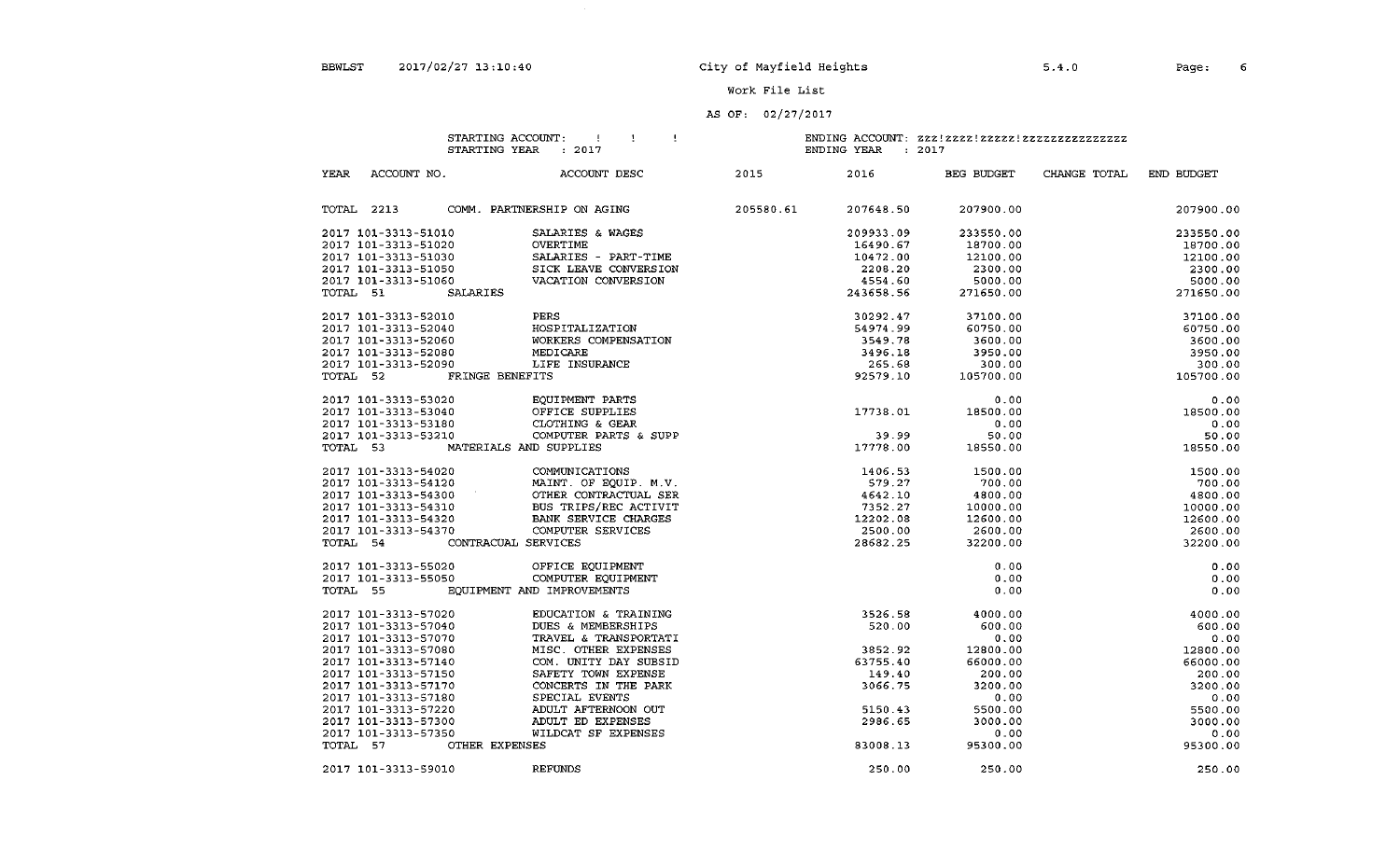### AS OF:  $02/27/2017$

STARTING ACCOUNT:  $\qquad \qquad 1 \qquad \qquad 1$ STARTING YEAR : 2017

 $\sim 10^7$ 

| <b>YEAR</b> | ACCOUNT NO.         |                      | ACCOUNT DESC                        | 2015      | 2016      | BEG BUDGET | CHANGE TOTAL | END BUDGET |
|-------------|---------------------|----------------------|-------------------------------------|-----------|-----------|------------|--------------|------------|
| TOTAL 59    |                     | OTHER FINANCIAL USES |                                     |           | 250.00    | 250.00     |              | 250.00     |
| TOTAL 3313  |                     | RECREATION           |                                     |           | 465956.04 | 523650.00  |              | 523650.00  |
|             | 2017 101-3314-51010 |                      | SALARIES & WAGES                    | 74456.59  | 77985.22  | 81000.00   |              | 81000.00   |
| TOTAL 51    |                     | SALARIES             |                                     | 74456.59  | 77985.22  | 81000.00   |              | 81000.00   |
|             | 2017 101-3314-52010 |                      | PERS                                | 10423.93  | 10918.01  | 11400.00   |              | 11400.00   |
|             | 2017 101-3314-52050 |                      | UNIFORM ALLOWANCE                   |           |           | 0.00       |              | 0.00       |
|             | 2017 101-3314-52060 |                      | WORKERS COMPENSATION                | 1536.47   | 1176.64   | 1200.00    |              | 1200.00    |
|             | 2017 101-3314-52070 |                      | UNEMPLOYMENT COMPENSA               |           |           | 0.00       |              | 0.00       |
|             | 2017 101-3314-52080 |                      | MEDICARE                            | 1079.65   | 1130.86   | 1200.00    |              | 1200.00    |
| TOTAL 52    |                     | FRINGE BENEFITS      |                                     |           | 13225.51  | 13800.00   |              | 13800.00   |
|             |                     |                      |                                     | 13040.05  |           |            |              |            |
|             | 2017 101-3314-53030 |                      | BLDG. MAINT. SUPPLIES               | 1778.39   | 1734.21   | 1800.00    |              | 1800.00    |
|             | 2017 101-3314-53040 |                      | OFFICE SUPPLIES                     | 1048.04   | 730.36    | 900.00     |              | 900.00     |
|             | 2017 101-3314-53060 |                      | CONSTRUCTION MATERIAL               |           |           | 0.00       |              | 0.00       |
|             | 2017 101-3314-53070 |                      | JANITORIAL SUPPLIES                 | 1525.20   | 1923.77   | 2100.00    |              | 2100.00    |
|             | 2017 101-3314-53110 |                      | CHEMICALS                           | 4213.79   | 4981.42   | 5500.00    |              | 5500.00    |
|             | 2017 101-3314-53180 |                      | CLOTHING & GEAR                     | 2026.70   | 1790.49   | 1900.00    |              | 1900.00    |
| TOTAL 53    |                     |                      | MATERIALS AND SUPPLIES              | 10592.12  | 11160.25  | 12200.00   |              | 12200.00   |
|             |                     |                      |                                     |           |           |            |              |            |
|             | 2017 101-3314-54010 |                      | UTILITIES                           | 60585.43  | 43866.69  | 50000.00   |              | 50000.00   |
|             | 2017 101-3314-54020 |                      | COMMUNICATIONS                      | 3518.61   | 2545.90   | 2600.00    |              | 2600.00    |
|             | 2017 101-3314-54200 |                      | MAINT. OF EQUIP. MISC               | 10747.13  | 1805.56   | 5000.00    |              | 5000.00    |
|             | 2017 101-3314-54300 |                      | OTHER CONTRACTUAL SER               | 24935.58  | 13775.15  | 15000.00   |              | 15000.00   |
|             | 2017 101-3314-54350 |                      | BLDG. MAINT. SERVICES               | 5969.05   | 2424.50   | 3000.00    |              | 3000.00    |
|             | 2017 101-3314-54380 |                      | MAINT. OF HVAC EQUIP.               | 2442.79   |           | 0.00       |              | 0.00       |
| TOTAL 54    |                     | CONTRACUAL SERVICES  |                                     | 108198.59 | 64417.80  | 75600.00   |              | 75600.00   |
|             |                     |                      |                                     |           |           |            |              |            |
|             | 2017 101-3314-55030 |                      | OTHER EQUIPMENT                     | 885.52    | 1498.54   | 16500.00   |              | 16500.00   |
|             | 2017 101-3314-55150 |                      | CONTRACTOR CONSTRUCTI               |           |           | 0.00       |              | 0.00       |
|             | TOTAL 55            |                      | EQUIPMENT AND IMPROVEMENTS          | 885.52    | 1498.54   | 16500.00   |              | 16500.00   |
|             | 2017 101-3314-57020 |                      | EDUCATION & TRAINING                |           | 1049.00   | 1100.00    |              | 1100.00    |
|             | 2017 101-3314-57040 |                      | MILEAGE REIMBURSEMENT               |           |           | 0.00       |              | 0.00       |
|             | 2017 101-3314-57080 |                      | MISC. OTHER EXPENSES                | 3543.17   | 2683.33   | 3000.00    |              | 3000.00    |
| TOTAL 57    |                     | OTHER EXPENSES       |                                     | 3543 17   | 3732.33   | 4100.00    |              | 4100.00    |
|             |                     |                      |                                     |           |           |            |              |            |
|             | 2017 101-3314-59010 |                      | REFUNDS                             |           | 20.00     | 100.00     |              | 100.00     |
|             | 2017 101-3314-59020 |                      | WILDCAT SPORT OFFSET                |           |           | 0.00       |              | 0.00       |
| TOTAL 59    |                     | OTHER FINANCIAL USES |                                     |           | 20.00     | 100.00     |              | 100.00     |
|             | TOTAL 3314          | SWIMMING POOL        |                                     | 210716.04 | 172039.65 | 203300.00  |              | 203300.00  |
|             | 2017 101-3315-51010 |                      |                                     |           |           |            |              |            |
|             |                     |                      | SALARIES & WAGES<br><b>OVERTIME</b> | 380740.17 | 197320.25 | 255000.00  |              | 255000.00  |
|             | 2017 101-3315-51020 |                      |                                     | 91511.29  | 74470.31  | 91000.00   |              | 91000.00   |
|             | 2017 101-3315-51030 |                      | SALARIES-PART-TIME                  | 9492.00   | 791.00    | 0.00       |              | 0.00       |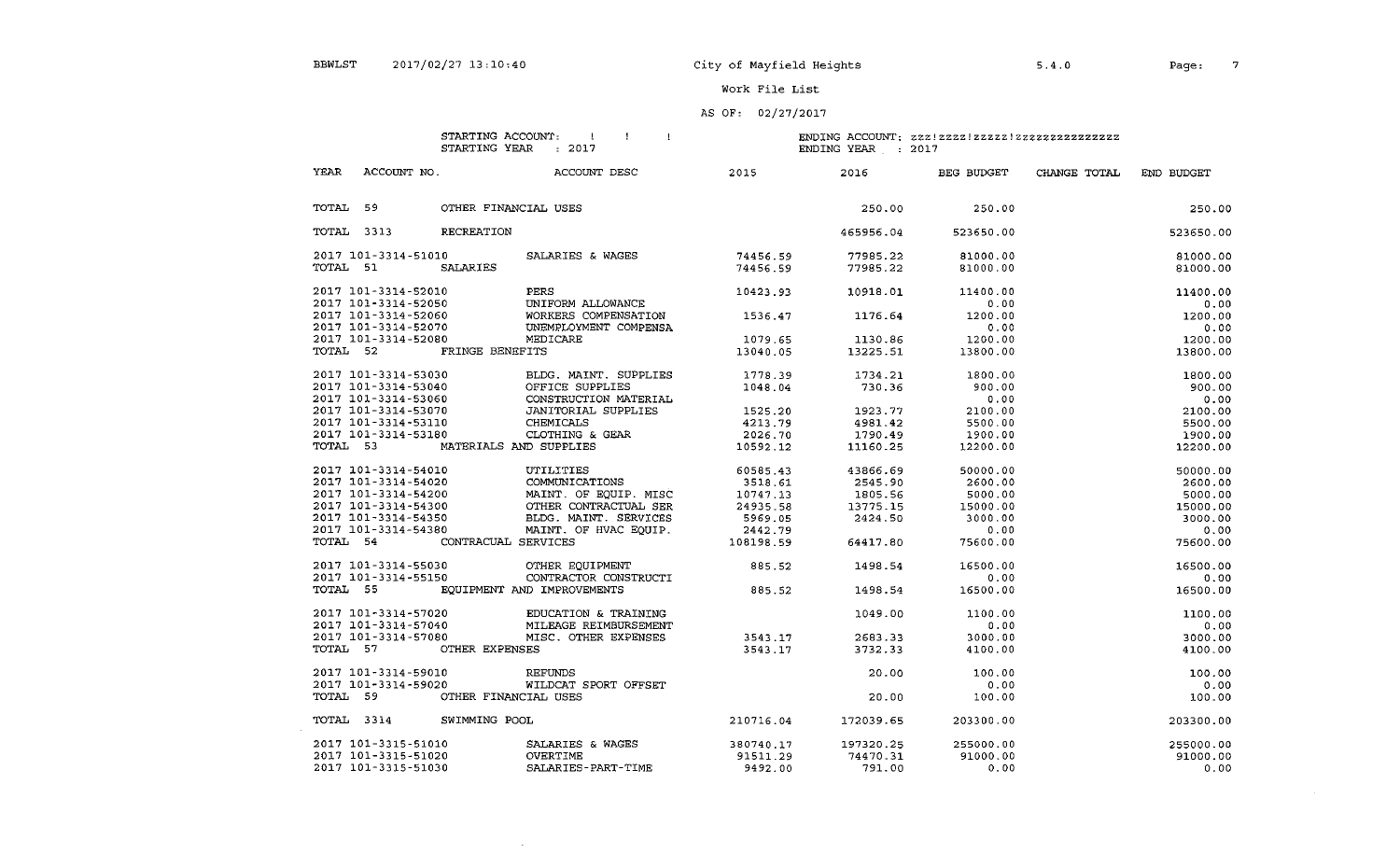YEAR ACCOUNT NO.

CHANGE TOTAL END BUDGET

Page: 8

### Work File List

#### AS OF: 02/27/2017

2015

## STARTING ACCOUNT: !<br>STARTING YEAR : 2017

## ENDING ACCOUNT: zzz!zzzz!zzzzz!zzzzzzzzzzzzzzz

ENDING YEAR : 2017

| : 2017 |  |  |
|--------|--|--|
|        |  |  |

ACCOUNT DESC

| ستدرج | . 2017            |  |
|-------|-------------------|--|
| 2016  | <b>BEG BUDGET</b> |  |

| 2017 101-3315-51050  | SICK LEAVE CONVERSION      | 5114.48   | 3055.67   | 3200.00   | 3200.00   |
|----------------------|----------------------------|-----------|-----------|-----------|-----------|
| 2017 101-3315-51060  | VACATION CONVERSION        | 8573.78   | 4466.05   | 4600.00   | 4600.00   |
| TOTAL 51<br>SALARIES |                            | 495431.72 | 280103.28 | 353800.00 | 353800.00 |
| 2017 101-3315-52010  | PERS                       | 66902.67  | 41776.32  | 49500.00  | 49500.00  |
| 2017 101-3315-52040  | HOSPITALIZATION            | 154080.52 | 93489.50  | 105200.00 | 105200.00 |
| 2017 101-3315-52060  | WORKERS COMPENSATION       | 8204.05   | 3679.59   | 4200.00   | 4200.00   |
| 2017 101-3315-52080  | MEDICARE                   | 6740.04   | 4003.89   | 5200.00   | 5200.00   |
| 2017 101-3315-52090  | LIFE INSURANCE             | 619.92    | 450.18    | 550.00    | 550.00    |
| TOTAL 52             | FRINGE BENEFITS            | 236547.20 | 143399.48 | 164650.00 | 164650.00 |
| 2017 101-3315-53010  | GAS & OIL                  | 14166.23  | 8859.94   | 9500.00   | 9500.00   |
| 2017 101-3315-53020  | EQUIPMENT PARTS            | 5018.73   | 5561.79   | 5800.00   | 5800.00   |
| 2017 101-3315-53030  | BLDG. MAINT. SUPPLIES      | 9316.01   | 2015.07   | 2100.00   | 2100.00   |
| 2017 101-3315-53040  | OFFICE SUPPLIES            | 19466.55  | 18.27     | 100.00    | 100.00    |
| 2017 101-3315-53060  | CONSTRUCTION MATERIAL      | 1290.72   | 3167.69   | 3300.00   | 3300.00   |
| 2017 101-3315-53090  | LANDSCAPING MATERIALS      | 16185.44  | 22384.30  | 30000.00  | 30000.00  |
| 2017 101-3315-53180  | CLOTHING & GEAR            |           | 133.16    | 2500.00   | 2500.00   |
| 2017 101-3315-53210  | COMPUTER PARTS & SUPP      |           |           | 0.00      | 0.00      |
| TOTAL 53             | MATERIALS AND SUPPLIES     | 65443.68  | 42140.22  | 53300.00  | 53300.00  |
| 2017 101-3315-54010  | UTILITIES                  | 9164.38   | 35213.03  | 24000.00  | 24000.00  |
| 2017 101-3315-54020  | COMMUNICATIONS             | 2048.05   |           | 0.00      | 0.00      |
| 2017 101-3315-54120  | MAINT. OF EOUIP. M. V      | 906.80    | 53.33     | 1000.00   | 1000.00   |
| 2017 101-3315-54180  | LAUNDRY SERVICES           | 135.00    | 143.10    | 150.00    | 150.00    |
| 2017 101-3315-54200  | MAINT. OF EQUIP. MISC      | 809.95    | 1012.40   | 1100.00   | 1100.00   |
| 2017 101-3315-54210  | TREE REMOVAL               |           |           | 0.00      | 0.00      |
| 2017 101-3315-54300  | OTHER CONTRACTUAL SER      | 31930.00  | 17291.40  | 17500.00  | 17500.00  |
| 2017 101-3315-54310  | BUS TRIPS/REC ACTIVIT      | 6640.07   |           | 0.00      | 0.00      |
| 2017 101-3315-54320  | BANK SERVICE CHARGES       | 12155.96  | 557.16    | 0.00      | 0.00      |
| 2017 101-3315-54350  | BLDG. MAINT. SERVICES      | 582.58    | 179.00    | 500.00    | 500.00    |
| 2017 101-3315-54370  | COMPUTER SERVICES          | 4977.88   | 2380.38   | 2500.00   | 2500.00   |
| 2017 101-3315-54380  | MAINT. OF HVAC EOUIP.      |           |           | 0.00      | 0.00      |
| TOTAL 54             | CONTRACUAL SERVICES        | 69350.67  | 56829.80  | 46750.00  | 46750.00  |
| 2017 101-3315-55020  | OFFICE EQUIPMENT           |           |           | 0.00      | 0.00      |
| 2017 101-3315-55030  | OTHER EQUIPMENT            | 8275.14   | 5584.92   | 6000.00   | 6000.00   |
| 2017 101-3315-55050  | COMPUTER EQUIPMENT         |           |           | 1000.00   | 1000.00   |
| 2017 101-3315-55150  | CONTRACTOR CONSTRUCTI      |           |           | 4000.00   | 4000.00   |
| TOTAL 55             | EOUIPMENT AND IMPROVEMENTS | 8275.14   | 5584.92   | 11000.00  | 11000.00  |
| 2017 101-3315-57020  | EDUCATION & TRAINING       | 2916.67   | 570.00    | 3000.00   | 3000.00   |
| 2017 101-3315-57040  | DUES & MEMBERSHIPS         | 569.00    |           | 0.00      | 0.00      |
| 2017 101-3315-57070  | TRAVEL & TRANSPORTATI      |           |           | 0.00      | 0.00      |
| 2017 101-3315-57080  | MISC. OTHER EXPENSES       | 12799.13  | 5702.63   | 6000.00   | 6000.00   |
| 2017 101-3315-57130  | RENTAL OF EQUIPMENT        | 1099.40   | 2007.32   | 2100.00   | 2100.00   |
| 2017 101-3315-57140  | COM. UNITY DAY SUBSID      | 58230.64  | 309.21    | 0.00      | 0.00      |
| 2017 101-3315-57150  | SAFETY TOWN EXPENSES       | 97.91     |           | 0.00      | 0.00      |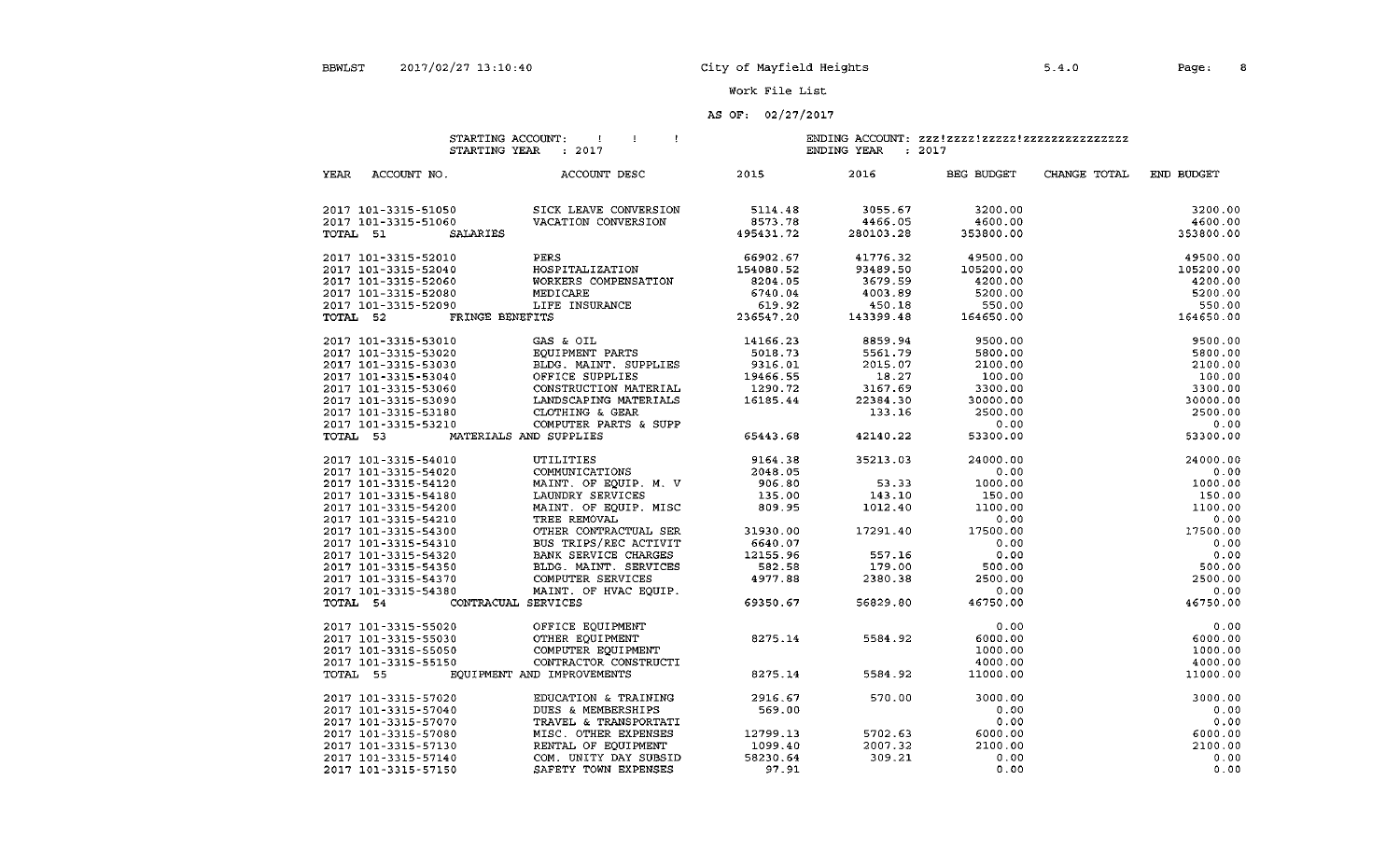$\sim$   $-$ 

Work File List

### AS OF, 02/27/2017

| STARTING ACCOUNT: |  |       |  |  |
|-------------------|--|-------|--|--|
| STARTING YEAR     |  | .2017 |  |  |

| ACCOUNT NO.<br>YEAR                                                                    | ACCOUNT DESC                                   | 2015               | 2016                          | BEG BUDGET | CHANGE TOTAL | END BUDGET |
|----------------------------------------------------------------------------------------|------------------------------------------------|--------------------|-------------------------------|------------|--------------|------------|
| 2017 101-3315-57170                                                                    |                                                |                    |                               | 0.00       |              | 0.00       |
| 2017 101-3315-57180                                                                    | CONCERTS IN THE PARK 2697.90<br>SPECIAL EVENTS |                    |                               | 0.00       |              | 0.00       |
|                                                                                        | ADULT AFTERNOON OUT                            |                    | 630.33                        | 0.00       |              | 0.00       |
| $2017$ $101-3315-57220$<br>2017 101-3315-57300                                         | ADULT ED EXPENSES                              | 6183.66<br>4841.50 |                               | 0.00       |              | 0.00       |
| TOTAL 57<br>OTHER EXPENSES                                                             |                                                | 89435.81           | $9219.49$ $11100.00$          |            |              | 11100.00   |
|                                                                                        |                                                |                    |                               |            |              |            |
| 2017 101-3315-59010                                                                    | REFUNDS                                        | 150.00             |                               | 0.00       |              | 0.00       |
| TOTAL 59<br>OTHER FINANCIAL USES                                                       |                                                | 150.00             |                               | 0.00       |              | 0.00       |
|                                                                                        |                                                |                    |                               |            |              |            |
| TOTAL 3315<br><b>PARKS</b>                                                             |                                                |                    | 964634.22 537277.19 640600.00 |            |              | 640600.00  |
| 2017 101-3316-51010                                                                    | SALARIED & WAGES                               |                    |                               | 0.00       |              | 0.00       |
| <b>SALARIES</b><br>TOTAL 51                                                            |                                                |                    |                               | 0.00       |              | 0.00       |
|                                                                                        |                                                |                    |                               |            |              |            |
| 2017 101-3316-52010                                                                    | PERS                                           |                    |                               | 0.00       |              | 0.00       |
| 2017 101-3316-52060                                                                    | WORKERS COMPENSATION 225.42                    |                    |                               | 0.00       |              | 0.00       |
| 2017 101-3316-52080                                                                    | MEDICARE                                       |                    |                               | 0.00       |              | 0.00       |
| TOTAL 52 FRINGE BENEFITS                                                               |                                                | 225.42             |                               | 0.00       |              | 0.00       |
| 2017 101-3316-53030                                                                    | BLDG. MAINT. SUPPLIES                          |                    | 54.85                         | 0.00       |              | 0.00       |
| 2017 101-3316-53060                                                                    | CONSTRUCTION MATERIAL 203.00                   |                    |                               | 0.00       |              | 0.00       |
| 2017 101-3316-53170                                                                    | <b>FOOD</b>                                    | 1274.48            | 294.61                        | 300.00     |              | 300.00     |
| TOTAL 53 MATERIALS AND SUPPLIES                                                        |                                                | 1477.48            | 349.46                        | 300.00     |              | 300.00     |
|                                                                                        |                                                |                    |                               |            |              |            |
| 2017 101-3316-54010                                                                    | UTILITIES                                      |                    |                               | 0.00       |              | 0.00       |
| 2017 101-3316-54020                                                                    | COMMUNICATIONS                                 |                    | 3521.83 4038.77               | 4200.00    |              | 4200.00    |
| 2017 101-3316-54200 MAINT. OF EQUIP. MISC<br>2017 101-3316-54350 BLDG. MAINT. SERVICES |                                                |                    |                               | 0.00       |              | 0.00       |
|                                                                                        |                                                | 3604.50            |                               | 0.00       |              | 0.00       |
| TOTAL 54<br>CONTRACUAL SERVICES                                                        |                                                |                    | 7126.33 4038.77               | 4200.00    |              | 4200.00    |
| 2017 101-3316-55030 OTHER EOUIPMENT                                                    |                                                |                    |                               | 0.00       |              | 0.00       |
| TOTAL 55                                                                               | EQUIPMENT AND IMPROVEMENTS                     |                    |                               | 0.00       |              | 0.00       |
|                                                                                        |                                                |                    |                               |            |              |            |
| 2017 101-3316-57080                                                                    | MISC. OTHER EXPENSES                           | 110.00             | 90.00                         | 100.00     |              | 100.00     |
| TOTAL 57<br>OTHER EXPENSES                                                             |                                                | 110.00             | 90.00                         | 100.00     |              | 100.00     |
| TOTAL 3316                                                                             | CONCESSION STAND OPERATIONS                    | 8939.23            | 4478.23                       | 4600.00    |              | 4600.00    |
|                                                                                        |                                                |                    |                               |            |              |            |
| 2017 101-3317-53160                                                                    | RECREATIONAL SUPPLIES                          | 5245.40            | 4246.49                       | 5000.00    |              | 5000.00    |
| TOTAL 53<br>MATERIALS AND SUPPLIES                                                     |                                                | 5245.40            | 4246.49                       | 5000.00    |              | 5000.00    |
|                                                                                        |                                                |                    |                               |            |              |            |
| 2017 101-3317-54020                                                                    | COMMUNICATIONS                                 | 1760.59<br>1760.59 | 2019.47                       | 2200.00    |              | 2200.00    |
| TOTAL 54<br>CONTRACUAL SERVICES                                                        |                                                |                    | 2019.47                       | 2200.00    |              | 2200.00    |
| 2017 101-3317-55030 OTHER EQUIPMENT                                                    |                                                |                    |                               | 0.00       |              | 0.00       |
| TOTAL 55<br>EQUIPMENT AND IMPROVEMENTS                                                 |                                                |                    |                               | 0.00       |              | 0.00       |
|                                                                                        |                                                |                    |                               |            |              |            |
| 2017 101-3317-57070                                                                    | TRAVEL & TRANSPORTATI                          |                    |                               | 0.00       |              | 0.00       |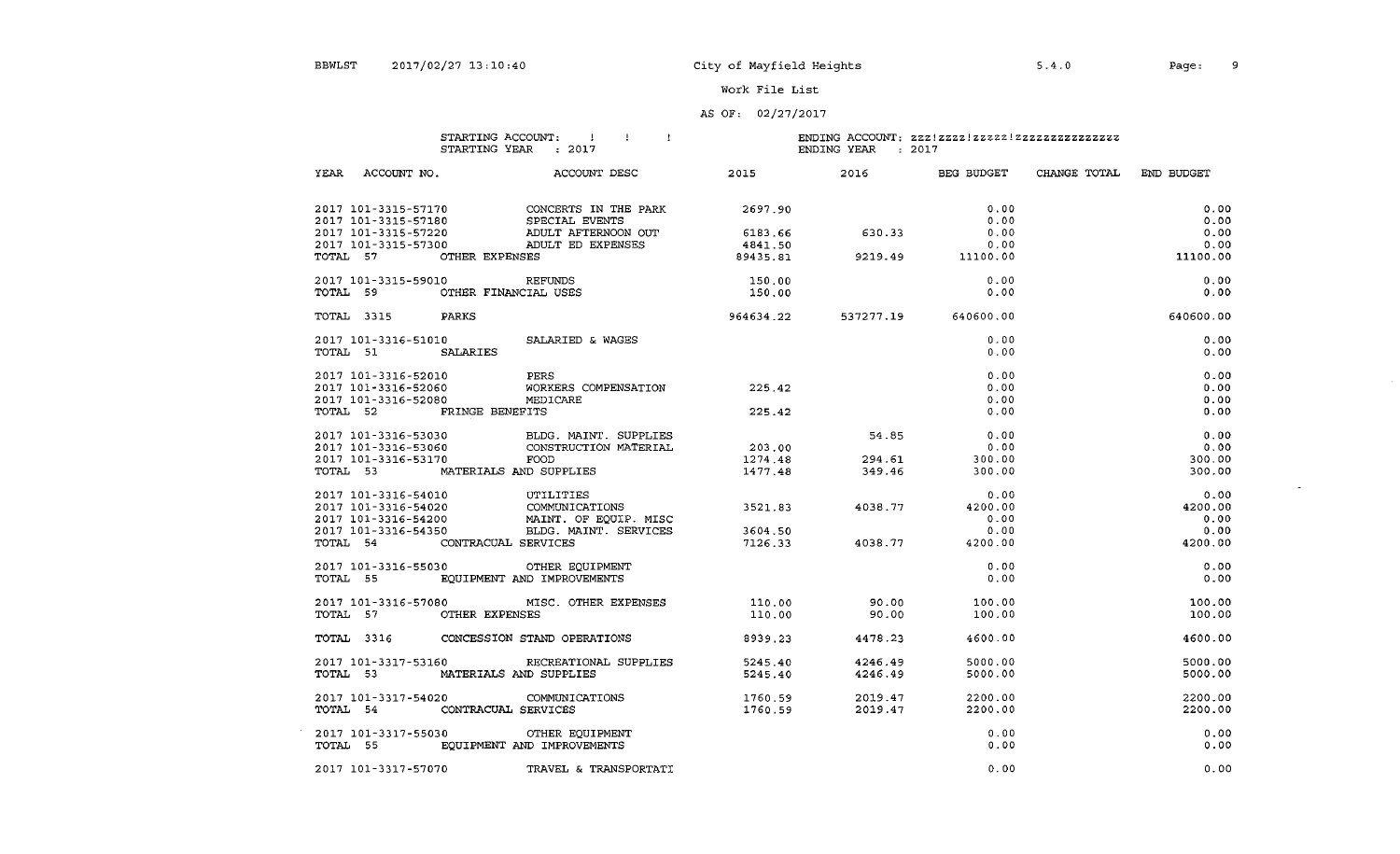5.4.0

Work File List

### AS OF:  $02/27/2017$

#### STARTING ACCOUNT:  $\qquad$  !!  $\sim 100$

## ENDING ACCOUNT: zzz!zzzz!zzzzz1zzzzzzzzzzzzzz

|                                   | STARTING YEAR | . 2017                                                                                                                                                                                                           |          | ENDING YEAR : 2017                                                          |                   |          |
|-----------------------------------|---------------|------------------------------------------------------------------------------------------------------------------------------------------------------------------------------------------------------------------|----------|-----------------------------------------------------------------------------|-------------------|----------|
|                                   |               |                                                                                                                                                                                                                  |          |                                                                             |                   |          |
|                                   |               | 2017 101-3317-57080 MISC. OTHER EXPENSES 6145.80                                                                                                                                                                 |          |                                                                             | 4989.82 5200.00   | 5200.00  |
| TOTAL 57 OTHER EXPENSES           |               |                                                                                                                                                                                                                  | 6145.80  | 4989.82                                                                     | 5200.00           | 5200.00  |
|                                   |               | 2017 101-3317-59010 REFUNDS                                                                                                                                                                                      | 280.00   | $425.00$ 500.00                                                             |                   | 500.00   |
| TOTAL 59                          |               |                                                                                                                                                                                                                  |          | 425.00                                                                      | 500.00            | 500.00   |
|                                   |               | TOTAL 3317 MEN'S SOFTBALL LEAGUE 13431.79 11680.78 12900.00                                                                                                                                                      |          |                                                                             |                   | 12900.00 |
|                                   |               | 2017 101-3318-53040 OFFICE SUPPLIES                                                                                                                                                                              |          |                                                                             | 0.00              | 0.00     |
|                                   |               | 2017  101-3318-53160     RECREATIONAL SUPPLIES<br>2017  101-3318-53190       GIRLS' FAST PITCH EXP                                                                                                               |          |                                                                             | 0.00              | 0.00     |
|                                   |               |                                                                                                                                                                                                                  |          |                                                                             | 0.00              | 0.00     |
| TOTAL 53 MATERIALS AND SUPPLIES   |               |                                                                                                                                                                                                                  |          |                                                                             | 0.00              | 0.00     |
|                                   |               | 2017 101-3318-54300 OTHER CONTRACTUAL SER                                                                                                                                                                        |          |                                                                             | 0.00              | 0.00     |
| TOTAL 54 CONTRACUAL SERVICES      |               |                                                                                                                                                                                                                  |          |                                                                             | 0.00              | 0.00     |
|                                   |               | 2017 101-3318-55030 OTHER EQUIPMENT                                                                                                                                                                              |          |                                                                             | 0.00              | 0.00     |
|                                   |               | TOTAL 55 EQUIPMENT AND IMPROVEMENTS                                                                                                                                                                              |          |                                                                             | 0.00              | 0.00     |
|                                   |               | 2017 101-3318-57080 MISC. OTHER EXPENSES                                                                                                                                                                         |          |                                                                             | 0.00              | 0.00     |
| TOTAL 57 OTHER EXPENSES           |               |                                                                                                                                                                                                                  |          |                                                                             | 0.00              | 0.00     |
| 2017 101-3318-59010 REFUNDS       |               |                                                                                                                                                                                                                  |          |                                                                             | 0.00              | 0.00     |
| TOTAL 59 OTHER FINANCIAL USES     |               |                                                                                                                                                                                                                  |          |                                                                             | 0.00              | 0.00     |
| TOTAL 3318 GIRL'S SOFTBALL LEAGUE |               |                                                                                                                                                                                                                  |          |                                                                             | 0.00              | 0.00     |
|                                   |               | 2017 101-3319-51010 SALARIES & WAGES 317890.68                                                                                                                                                                   |          |                                                                             | 63158.97 66550.00 | 66550.00 |
|                                   |               |                                                                                                                                                                                                                  | 41091.19 | 27938.33                                                                    | 29050.00          | 29050.00 |
|                                   |               |                                                                                                                                                                                                                  | 866.37   | 1510.29                                                                     | 1550.00           | 1550.00  |
|                                   |               | 2017 101-3319-51060 VACATION CONVERSION                                                                                                                                                                          | 1267.06  |                                                                             | 0.00              | 0.00     |
| TOTAL 51 SALARIES                 |               |                                                                                                                                                                                                                  | 91115.30 | $92607.59$ $97150.00$                                                       |                   | 97150.00 |
|                                   |               | 2017 101-3319-52010 PERS<br>2017 101-3319-52040 HOSPITALIZATION 35583.24<br>2017 101-3319-52060 WORKERS COMPENSATION 1905.86<br>2017 101-3319-52080 MEDICARE 1295.49<br>2017 101-3319-52090 LIFE INSURANCE 88.56 |          | 12672.81<br>23266.68                                                        | 13600.00          | 13600.00 |
|                                   |               |                                                                                                                                                                                                                  |          | 23266.68                                                                    | 35600.00          | 35600.00 |
|                                   |               |                                                                                                                                                                                                                  |          | 1424.36                                                                     | 1450.00           | 1450.00  |
|                                   |               |                                                                                                                                                                                                                  |          |                                                                             |                   | 1450.00  |
|                                   |               |                                                                                                                                                                                                                  |          | 1295.49 1321.71 1450.00<br>88.56 88.56 200.00<br>51465.04 38774.12 52300.00 |                   | 200.00   |
| TOTAL 52 FRINGE BENEFITS          |               |                                                                                                                                                                                                                  | 51465.04 |                                                                             |                   | 52300.00 |
|                                   |               | 2017 101-3319-53030 BLDG, MAINT, SUPPLIES 420.58 127.26                                                                                                                                                          |          |                                                                             | 500.00            | 500.00   |
| 2017 101-3319-53040               |               | OFFICE SUPPLIES                                                                                                                                                                                                  | 113.83   |                                                                             | 0.00              | 0.00     |

|                     |                        |          |          | - - - -  | .        |
|---------------------|------------------------|----------|----------|----------|----------|
| 2017 101-3319-53060 | CONSTRUCTION MATERIAL  |          |          | 0.00     | 0.00     |
| 2017 101-3319-53070 | JANITORIAL SUPPLIES    | 4249.99  | 3517.02  | 3700.00  | 3700.00  |
| TOTAL 53            | MATERIALS AND SUPPLIES | 4784.40  | 3644.28  | 4200.00  | 4200.00  |
| 2017 101-3319-54010 | UTILITIES              | 21988.99 | 18230.44 | 19500.00 | 19500.00 |
| 2017 101-3319-54020 | COMMUNICATIONS         | 3328.22  | 3799.88  | 4000.00  | 4000.00  |
|                     |                        |          |          |          |          |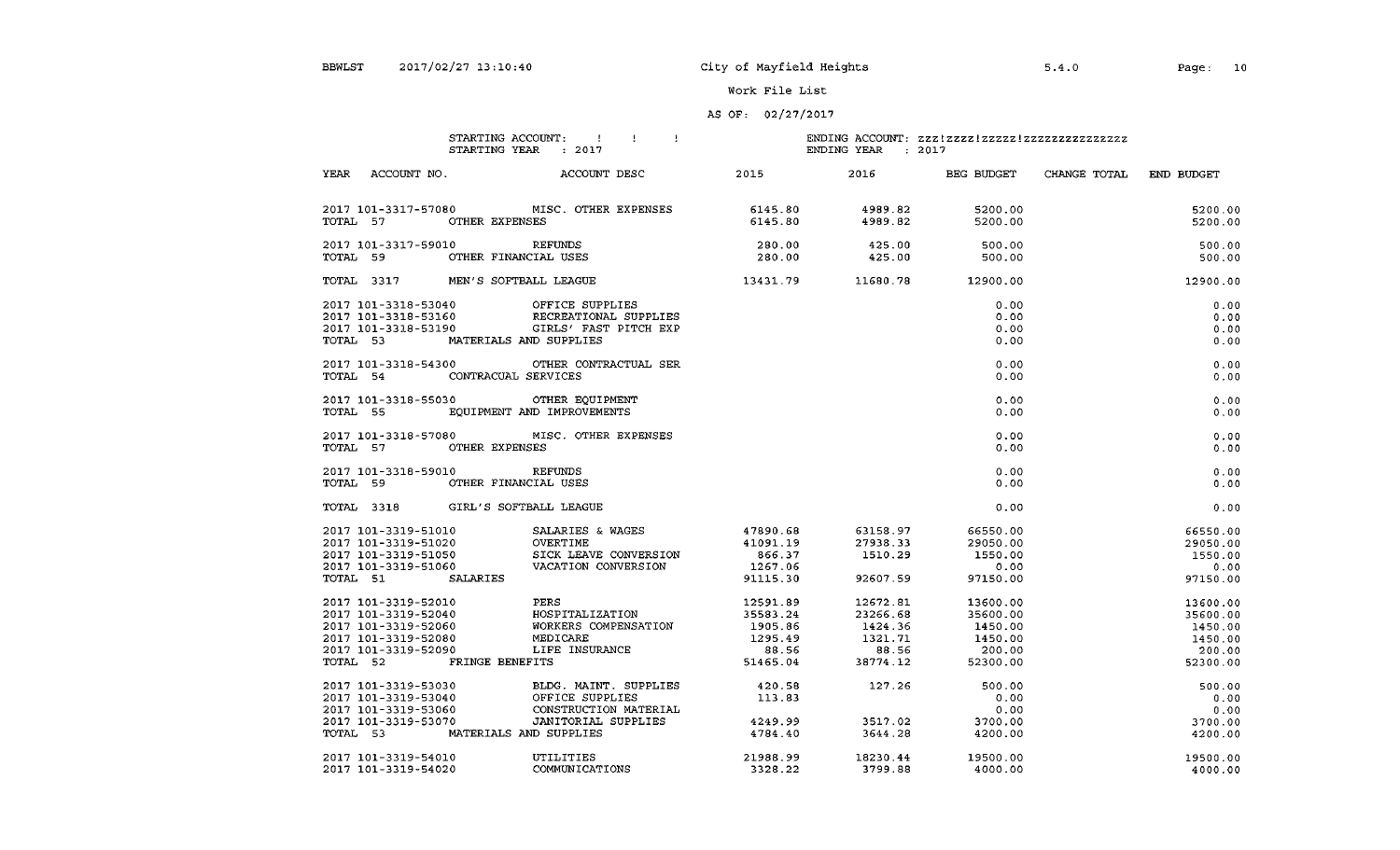### AS OF: 02/27/2017

|          |                                            | STARTING ACCOUNT:<br>$\frac{1}{2}$<br>STARTING YEAR : 2017 | - 1<br>$\mathbf{I}$   | ENDING YEAR : 2017 | ENDING ACCOUNT: zzz!zzzz!zzzzzzzzzzzzzzzzzzzzz |              |                                                                    |
|----------|--------------------------------------------|------------------------------------------------------------|-----------------------|--------------------|------------------------------------------------|--------------|--------------------------------------------------------------------|
| YEAR     | ACCOUNT NO.                                | ACCOUNT DESC                                               | 2015 7                | 2016               | BEG BUDGET                                     | CHANGE TOTAL | END BUDGET                                                         |
|          | 2017 101-3319-54180                        | LAUNDRY SERVICES                                           | 125.42                | 286.82             | 300.00                                         |              | 300.00                                                             |
|          | 2017 101-3319-54200                        | MAIN. OF EQUIP. MISC.                                      | 1130.49               | 506.85             | 600.00                                         |              | 600.00                                                             |
|          | 2017 101-3319-54300                        | OTHER CONTRACTUAL SER                                      | 3900.52               | 4338.05            | 4500.00                                        |              | 4500.00                                                            |
|          | 2017 101-3319-54350                        | BLDG. MAINT. SERVICES                                      | 4449.82               | 2914.00            | 4500.00                                        |              | 4500.00                                                            |
|          | 2017 101-3319-54370                        | COMPUTER SERVICES                                          | 2561.51               | 2357.03            | 2500.00                                        |              | 2500.00                                                            |
|          | 2017 101-3319-54380                        | MAINT. OF HVAC EOUIP.                                      | $2592.50$<br>40077.47 | 662.86             | 2000.00                                        |              | 2000.00                                                            |
| TOTAL 54 |                                            | CONTRACUAL SERVICES                                        |                       | 33095.93           | 37900.00                                       |              | 37900.00                                                           |
|          | 2017 101-3319-55030                        | OTHER EQUIPMENT                                            | 2134.74               | 9803.59            | 10000.00                                       |              | 10000.00                                                           |
|          | 2017 101-3319-55150                        | CONTRACTOR CONSTRUCTI                                      |                       |                    | 0.00                                           |              | 0.00                                                               |
| TOTAL 55 |                                            | EQUIPMENT AND IMPROVEMENTS                                 | 2134.74               | 9803.59            | 10000.00                                       |              | 10000.00                                                           |
|          | 2017 101-3319-57080                        | MISC. OTHER EXPENSES                                       | 1888.91               | 2518.70            | 2500.00                                        |              | 2500.00                                                            |
| TOTAL 57 |                                            | OTHER EXPENSES                                             | 1888.91               | 2518.70            | 2500.00                                        |              | 2500.00                                                            |
|          |                                            | TOTAL 3319 COMMUNITY CENTER                                | 191465.86             | 180444.21          | 204050.00                                      |              | 204050.00                                                          |
|          | 2017 101-4420-51010                        | SALARIES & WAGES                                           | 466133.50             | 495141.54          | 560800.00                                      |              | 560800.00                                                          |
|          | 2017 101-4420-51020                        | OVERTIME                                                   | 5333.63               | 5310.32            | 5500.00                                        |              | 5500.00                                                            |
|          | 2017 101-4420-51030                        | SALARIES-PART-TIME                                         | 13872.00              | 14201.00           | 14300.00                                       |              | 14300.00                                                           |
|          | 2017 101-4420-51050                        | SICK LEAVE CONVERSION                                      | 5774.31               | 6494.09            | 9200.00                                        |              | 9200.00                                                            |
|          | 2017 101-4420-51060                        | VACATION CONVERSION                                        | 8584.72               | 10559.15           | 11900.00                                       |              | 11900.00                                                           |
| TOTAL 51 |                                            | <b>SALARIES</b>                                            | 499698.16             | 531706.10          | 601700.00                                      |              | 601700.00                                                          |
|          | 2017 101-4420-52010                        | PERS                                                       | 67015.15              | 71847.42           | 83675.00                                       |              | $83675.00$<br>$121500.00$<br>$8225.00$<br>$6075.00$<br>$222675.00$ |
|          | 2017 101-4420-52040                        | HOSPITALIZATION                                            | 115381.03             | 97447.75           | 121500.00                                      |              |                                                                    |
|          | 2017 101-4420-52060                        | WORKERS COMPENSATION                                       | 8303.64               | 7248.47            | 8225.00                                        |              |                                                                    |
|          | 2017 101-4420-52080                        | MEDICARE                                                   | 7144.26               | 7781.17            | 8675.00                                        |              |                                                                    |
|          | 2017 101-4420-52090                        | LIFE INSURANCE                                             | 487.08                | 528.78             | 600.00                                         |              |                                                                    |
| TOTAL 52 |                                            | FRINGE BENEFITS                                            | 198331.16             | 184853.59          | 222675.00                                      |              |                                                                    |
|          | 2017 101-4420-53010                        | GAS & OIL                                                  | 2985.88               | 2855.77            | 3100.00                                        |              | 3100.00                                                            |
|          | 2017 101-4420-53020                        | EOUIPMENT PARTS                                            | 2510.81               | 2057.45            | 2800.00                                        |              | 2800.00                                                            |
|          | 2017 101-4420-53030                        | BLDG. MAINT. SUPPLIES                                      | 3.98                  | 22.26              | 100.00                                         |              | 100.00                                                             |
|          | 2017 101-4420-53040                        | OFFICE SUPPLIES                                            | 7613.23               | 8153.68            | 9000.00                                        |              | 9000.00                                                            |
|          | 2017 101-4420-53060                        | CONSTRUCTION MATERIAL                                      |                       |                    | 0.00                                           |              | 0.00                                                               |
|          | 2017 101-4420-53180<br>2017 101-4420-53210 | CLOTHING & GEAR                                            | 25.98                 | 824.00             | 1000.00                                        |              | 1000.00                                                            |
|          |                                            | COMPUTER PARTS & SUPP<br>TOTAL 53 MATERIALS AND SUPPLIES   |                       |                    | 0.00                                           |              | 0.00                                                               |
|          |                                            |                                                            | 13139.88              | 13913.16           | 16000.00                                       |              | 16000.00                                                           |
|          | 2017 101-4420-54120                        | MAINT. OF EQUIP. M. V                                      | 2483.09               | 1867.74            | 2500.00                                        |              | 2500.00                                                            |
|          | 2017 101-4420-54130                        | MAINT. OF OFFICE EOUI                                      | 344.08                | 297.43             | 500.00                                         |              | 500.00                                                             |
|          | 2017 101-4420-54300<br>2017 101-4420-54320 | OTHER CONTRACTUAL SER<br><b>BANK SERVICE CHARGES</b>       | 4978.00               | 4757.00            | 31500.00<br>0.00                               |              | 31500.00                                                           |
|          | 2017 101-4420-54350                        | BLDG. MAINT. SERVICES                                      | 1798.53               | 3995.32            | 2500.00                                        |              | 0.00<br>2500.00                                                    |
|          | 2017 101-4420-54360                        | ECON. DEVELP. STRATEG                                      | 54105.00              | 38795.00           | 0.00                                           |              | 0.00                                                               |
|          | 2017 101-4420-54370                        | COMPUTER SERVICES                                          | 3983.90               | 4167.00            | 4200.00                                        |              | 4200.00                                                            |
|          | 2017 101-4420-54380                        | MAINT. OF HVAC EOUIP.                                      |                       |                    | 0.00                                           |              | 0.00                                                               |
|          |                                            |                                                            |                       |                    |                                                |              |                                                                    |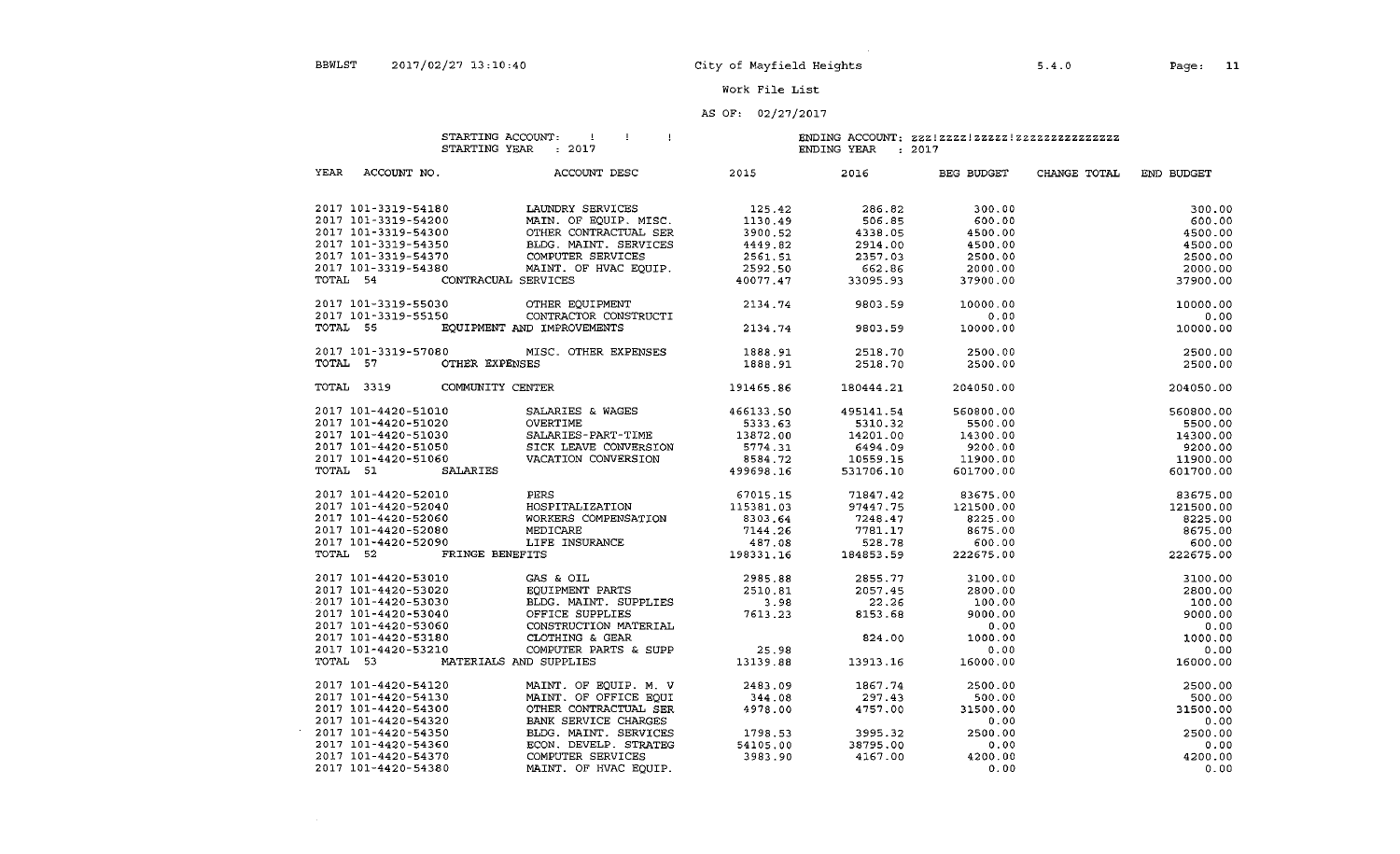YEAR ACCOUNT NO. ACCOUNT DESC

5.4. 0

BEG BUDGET CHANGE TOTAL END BUDGET

Work File List

2016

### AS OF: 02/27/2017

2015

#### STARTING ACCOUNT:  $\qquad$  | | | STARTING YEAR : 2017

| 2017 101-4420-54440             |                | BUILDING DEMOLITION E                     |           |                               | 15000.00  | 15000.00  |
|---------------------------------|----------------|-------------------------------------------|-----------|-------------------------------|-----------|-----------|
| TOTAL 54                        |                | CONTRACUAL SERVICES                       | 67692.60  | 53879.49                      | 56200.00  | 56200.00  |
| 2017 101-4420-55020             |                | OFFICE EOUIPMENT                          | 279.99    | 4343.82                       | 1500.00   | 1500.00   |
| 2017 101-4420-55030             |                |                                           |           |                               | 0.00      | 0.00      |
| 2017 101-4420-55050             |                | OTHER EQUIPMENT<br>COMPUTER EQUIPMENT     | 1940.89   |                               | 2000.00   | 2000.00   |
| 2017 101-4420-55150             |                | CONTRACTOR CONSTRUCTI                     |           |                               | 0.00      | 0.00      |
|                                 |                | TOTAL 55 EOUIPMENT AND IMPROVEMENTS       | 2220.88   | 4343.82                       | 3500.00   | 3500.00   |
| 2017 101-4420-57010             |                | RENTAL OF OFFICE EOUI                     |           |                               | 0.00      | 0.00      |
| 2017 101-4420-57020             |                | EDUCATION & TRAINING                      | 4307.56   | 3875.81                       | 5000.00   | 5000.00   |
| 2017 101-4420-57040             |                | DUES & MEMBERSHIPS                        | 8754.00   | 10332.00                      | 10500.00  | 10500.00  |
| 2017 101-4420-57080             |                | MISC. OTHER EXPENSES                      | 448.12    | 608.39                        | 1000.00   | 1000.00   |
| 2017 101-4420-57180             |                | ASSESSMENTS-BLD. STAN                     |           |                               | 0.00      | 0.00      |
| 2017 101-4420-57310             |                | VEHICLE WASHES                            | 120.00    | 114.00                        | 200.00    | 200.00    |
| TOTAL 57                        | OTHER EXPENSES |                                           | 13629.68  | 14930.20                      | 16700.00  | 16700.00  |
| TOTAL 4420 DIVISION OF BUILDING |                |                                           | 794712.36 | 803626.36                     | 916775.00 | 916775.00 |
|                                 |                | 2017 101-5522-54410 COLLECTION & DISPOSAL | 767058.20 | 846857.48                     | 884000.00 | 884000.00 |
| TOTAL 54                        |                | CONTRACUAL SERVICES                       | 767058.20 | 846857.48                     | 884000.00 | 884000.00 |
|                                 |                | 2017 101-5522-55150 CONTRACTOR CONSTRUCTI |           | 14190.00                      | 15000.00  | 15000.00  |
|                                 |                | TOTAL 55 EQUIPMENT AND IMPROVEMENTS       |           | 14190.00                      | 15000.00  | 15000.00  |
|                                 |                | 2017 101-5522-57040 COUNTY PLANNING ASSES |           |                               | 0.00      | 0.00      |
| 2017 101-5522-57080             |                | MISC. OTHER EXPENSES                      |           | 4500.06                       | 5000.00   | 5000.00   |
| TOTAL 57 OTHER EXPENSES         |                |                                           |           | 4500.06                       | 5000.00   | 5000.00   |
|                                 |                | TOTAL 5522 DIVISION OF SANITATION         |           | 767058.20 865547.54 904000.00 |           | 904000.00 |
| 2017 101-6623-51010             |                | SALARIES & WAGES                          | 651421.24 | 619924.84                     | 670000.00 | 670000.00 |
| 2017 101-6623-51020             |                | OVERTIME                                  | 141981.54 | 104569.82                     | 118000.00 | 118000.00 |
| 2017 101-6623-51050             |                | SICK LEAVE CONVERSION                     | 7386.94   | 9410.41                       | 9700.00   | 9700.00   |
| 2017 101-6623-51060             |                | VACATION CONVERSION                       | 16568.53  | 14652.97                      | 15100.00  | 15100.00  |
| TOTAL 51 SALARIES               |                |                                           | 817358.25 | 748558.04                     | 812800.00 | 812800.00 |
| 2017 101-6623-52010             |                | PERS                                      | 111382.18 | 102574.29                     | 113800.00 | 113800.00 |
| 2017 101-6623-52040             |                | HOSPTIALIZATION                           | 232647.32 | 186921.53                     | 203900.00 | 203900.00 |
| 2017 101-6623-52060             |                | WORKERS COMPENSATION                      | 15031.35  | 12604.44                      | 11600.00  | 11600.00  |
| 2017 101-6623-52070             |                | UNEMPLOYMENT COMPENSA                     |           |                               | 0.00      | 0.00      |
| 2017 101-6623-52080             |                | MEDICARE                                  | 8664.74   | 8257.12                       | 11800.00  | 11800.00  |
| 2017 101-6623-52090             |                | LIFE INSURANCE                            | 774.90    | 782.28                        | 800.00    | 800.00    |
| TOTAL 52 FRINGE BENEFITS        |                |                                           | 368500.49 | 311139.66                     | 341900.00 | 341900.00 |
| 2017 101-6623-53010             |                | GAS & OIL                                 | 8051.94   | 9216.32                       | 9600.00   | 9600.00   |
| 2017 101-6623-53020             |                | EQUIPMENT PARTS                           | 15019.96  | 16456.71                      | 18000.00  | 18000.00  |
| 2017 101-6623-53030             |                | BLDG. MAINT. SUPPLIES                     | 8346.32   | 3831.63                       | 4000.00   | 4000.00   |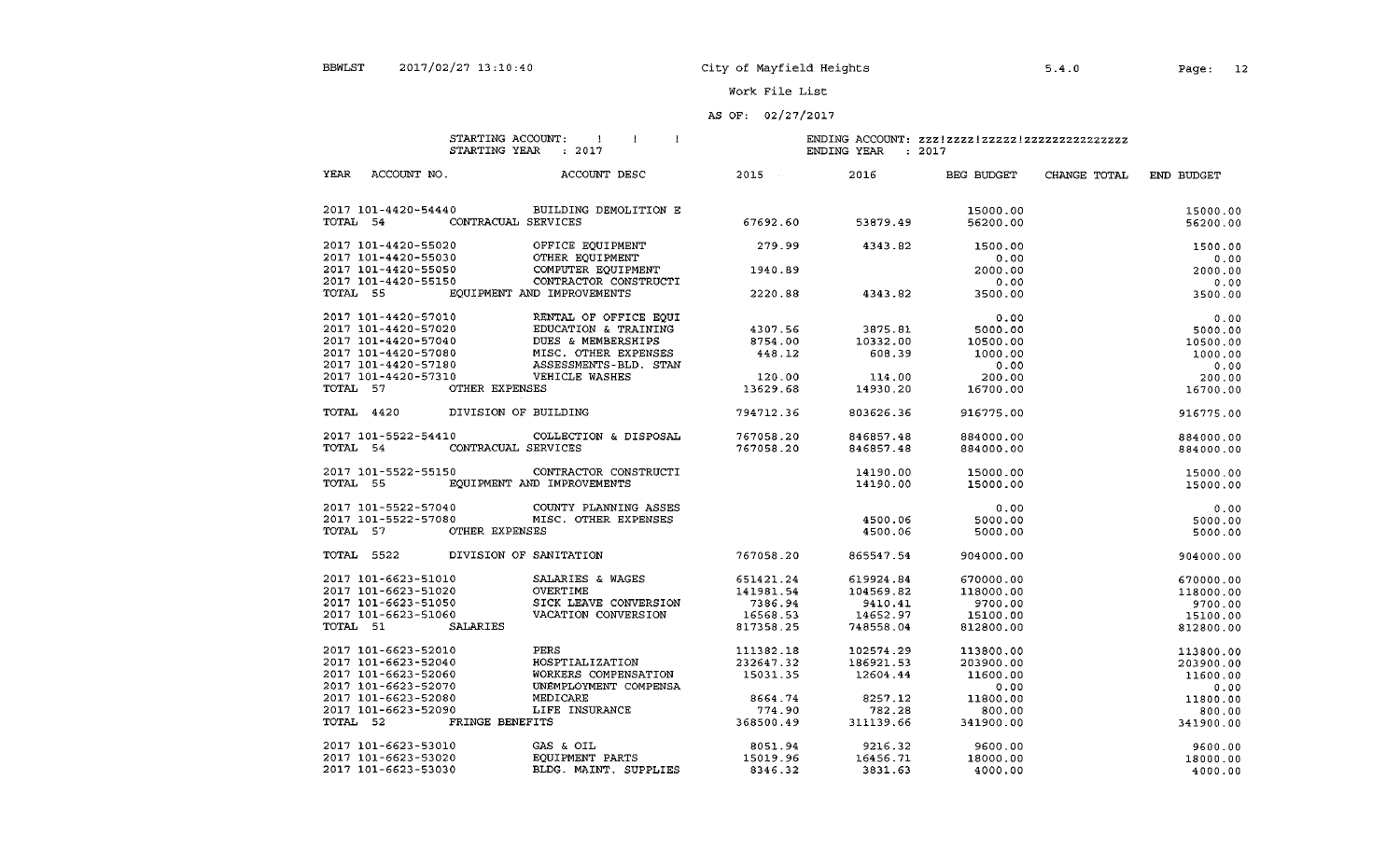### AS OF: 02/27/2017

## STARTING ACCOUNT:  $\qquad \qquad \vdots$   $\qquad \qquad \vdots$   $\qquad \qquad \vdots$  ENDING ACCOUNT: zzz!zzzz ! zzzzzzzzzzzzzzzz

## STARTING YEAR 2017 ENDING YEAR 2017

| <b>YEAR</b><br>ACCOUNT NO.      |                            | ACCOUNT DESC          | 2015       | 2016       | BEG BUDGET | CHANGE TOTAL | END BUDGET |
|---------------------------------|----------------------------|-----------------------|------------|------------|------------|--------------|------------|
| 2017 101-6623-53040             |                            | OFFICE SUPPLIES       | 4733.55    | 5034.46    | 5300.00    |              | 5300.00    |
| 2017 101-6623-53060             |                            | CONSTRUCTION MATERIAL | 2897.12    | 5490.73    | 5700.00    |              | 5700.00    |
| 2017 101-6623-53070             |                            | JANITORIAL SUPPLIES   | 5883.11    | 4351.34    | 4600.00    |              | 4600.00    |
| 2017 101-6623-53090             |                            | LANDSCAPING MATERIALS | 14504.55   | 20842.80   | 22000.00   |              | 22000.00   |
| 2017 101-6623-53180             |                            | CLOTHING & GEAR       | 7137.89    | 5201.97    | 5400.00    |              | 5400.00    |
| 2017 101-6623-53210             |                            | COMPUTER PARTS        |            |            | 0.00       |              | 0.00       |
| TOTAL 53                        | MATERIALS AND SUPPLIES     |                       | 66574.44   | 70425.96   | 74600.00   |              | 74600.00   |
| 2017 101-6623-54010             |                            | UTILITIES             | 31139.25   | 26996.45   | 28000.00   |              | 28000.00   |
| 2017 101-6623-54020             |                            | COMMUNICATIONS        | 6177.92    | 6786.73    | 7000.00    |              | 7000.00    |
| 2017 101-6623-54120             |                            | MAINT. OF EQUIP. M. V | 6002.85    | 6274.54    | 6600.00    |              | 6600.00    |
| 2017 101-6623-54180             |                            | LAUNDRY SERVICES      | 376.70     | 431.70     | 500.00     |              | 500.00     |
| 2017 101-6623-54200             |                            | MAINT. OF EQUIP. MISC | 21786.88   | 24159.56   | 26000.00   |              | 26000.00   |
| 2017 101-6623-54210             |                            | TREE REMOVAL          | 21525.00   | 20825.00   | 22000.00   |              | 22000.00   |
| 2017 101-6623-54300             |                            | OTHER CONTRACTUAL SER | 15683.67   | 8348.97    | 8700.00    |              | 8700.00    |
| 2017 101-6623-54350             |                            | BLDG. MAINT. SERVICES | 2252.70    | 4033.10    | 4200.00    |              | 4200.00    |
| 2017 101-6623-54370             |                            | COMPUTER SERVICES     | 1029.61    | 1092.36    | 1200.00    |              | 1200.00    |
| 2017 101-6623-54380             |                            | MAINT. OF HVAC EOUIP. | 4993.36    | 215.00     | 1000.00    |              | 1000.00    |
| TOTAL 54                        | CONTRACUAL SERVICES        |                       | 110967.94  | 99163.41   | 105200.00  |              | 105200.00  |
| 2017 101-6623-55020             |                            | OFFICE EQUIPMENT      | 3424.88    |            | 3000.00    |              | 3000.00    |
| 2017 101-6623-55030             |                            | OTHER EQUIPMENT       | 14702.50   | 5953.75    | 6200.00    |              | 6200.00    |
| 2017 101-6623-55050             |                            | COMPUTER EOUIPMENT    | 1589.82    |            | 4000.00    |              | 4000.00    |
| 2017 101-6623-55150<br>TOTAL 55 |                            | CONTRACTOR CONSTRUCTI |            |            | 8000.00    |              | 8000.00    |
|                                 | EQUIPMENT AND IMPROVEMENTS |                       | 19717.20   | 5953.75    | 21200.00   |              | 21200.00   |
| 2017 101-6623-57020             |                            | EDUCATION & TRAINING  | 6851.99    | 12609.98   | 13000.00   |              | 13000.00   |
| 2017 101-6623-57040             |                            | DUES & MEMBERSHIPS    | 993.00     | 763.00     | 800.00     |              | 800.00     |
| 2017 101-6623-57080             |                            | MISC. OTHER EXPENSES  | 16789.42   | 13198.55   | 14000.00   |              | 14000.00   |
| 2017 101-6623-57130             |                            | RENTAL OF EOUIPMENT   | 761.56     | 2423.28    | 2500.00    |              | 2500.00    |
| 2017 101-6623-57310             |                            | VEHICLE WASHES        | 388.00     | 418.00     | 500.00     |              | 500.00     |
| TOTAL 57                        | OTHER EXPENSES             |                       | 25783.97   | 29412.81   | 30800.00   |              | 30800.00   |
| TOTAL 6623                      | DIVISION OF SERVICE        |                       | 1408902.29 | 1264653.63 | 1386500.00 |              | 1386500.00 |
| 2017 101-7701-51010             |                            | SALARIES & WAGES      | 48999.86   | 48999.86   | 49000.00   |              | 49000.00   |
| TOTAL 51                        | SALARIES                   |                       | 48999.86   | 48999.86   | 49000.00   |              | 49000.00   |
| 2017 101-7701-52010             |                            | PERS                  | 6860.01    | 6859.99    | 6860.00    |              | 6860.00    |
| 2017 101-7701-52060             |                            | WORKERS COMPENSATION  | 958.46     | 774.38     | 750.00     |              | 750.00     |
| 2017 101-7701-52080             |                            | MEDICARE              | 710.59     | 710.59     | 710.00     |              | 710.00     |
| TOTAL 52                        | FRINGE BENEFITS            |                       | 8529.06    | 8344.96    | 8320.00    |              | 8320.00    |
| 2017 101-7701-57020             |                            | EDUCATION & TRAINING  |            | 150.00     | 200.00     |              | 200.00     |
| 2017 101-7701-57040             |                            | DUES & MEMBERSHIPS    | 3043.87    | 2893.87    | 2900.00    |              | 2900.00    |
| 2017 101-7701-57070             |                            | TRAVEL & TRANSPORTATI |            |            | 0.00       |              | 0.00       |
| 2017 101-7701-57080             |                            | MISC. OTHER EXPENSES  |            | 25.00      | 100.00     |              | 100.00     |
| 2017 101-7701-57250             |                            | COMMUNITY RELATIONS A | 536.00     | 3140.06    | 4000.00    |              | 4000.00    |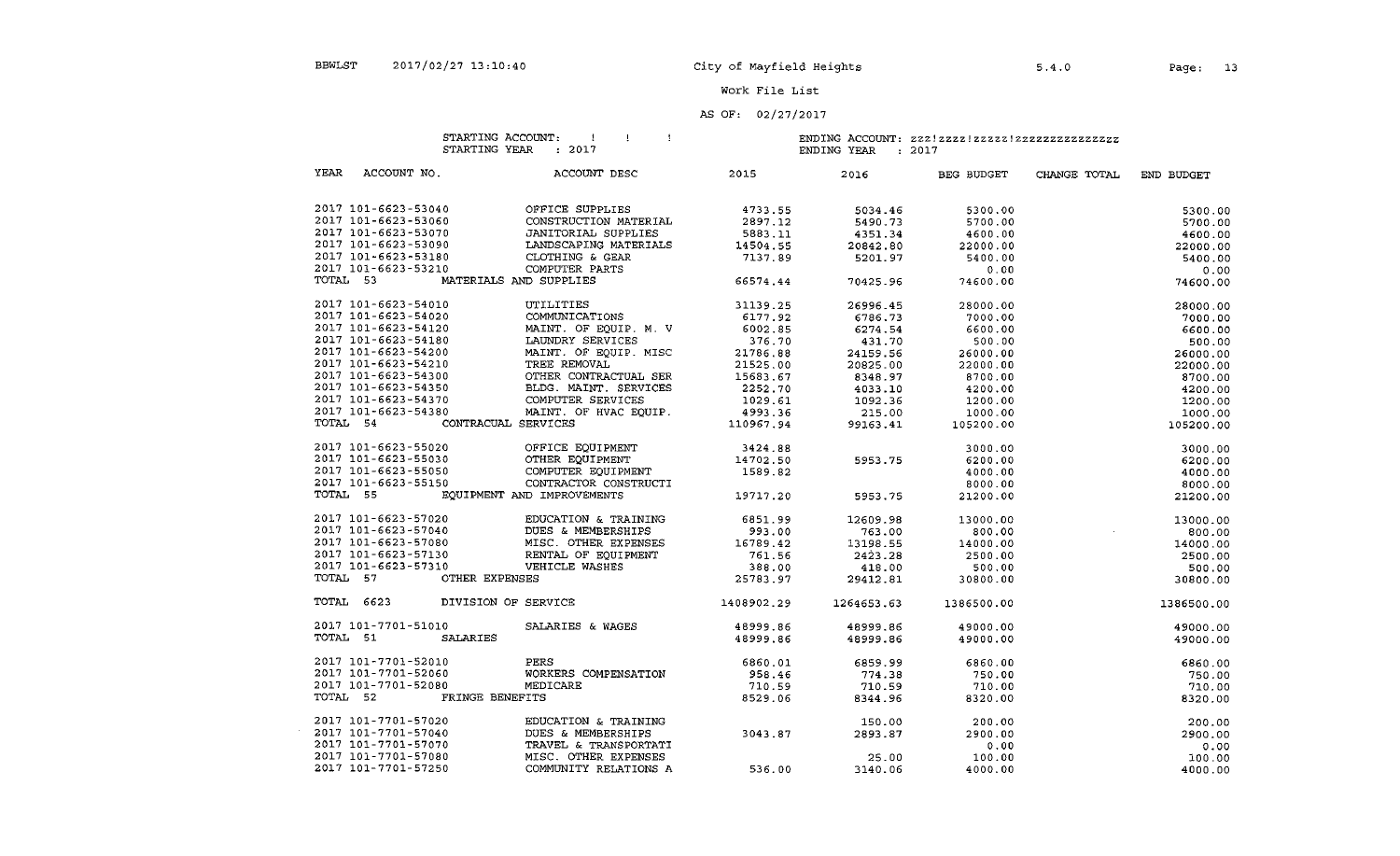7200.00 64520.00 79950.00 79950.00 11200.00 1050.00

#### work File List

### AS OF: 02/27/2017

STARTING ACCOUNT:  $\qquad$  !! STARTING YEAR : 2017

|          |                                                                   |                     | .                                    |                                                                                                 | -------<br>.                                                                                                                                                                                                                                                                                                                                                                                                                                                                                                      |                                      |              |                             |
|----------|-------------------------------------------------------------------|---------------------|--------------------------------------|-------------------------------------------------------------------------------------------------|-------------------------------------------------------------------------------------------------------------------------------------------------------------------------------------------------------------------------------------------------------------------------------------------------------------------------------------------------------------------------------------------------------------------------------------------------------------------------------------------------------------------|--------------------------------------|--------------|-----------------------------|
| YEAR     | ACCOUNT NO.                                                       |                     | ACCOUNT DESC                         | 2015                                                                                            | 2016                                                                                                                                                                                                                                                                                                                                                                                                                                                                                                              | BEG BUDGET                           | CHANGE TOTAL | END BUDGET                  |
| TOTAL 57 |                                                                   | OTHER EXPENSES      |                                      | 3579.87                                                                                         | 6208.93                                                                                                                                                                                                                                                                                                                                                                                                                                                                                                           | 7200.00                              |              | 7200.                       |
| TOTAL    | 7701                                                              | OFFICE OF THE MAYOR |                                      | 61108.79                                                                                        | 63553.75                                                                                                                                                                                                                                                                                                                                                                                                                                                                                                          | 64520.00                             |              | 64520                       |
| TOTAL 51 | 2017 101-7702-51010                                               | SALARIES            | SALARIES & WAGES                     | 78799.44<br>78799.44                                                                            | 79944.47<br>79944.47                                                                                                                                                                                                                                                                                                                                                                                                                                                                                              | 79950.00<br>79950.00                 |              | 79950<br>79950.             |
|          | 2017 101-7702-52010<br>2017 101-7702-52060<br>OG15 181 5500 FOOGO |                     | PERS<br>WORKERS COMPENSATION<br>MTDT | 11031.72<br>1494.37<br>$\begin{array}{c} \n\cdot & \cdot & \cdot & \cdot & \cdot \n\end{array}$ | 11178.68<br>1183.63<br>$\blacksquare$ $\blacksquare$ $\blacksquare$ $\blacksquare$ $\blacksquare$ $\blacksquare$ $\blacksquare$ $\blacksquare$ $\blacksquare$ $\blacksquare$ $\blacksquare$ $\blacksquare$ $\blacksquare$ $\blacksquare$ $\blacksquare$ $\blacksquare$ $\blacksquare$ $\blacksquare$ $\blacksquare$ $\blacksquare$ $\blacksquare$ $\blacksquare$ $\blacksquare$ $\blacksquare$ $\blacksquare$ $\blacksquare$ $\blacksquare$ $\blacksquare$ $\blacksquare$ $\blacksquare$ $\blacksquare$ $\blacks$ | 11200.00<br>1050.00<br>$1.777$ $0.2$ |              | 11200.<br>1050.<br>$\cdots$ |

| 2017 101-7702-52080                                                             | MEDICARE                                         | 1142.40                    | 1159.26 1175.00 |                 | 1175.00   |
|---------------------------------------------------------------------------------|--------------------------------------------------|----------------------------|-----------------|-----------------|-----------|
| TOTAL 52 FRINGE BENEFITS                                                        |                                                  | 13668.49 13521.57 13425.00 |                 |                 | 13425.00  |
|                                                                                 |                                                  |                            |                 |                 |           |
| 2017 101-7702-54040 LEGAL SERVICES<br>2017 101-7702-54300 OTHER CONTRACTUAL SER |                                                  |                            |                 | 0.00            | 0.00      |
|                                                                                 |                                                  |                            | 4300.00         | 0.00            | 0.00      |
| TOTAL 54 CONTRACUAL SERVICES                                                    |                                                  |                            | 4300.00         | 0.00            | 0.00      |
|                                                                                 | 2017 101-7702-57020 BDUCATION & TRAINING 2327.10 |                            |                 | 2196.59 3400.00 | 3400.00   |
| 2017 101-7702-57040 DUES & MEMBERSHIPS                                          |                                                  | 530.00                     | 530.00          | 530.00          | 530.00    |
|                                                                                 | 2017 101-7702-57080 MISC. OTHER EXPENSES 88.02   |                            |                 | 1261.67 500.00  | 500.00    |
| TOTAL 57 OTHER EXPENSES                                                         |                                                  | 2945.12                    | 3988.26         | 4430.00         | 4430.00   |
|                                                                                 |                                                  |                            |                 |                 |           |
| CITY COUNCIL<br>TOTAL 7702                                                      |                                                  | 95413.05                   | 101754.30       | 97805.00        | 97805.00  |
| 2017 101-7703-51010                                                             | SALARIES & WAGES                                 | 290953.56                  | 304405.71       | 314700.00       | 314700.00 |
| 2017 101-7703-51020                                                             | OVERTIME                                         | 33610.89                   | 34192.58        | 38300.00        | 38300.00  |
| 2017 101-7703-51050                                                             | SICK LEAVE CONVERSION                            | 3364.68                    | 7397.44         | 6000.00         | 6000.00   |
| 2017 101-7703-51060 VACATION CONVERSION                                         |                                                  | 7186.99                    | 5321.56         | 7500.00         | 7500.00   |
| TOTAL 51 SALARIES                                                               |                                                  | 335116.12                  | 351317.29       | 366500.00       | 366500.00 |
| 2017 101-7703-52010                                                             | PERS                                             | 45080.71                   | 47184.31        | 49500.00        | 49500.00  |
|                                                                                 | 2017 101-7703-52040 HOSPITALIZATION              | 77647.53                   | 64647.73        | 70350.00        | 70350.00  |
| 2017 101-7703-52060                                                             | WORKERS COMPENSATION 5337.18                     |                            | 4440.36         | 4575.00         | 4575.00   |
| 2017 101-7703-52080                                                             | MEDICARE                                         | 3726.31                    | 3846.37         | 3950.00         | 3950.00   |
| 2017 101-7703-52090                                                             | LIFE INSURANCE                                   |                            |                 |                 | 325.00    |
| TOTAL 52 FRINGE BENEFITS                                                        |                                                  | 323.28<br>132115.01        |                 |                 | 128700.00 |
|                                                                                 | 2017 101-7703-53210 COMPUTER PARTS & SUPP        |                            |                 |                 |           |
| TOTAL 53 MATERIALS AND SUPPLIES                                                 |                                                  | 34.99                      |                 | 0.00            | 0.00      |
|                                                                                 |                                                  | 34.99                      |                 | 0.00            | 0.00      |
| 2017 101-7703-54050                                                             | AUDIT SERVICES 60 32005.00 32805.00 33000.00     |                            |                 |                 | 33000.00  |
| 2017 101-7703-54070                                                             | R.I.T.A. COLLECTION E                            | 459821.33                  | 450866.71       | 464000.00       | 464000.00 |
| 2017 101-7703-54080                                                             | COUNTY AUD. & TREAS.                             | 64120.55                   | 58651.78        | 61000.00        | 61000.00  |
| 2017 101-7703-54110                                                             | COUNTY LAND BANK EXP.                            | 3481.36                    | 3886.76         | 4000.00         | 4000.00   |
| 2017 101-7703-54130                                                             | MAINT. OF OFFICE EQUI                            | 489.30                     | 903.30          | 1000.00         | 1000.00   |
| 2017 101-7703-54300                                                             | OTHER CONTRACTUAL SER                            | 1318.00                    | 1777.50         | 2000.00         | 2000.00   |
| 2017 101-7703-54320                                                             | BANK SERVICE CHARGES                             | 8886.72                    | 11156.94        | 11500.00        | 11500.00  |
| 2017 101-7703-54370                                                             | COMPUTER SERVICES                                | 23155.14                   | 23293.57        | 23550.00        | 23550.00  |
| 2017 101-7703-54380                                                             | PROPERTY TAX ADMIN. E                            | 2108.93                    | 2138.74         | 2150.00         | 2150.00   |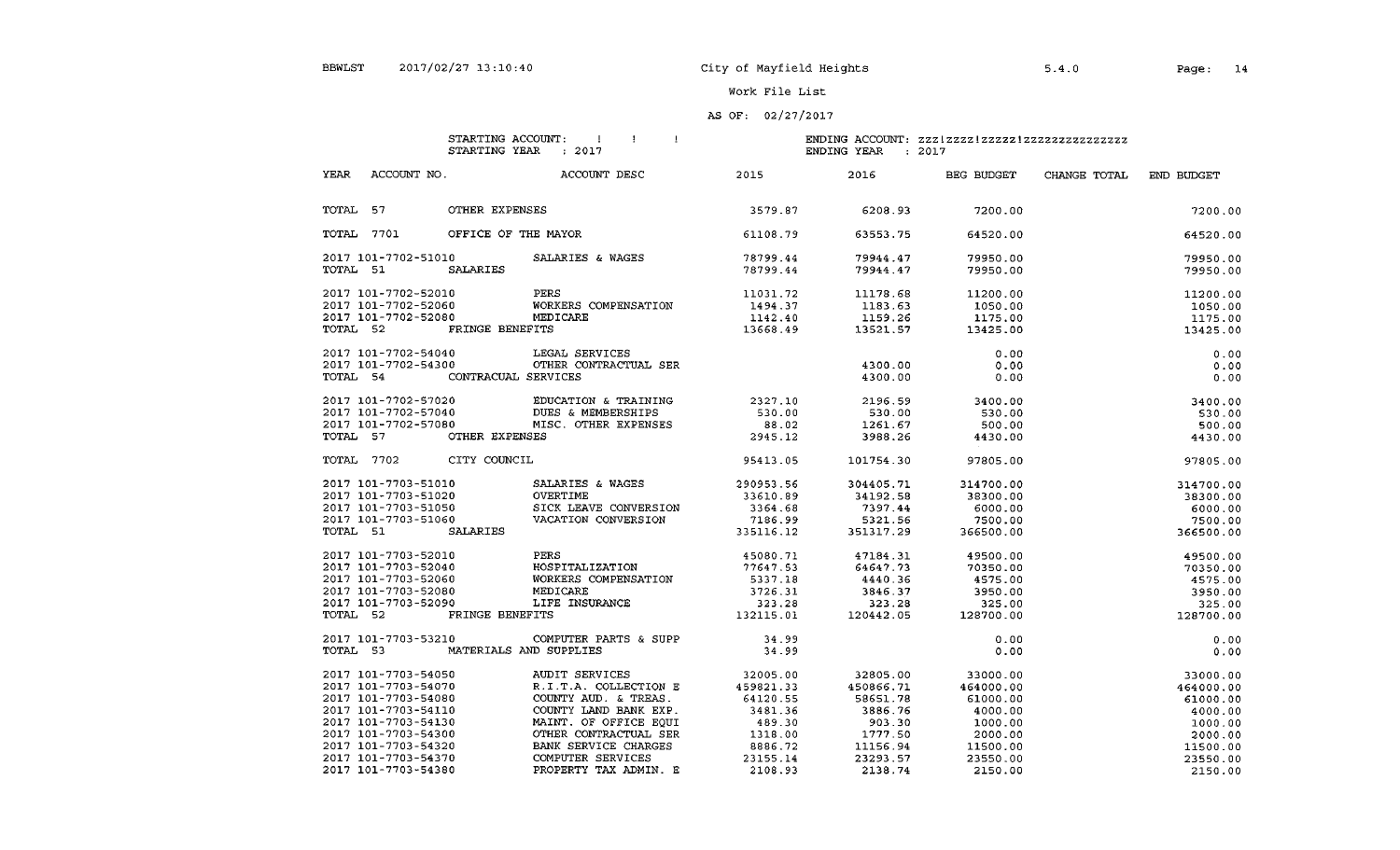$\sim$ 

### Work File List

### AS OF: 02/27/2017

#### STARTING ACCOUNT: STARTING YEAR : 2017

| YEAR<br>ACCOUNT NO                  |                | ACCOUNT DESC                                                                          | 2015                                  | 2016                               | BEG BUDGET                                        | CHANGE TOTAL | END BUDGET |
|-------------------------------------|----------------|---------------------------------------------------------------------------------------|---------------------------------------|------------------------------------|---------------------------------------------------|--------------|------------|
|                                     |                | 2017 101-7703-54390 DEBT COLLECTION EXPEN                                             |                                       |                                    | 0.00                                              |              | 0.00       |
| 2017 101-7703-54430                 |                | OHIO DEPT. OF TAX. CO<br>DTAN REPAYMENT                                               |                                       | 46.48                              | 0.00                                              |              | 0.00       |
| 2017 101-7703-54450                 |                |                                                                                       |                                       |                                    | 0.00                                              |              | 0.00       |
| TOTAL 54 CONTRACUAL SERVICES        |                |                                                                                       | 595386.33 585526.78                   |                                    | 602200.00                                         |              | 602200.00  |
|                                     |                | 2017 101-7703-55020 OFFICE EQUIPMENT                                                  | 375.00                                | 375.00                             | 10500.00                                          |              | 10500.00   |
| 2017 101-7703-55050                 |                | COMPUTER EQUIPMENT                                                                    |                                       |                                    | 0.00                                              |              | 0.00       |
| TOTAL 55 EQUIPMENT AND IMPROVEMENTS |                |                                                                                       | 375.00                                | 375.00                             | 10500.00                                          |              | 10500.00   |
| 2017 101-7703-57020                 |                | EDUCATION & TRAINING                                                                  | 871.00                                | 348.00                             | 1000.00                                           |              | 1000.00    |
|                                     |                | 2017 101-7703-57040 DUES & MEMBERSHIPS                                                | 425.00                                | 525.00                             | 525.00                                            |              | 525.00     |
|                                     |                | 2017 101-7703-57070 TRAVEL & TRANSPORTATI<br>2017 101-7703-57080 MISC. OTHER EXPENSES |                                       |                                    | 0.00                                              |              | 0.00       |
|                                     |                |                                                                                       | 1262.23                               | 3146.63                            | 2500.00                                           |              | 2500.00    |
| TOTAL 57                            | OTHER EXPENSES |                                                                                       | 2558.23                               | 4019.63                            | 4025.00                                           |              | 4025.00    |
|                                     |                | TOTAL 7703 FINANCE DEPARTMENT                                                         |                                       | 1065585.68  1061680.75  1111925.00 |                                                   |              | 1111925.00 |
|                                     |                | 2017 101-7704-51010 SALARIES & WAGES                                                  |                                       | 52968.00 54564.00                  | 56200.00                                          |              | 56200.00   |
| TOTAL 51 SALARIES                   |                |                                                                                       | 52968.00                              | 54564.00                           | 56200.00                                          |              | 56200.00   |
| 2017 101-7704-52010                 |                | PERS                                                                                  | 7397.46                               | 7620.34                            | 7875.00                                           |              | 7875.00    |
| 2017 101-7704-52060                 |                | WORKERS COMPENSATION                                                                  | 1005.77                               | 837.06                             | 850.00                                            |              | 850.00     |
| 2017 101-7704-52080 MEDICARE        |                |                                                                                       | 768.00                                | 791.15                             | 8150.00                                           |              | 8150.00    |
| TOTAL 52 FRINGE BENEFITS            |                |                                                                                       | 9171.23                               | 9248.55                            | 16875.00                                          |              | 16875.00   |
|                                     |                |                                                                                       |                                       |                                    |                                                   |              |            |
|                                     |                | 2017 101-7704-54040 LEGAL SERVICES                                                    |                                       |                                    | 175000.00                                         |              | 175000.00  |
|                                     |                | 2017 101-7704-54100 MUNI. COURT EXPENSES<br>2017 101-7704-54300 OTHER CONTRACTUAL SER |                                       |                                    | 0.00                                              |              | 0.00       |
|                                     |                |                                                                                       | 67894.57                              | 514.80                             | 3000.00                                           |              | 3000.00    |
| 2017 101-7704-54310                 |                | CODIFICATION                                                                          |                                       |                                    | 8000.00<br>6895.58 8000.00<br>156836.63 186000.00 |              | 8000.00    |
| TOTAL 54 CONTRACUAL SERVICES        |                |                                                                                       | $205264.69$<br>205264.69<br>156836.63 |                                    |                                                   |              | 186000.00  |
| 2017 101-7704-57020                 |                | EDUCATION & TRAINING                                                                  |                                       |                                    | 0.00                                              |              | 0.00       |
| 2017 101-7704-57040                 |                | DUES & MEMBERSHIPS                                                                    |                                       |                                    | 0.00                                              |              | 0.00       |
| 2017 101-7704-57080                 |                | DUES & PLETILLERENSES<br>MISC. OTHER EXPENSES                                         |                                       |                                    | 0.00                                              |              | 0.00       |
| 2017 101-7704-57090                 |                | LEGAL SETTLEMENTS<br>LEGAL ADVERTISING                                                |                                       |                                    | 0.00                                              |              | 0.00       |
| 2017 101-7704-57110                 |                |                                                                                       | 11366.68 8809.91                      |                                    | 10000.00                                          |              | 10000.00   |
| 2017 101-7704-57120                 |                | COURT COSTS                                                                           | 750.00                                |                                    | 0.00                                              |              | 0.00       |
| TOTAL 57                            | OTHER EXPENSES |                                                                                       | 12116.68                              | 8809.91                            | 10000.00                                          |              | 10000.00   |
| TOTAL 7704 LAW DEPARTMENT           |                |                                                                                       | 279520.60                             | 229459.09                          | 269075.00                                         |              | 269075.00  |
|                                     |                | 2017 101-7705-51030 SALARIES-PART-TIME                                                | 4464.00                               | 3968.00                            | 4475.00                                           |              | 4475.00    |
| TOTAL 51 SALARIES                   |                |                                                                                       | 4464.00                               | 3968.00                            | 4475.00                                           |              | 4475.00    |
| 2017 101-7705-52010                 |                | <b>OPERS</b>                                                                          | 623.28                                | 555.52                             | 650.00                                            |              | 650.00     |
| 2017 101-7705-52060                 |                | WORKERS COMPENSATION                                                                  | 82.15                                 | 70.54                              | 50.00                                             |              | 50.00      |
| 2017 101-7705-52080                 |                | MEDICARE                                                                              | 64.77                                 | 57.60                              | 75.00                                             |              | 75.00      |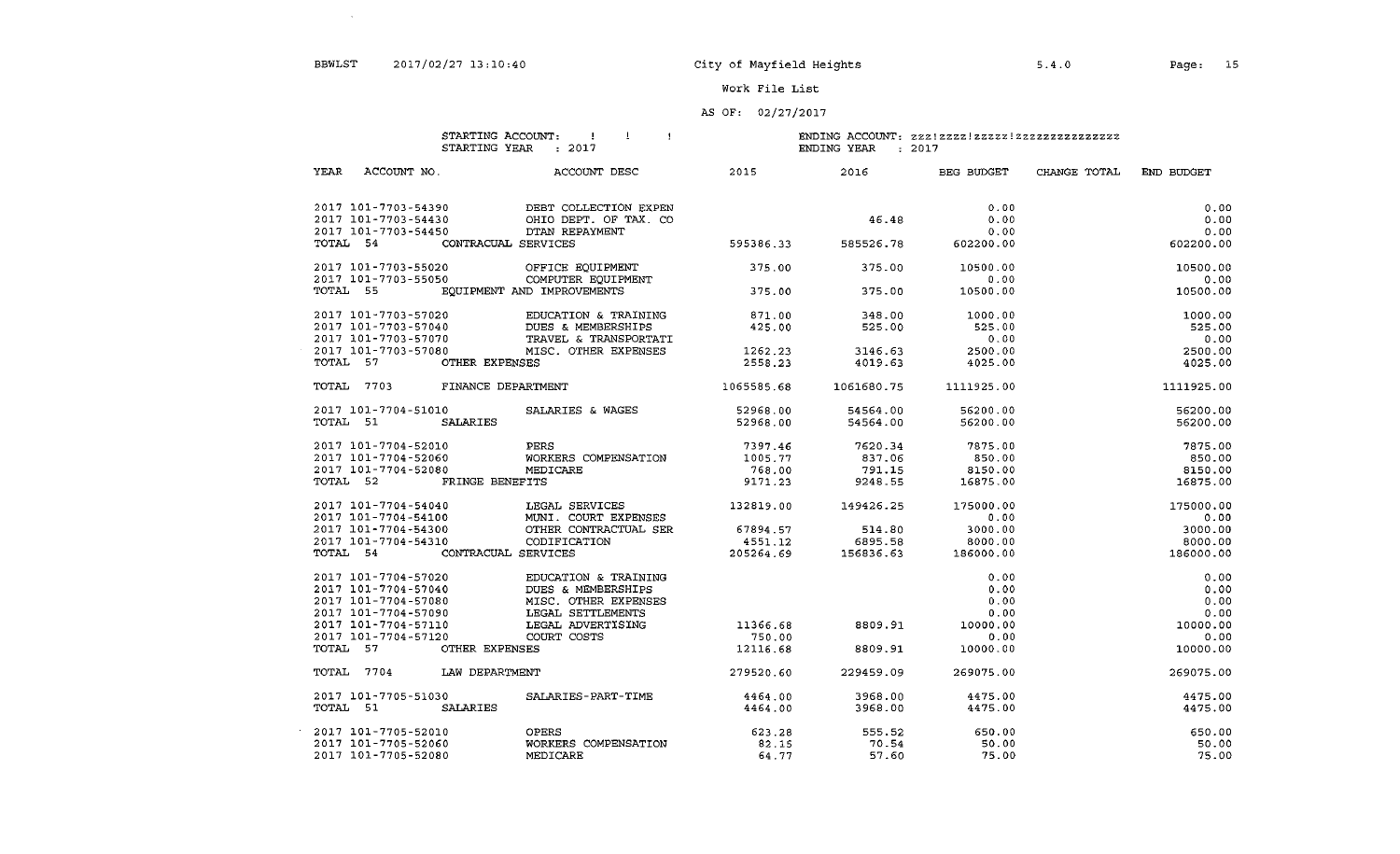### AS OF:  $02/27/2017$

### STARTING ACCOUNT:  $\qquad$   $\qquad$   $\qquad$   $\qquad$   $\qquad$   $\qquad$   $\qquad$   $\qquad$   $\qquad$   $\qquad$   $\qquad$   $\qquad$   $\qquad$   $\qquad$   $\qquad$   $\qquad$   $\qquad$   $\qquad$   $\qquad$   $\qquad$   $\qquad$   $\qquad$   $\qquad$   $\qquad$   $\qquad$   $\qquad$   $\qquad$   $\qquad$   $\qquad$   $\qquad$   $\qquad$   $\qquad$   $\qquad$   $\qquad$  STARTING YEAR : 2017

| YEAR     | ACCOUNT NO.         |                              | ACCOUNT DESC                                                                      | 2015                   | 2016                 | BEG BUDGET | CHANGE TOTAL | END BUDGET                                                                |
|----------|---------------------|------------------------------|-----------------------------------------------------------------------------------|------------------------|----------------------|------------|--------------|---------------------------------------------------------------------------|
| TOTAL 52 |                     | FRINGE BENEFITS              |                                                                                   | $770.20$ 683.66 775.00 |                      |            |              | 775.00                                                                    |
|          | 2017 101-7705-53040 |                              | OFFICE SUPPLIES                                                                   | 18.45                  |                      | 0.00       |              | 0.00                                                                      |
| TOTAL 53 |                     | MATERIALS AND SUPPLIES       |                                                                                   | 18.45                  |                      | 0.00       |              | 0.00                                                                      |
|          |                     |                              | 2017 101-7705-54300 OTHER CONTRACTUAL SER 15900.58                                |                        | $3100.00$ $34925.00$ |            |              | 34925.00                                                                  |
|          |                     | TOTAL 54 CONTRACUAL SERVICES |                                                                                   | 15900.58               | 3100.00              | 34925.00   |              | 34925.00                                                                  |
|          |                     |                              | 2017 101-7705-55020 OFFICE EQUIPMENT                                              |                        |                      | 0.00       |              | 0.00                                                                      |
|          | TOTAL 55            |                              | EQUIPMENT AND IMPROVEMENTS                                                        |                        |                      | 0.00       |              | 0.00                                                                      |
|          |                     |                              | 2017 101-7705-57080 MISC. OTHER EXPENSES<br>2017 101-7705-57110 LEGAL ADVERTISING |                        |                      | 0.00       |              | 0.00                                                                      |
|          |                     |                              |                                                                                   |                        | 7004.75              | 8000.00    |              | 8000.00                                                                   |
| TOTAL 57 |                     | OTHER EXPENSES               |                                                                                   | 7004.75                |                      | 8000.00    |              | 8000.00                                                                   |
|          |                     |                              | TOTAL 7705 CIVIL SERVICE COMMISSION                                               | 28157.98               | 7751.66 48175.00     |            |              | 48175.00                                                                  |
|          | 2017 101-7706-51010 |                              | SALARIES & WAGES                                                                  | 215692.06              | 236507.84            | 241300.00  |              | 241300.00                                                                 |
|          | 2017 101-7706-51020 |                              | OVERTIME                                                                          | 5262.53                | 4817.88              | 5650.00    |              | 5650.00                                                                   |
|          | 2017 101-7706-51050 |                              | SICK LEAVE CONVERSION                                                             | 649.68                 | 339.40               | 1200.00    |              | 1200.00                                                                   |
|          | 2017 101-7706-51060 |                              | VACATION CONVERSION                                                               | 602.08                 | 954.57               | 1000.00    |              | 1000.00                                                                   |
|          | TOTAL 51 SALARIES   |                              |                                                                                   | 222206.35              | 242619.69            | 249150.00  |              | 249150.00                                                                 |
|          | 2017 101-7706-52010 |                              | PERS                                                                              | 30774.30               | 33759.01             | 34900.00   |              | 34900.00                                                                  |
|          | 2017 101-7706-52040 |                              | HARD<br>HOSPITALIZATION                                                           | 98948.58               | 86341.96             | 70350.00   |              |                                                                           |
|          | 2017 101-7706-52060 |                              | WORKERS COMPENSATION                                                              | 3728.18                | 1988.72              | 7200.00    |              |                                                                           |
|          | 2017 101-7706-52070 |                              | UNEMPLOYMENT COMPENSA                                                             |                        |                      | 0.00       |              |                                                                           |
|          | 2017 101-7706-52080 |                              | MEDICARE                                                                          | 3060.68                | 3465.41              | 3650.00    |              |                                                                           |
|          | 2017 101-7706-52090 |                              | LIFE INSURANCE                                                                    | 323.28<br>136835.02    | 323.28               | 350.00     |              |                                                                           |
|          |                     | TOTAL 52 FRINGE BENEFITS     |                                                                                   |                        | 125878.38            | 116450.00  |              | $70350.00$<br>$7200.00$<br>$0.00$<br>$3650.00$<br>$350.00$<br>$116450.00$ |
|          |                     |                              | 2017 101-7706-53030 BLDG. MAINT. SUPPLIES 1159.47                                 |                        | 775.00               | 1000.00    |              | 1000.00                                                                   |
|          | 2017 101-7706-53040 |                              | OFFICE SUPPLIES                                                                   | 21824.30               | 14563.85             | 18000.00   |              | 18000.00                                                                  |
|          | 2017 101-7706-53070 |                              | JANITORIAL SUPPLIES                                                               | 2615.59                | 2959.37              | 3100.00    |              | 3100.00                                                                   |
|          | 2017 101-7706-53090 |                              | LANDSCAPING MATERIALS                                                             | 4984.77                | 1464.00              | 2000.00    |              | 2000.00                                                                   |
|          | 2017 101-7706-53210 |                              | COMPUTER PARTS & SUPP                                                             |                        |                      | 0.00       |              | 0.00                                                                      |
|          |                     |                              | TOTAL 53 MATERIALS AND SUPPLIES                                                   | 30584.13               | 19762.22             | 24100.00   |              | 24100.00                                                                  |
|          | 2017 101-7706-54010 |                              | UTILITIES                                                                         | 131419.39              | 123031.89            | 125000.00  |              | 125000.00                                                                 |
|          | 2017 101-7706-54020 |                              | COMMUNICATIONS                                                                    | 7958.64                | 8789.46              | 10000.00   |              | 10000.00                                                                  |
|          | 2017 101-7706-54030 |                              | INSURANCE PREMIUMS                                                                | 170619.93              | 172856.50            | 182000.00  |              | 182000.00                                                                 |
|          | 2017 101-7706-54060 |                              | ELECTION EXPENSE                                                                  |                        | 15129.94             | 0.00       |              | 0.00                                                                      |
|          | 2017 101-7706-54130 |                              | MAINT. OF OFFICE EQUI 1624.77                                                     |                        | 2093.64              | 2500.00    |              | 2500.00                                                                   |
|          | 2017 101-7706-54160 |                              | ENGINEERING SERVICES                                                              | 25616.00               | 60997.80             | 35000.00   |              | 35000.00                                                                  |
|          | 2017 101-7706-54170 |                              | ARCHITECTURAL SERVICE                                                             |                        |                      | 0.00       |              | 0.00                                                                      |
|          | 2017 101-7706-54200 |                              | MAINT. OF EQUIP. MISC                                                             | 3803.10                | 4440.07<br>11 12227  | 5000.00    |              | 5000.00                                                                   |
|          | 2017 101-7706-54300 |                              | OTHER CONTRACTUAL SER                                                             | 24260.32               | 48227.11             | 30000.00   |              | 30000.00                                                                  |
|          | 2017 101-7706-54350 |                              | BLDG. MAINT. SERVICES                                                             | 7705.78                | 11653.45             | 12000.00   |              | 12000.00                                                                  |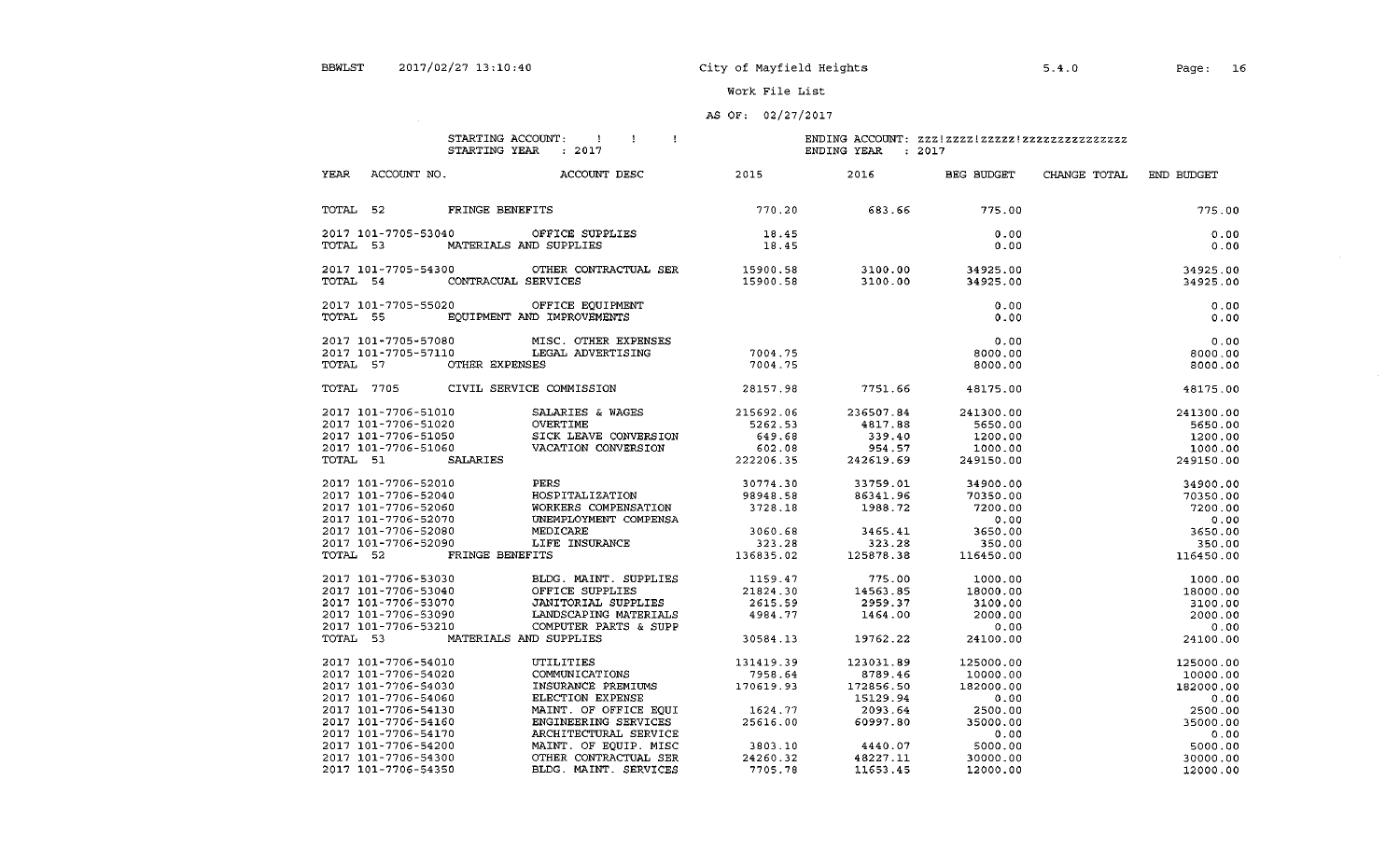### AS OF: 02/27/2017

#### $\sim 10^{-10}$  M  $_{\odot}$ STARTING ACCOUNT: :<br>STARTING YEAR : 2017

#### ENDING ACCOUNT: ENDING YEAR zzz!zzzz!zzzzz!zzzzzzzzzzzzzzz 2017

| <b>YEAR</b><br>ACCOUNT NO. | ACCOUNT DESC               | 2015       | 2016       | BEG BUDGET | CHANGE TOTAL | END BUDGET |
|----------------------------|----------------------------|------------|------------|------------|--------------|------------|
| 2017 101-7706-54370        | COMPUTER SERVICES          | 99364.08   | 105161.06  | 115000.00  |              | 115000.00  |
| 2017 101-7706-54380        | MAINT. OF HVAC EQUIP.      | 26995.75   | 22304.58   | 25000.00   |              | 25000.00   |
| 2017 101-7706-54400        | ECONOMIC DEVELOPMENT       |            |            | 0.00       |              | 0.00       |
| 2017 101-7706-54420        | CITY FOCUS EXPENSE         | 22785.92   | 12643.63   | 25000.00   |              | 25000.00   |
| TOTAL 54                   | CONTRACUAL SERVICES        | 522153.68  | 587329.13  | 566500.00  |              | 566500.00  |
|                            |                            |            |            |            |              |            |
| 2017 101-7706-55020        | OFFICE EQUIPMENT           | 158.70     | 437.97     | 1000.00    |              | 1000.00    |
| 2017 101-7706-55030        | OTHER EQUIPMENT            | 4274.20    | 1893.00    | 10000.00   |              | 10000.00   |
| 2017 101-7706-55050        | COMPUTER EQUIPMENT         |            | 59.99      | 0.00       |              | 0.00       |
| 2017 101-7706-55150        | CONTRACTOR CONSTRUCTI      |            |            | 0.00       |              | 0.00       |
| TOTAL 55                   | EQUIPMENT AND IMPROVEMENTS | 4432.90    | 2390.96    | 11000.00   |              | 11000.00   |
|                            |                            |            |            |            |              |            |
| 2017 101-7706-57010        | RENTAL OF OFFICE EQUI      | 1036.50    | 1017.50    | 1200.00    |              | 1200.00    |
| 2017 101-7706-57020        | EDUCATION & TRAINING       |            |            | 0.00       |              | 0.00       |
| 2017 101-7706-57040        | DUES & MEMBERSHIPS         | 3525.00    | 3536.00    | 3600.00    |              | 3600.00    |
| 2017 101-7706-57070        | TRAVEL & TRANSPORTATI      |            |            | 0.00       |              | 0.00       |
| 2017 101-7706-57080        | MISC. OTHER EXPENSES       | 19163.82   | 15271.24   | 16000.00   |              | 16000.00   |
| 2017 101-7706-57120        | TAXES                      | 6801.10    | 8667.84    | 5000.00    |              | 5000.00    |
| 2017 101-7706-57190        | EMPLOYEE RECOGNITION       | 211.14     | 2046.26    | 3000.00    |              | 3000.00    |
| 2017 101-7706-57320        | TUITION REIMBURSEMENT      |            | 3212.00    | 0.00       |              | 0.00       |
| 2017 101-7706-57340        | JOB CREATION GRANT EX      | 31500.38   | 74847.18   | 92000.00   |              | 92000.00   |
| TOTAL 57                   | OTHER EXPENSES             | 62237.94   | 108598.02  | 120800.00  |              | 120800.00  |
|                            |                            |            |            |            |              |            |
| 2017 101-7706-59010        | REFUNDS & REIMBURSEME      | 7661.67    | 2283.00    | 5000.00    |              | 5000.00    |
| 2017 101-7706-59020        | MISC. OFFSET               | 21735.33   | 49725.29   | 30000.00   |              | 30000.00   |
| 2017 101-7706-59030        | IMMOBILIZATION EXPENS      |            |            | 0.00       |              | 0.00       |
| 2017 101-7706-59050        | INTERNET AUCTION EXPE      | 1945.30    | 228.50     | 500.00     |              | 500.00     |
| 2017 101-7706-59100        | HRA ADMIN. ADVANCE         |            | 4713.00    | 0.00       |              | 0.00       |
| 2017 101-7706-59900        | TRANSFER TO S.C.M.R.       | 819000.00  | 568000.00  | 520000.00  |              | 520000.00  |
| 2017 101-7706-59910        | TRANSFER TO ST. HIGH.      | 175000.00  | 110000.00  | 152000.00  |              | 152000.00  |
| 2017 101-7706-59920        | TRANS. TO TREE REPLAC      |            |            | 0.00       |              | 0.00       |
| 2017 101-7706-59930        | TRANS TO ROAD IMPROVE      | 550000.00  | 1170000.00 | 2000000.00 |              | 2000000.00 |
| 2017 101-7706-59940        | TRANS. TO PUBLIC PROP      |            |            | 0.00       |              | 0.00       |
| 2017 101-7706-59950        | TRANSFER TO OTHER FUN      | 600000.00  | 681406.63  | 0.00       |              | 0.00       |
| 2017 101-7706-59960        | TRANS. TO ACCRUED COM      | 250000.00  | 250000.00  | 0.00       |              | 0.00       |
| 2017 101-7706-59970        | TRANS. TO STREET LIGH      | 230000.00  | 280000.00  | 285000.00  |              | 285000.00  |
| 2017 101-7706-59990        | ADVANCES TO OTHER FUN      |            | 150000.00  | 0.00       |              | 0.00       |
| TOTAL 59                   | OTHER FINANCIAL USES       | 2655342.30 | 3266356.42 | 2992500.00 |              | 2992500.00 |
| TOTAL 7706                 | GENERAL ADMINISTRATION     | 3633792.32 | 4352934.82 | 4080500.00 |              | 4080500.00 |
|                            |                            |            |            |            |              |            |
| 2017 101-7707-51010        | SALARIES & WAGES           | 103355.53  | 136137.90  | 185000.00  |              | 185000.00  |
| 2017 101-7707-51050        | SICK LEAVE CONVERSION      | 1879.73    | 921.39     | 3550.00    |              | 3550.00    |
| 2017 101-7707-51060        | VACATION CONVERSION        |            | 902.96     | 3000.00    |              | 3000.00    |
| TOTAL 51<br>SALARIES       |                            | 105235.26  | 137962.25  | 191550.00  |              | 191550.00  |
| 2017 101-7707-52010        | <b>OPERS</b>               | 14385.39   | 18220.03   | 26800.00   |              | 26800.00   |
| 2017 101-7707-52040        | HOSPITALIZATION            | 25522.13   | 32901.19   | 49900.00   |              | 49900.00   |
|                            |                            |            |            |            |              |            |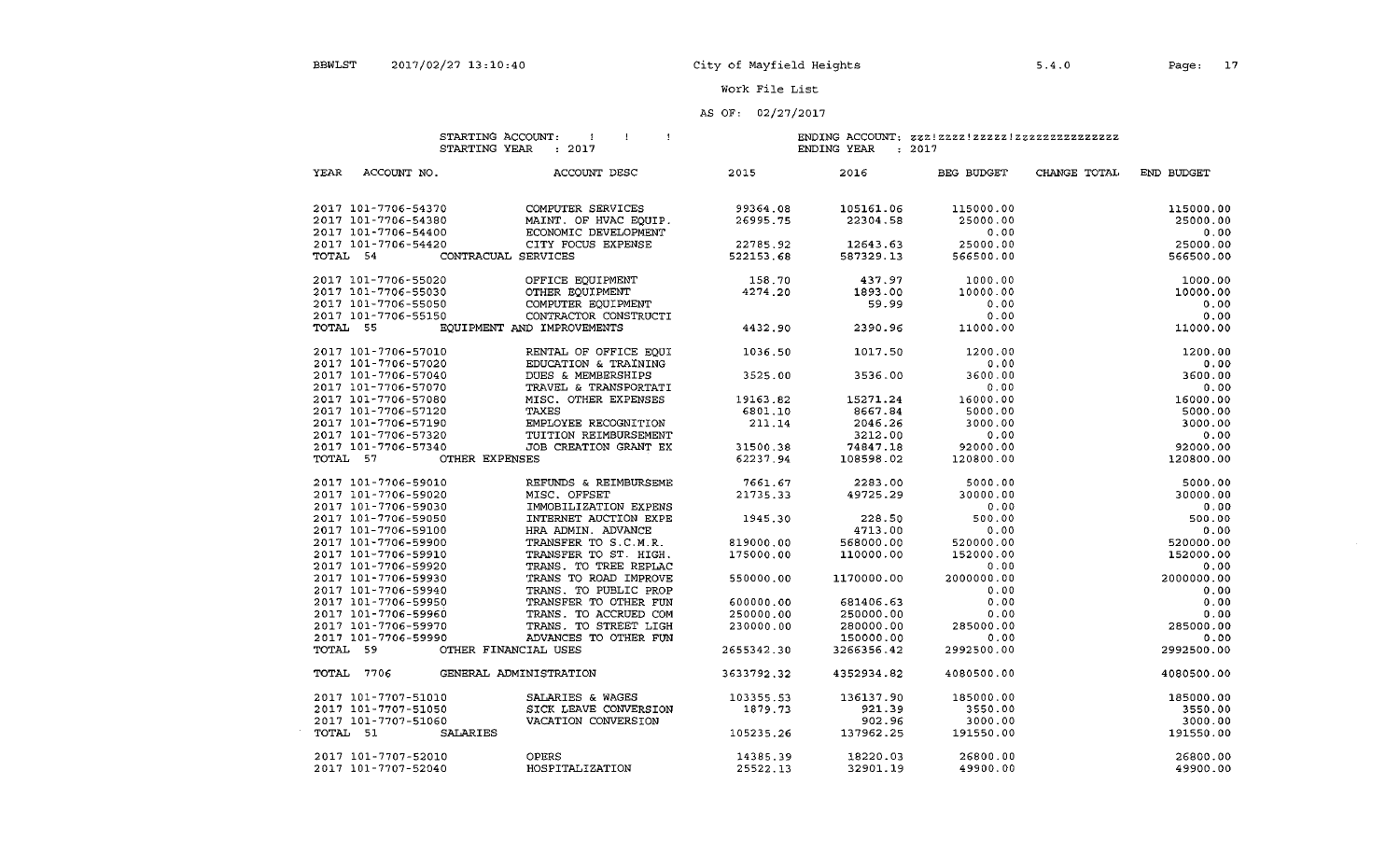### AS OF: 02/27/2017

#### STARTING ACCOUNT:  $\qquad$  !! STARTING YEAR : 2017

| YEAR<br>ACCOUNT NO.             |                     | ACCOUNT DESC                        | 2015        | 2016        | BEG BUDGET  | CHANGE TOTAL | END BUDGET  |
|---------------------------------|---------------------|-------------------------------------|-------------|-------------|-------------|--------------|-------------|
| 2017 101-7707-52060             |                     | WORKERS COMPENSATION                | 1835.67     | 1618.56     | 2050.00     |              | 2050.00     |
| 2017 101-7707-52080             |                     | MEDICARE                            | 1480.63     | 1956.89     | 2800.00     |              | 2800.00     |
| 2017 101-7707-52090             |                     | LIFE INSURANCE                      | 88.56       | 125.46      | 200.00      |              | 200.00      |
| TOTAL 52 FRINGE BENEFITS        |                     |                                     | 43312.38    | 54822.13    | 81750.00    |              | 81750.00    |
| 2017 101-7707-53040             |                     | OFFICE SUPPLIES                     | 777.01      | 2727.66     | 13000.00    |              | 13000.00    |
| 2017 101-7707-53210             |                     | COMPUTER PARTS                      |             |             | 0.00        |              | 0.00        |
| TOTAL 53 MATERIALS AND SUPPLIES |                     |                                     | 777.01      | 2727.66     | 13000.00    |              | 13000.00    |
| 2017 101-7707-54300             |                     | OTHER CONTRACTUAL SER               | 1304.28     | 34391.28    | 51000.00    |              | 51000.00    |
| 2017 101-7707-54370             |                     | COMPUTER SERVICES                   | 1250.00     | 1250.00     | 1500.00     |              | 1500.00     |
| 2017 101-7707-54400             |                     | ECONOMIC DEVELOPMENT                | 320.00      | 100.00      | 2000.00     |              | 2000.00     |
| 2017 101-7707-54461             |                     | HRA ADMIN. FEES                     |             | 6225.00     | 6500.00     |              | 6500.00     |
| TOTAL 54                        | CONTRACUAL SERVICES |                                     | 2874.28     | 41966.28    | 61000.00    |              | 61000.00    |
| 2017 101-7707-55020             |                     | OFFICE EQUIPMENT                    | 1373.83     | 1064.91     | 500.00      |              | 500.00      |
| 2017 101-7707-55030             |                     | OTHER EQUIPMENT                     | 444.69      |             | 0.00        |              | 0.00        |
| 2017 101-7707-55050             |                     | COMPUTER EOUIPMENT                  | 2058.92     |             | 0.00        |              | 0.00        |
|                                 |                     | TOTAL 55 EQUIPMENT AND IMPROVEMENTS | 3877.44     | 1064.91     | 500.00      |              | 500.00      |
| 2017 101-7707-57020             |                     | EDUCATION & TRAINING                | 2483.00     | 2729.62     | 6000.00     |              | 6000.00     |
| 2017 101-7707-57040             |                     | DUES & MEMBERSHIPS                  | 860.50      | 1663.27     | 2700.00     |              | 2700.00     |
| 2017 101-7707-57070             |                     | TRAVEL & TRANSPORTATI               |             | 169.33      | 0.00        |              | 0.00        |
| 2017 101-7707-57080             |                     | MISC. OTHER EXPENSES                | 120.00      | 880.13      | 1000.00     |              | 1000.00     |
| 2017 101-7707-57110             |                     | LEGAL ADVERTISING                   |             |             | 0.00        |              | 0.00        |
| 2017 101-7707-57230             |                     | EMPLOYEE WELLNESS PRO               | 3000.00     | 3050.00     | 3300.00     |              | 3300.00     |
| TOTAL 57                        | OTHER EXPENSES      |                                     | 6463.50     | 8492.35     | 13000.00    |              | 13000.00    |
| TOTAL 7707                      |                     | DEPARTMENT OF HUMAN RESOURCES       | 162539.87   | 247035.58   | 360800.00   |              | 360800.00   |
| TOTAL 101                       | GENERAL FUND        |                                     | 21907396.82 | 22821904.00 | 24287576.00 |              | 24287576.00 |
| 2017 201-6625-51010             |                     | SALARIES & WAGES                    | 414793.66   | 385396.92   | 441500.00   |              | 441500.00   |
| 2017 201-6625-51020             |                     | OVERTIME                            | 202479.37   | 170265.67   | 184400.00   |              | 184400.00   |
| 2017 201-6625-51050             |                     | SICK LEAVE CONVERSION               | 5816.10     | 6052.91     | 6300.00     |              | 6300.00     |
| 2017 201-6625-51060             |                     | VACATION CONVERSION                 | 6816.04     | 5363.25     | 5550.00     |              | 5550.00     |
| TOTAL 51                        | <b>SALARIES</b>     |                                     | 629905.17   | 567078.75   | 637750.00   |              | 637750.00   |
| 2017 201-6625-52010             |                     | PERS                                | 92583.83    | 80594.95    | 89300.00    |              | 89300.00    |
| 2017 201-6625-52040             |                     | HOSPITALIZATION                     | 226815.28   | 137056.74   | 131400.00   |              | 131400.00   |
| 2017 201-6625-52060             |                     | WORKERS COMPENSATION                | 17797.89    | 10395.66    | 9050.00     |              | 9050.00     |
| 2017 201-6625-52080             |                     | MEDICARE                            | 7093.44     | 7087.68     | 8300.00     |              | 8300.00     |
| 2017 201-6625-52090             |                     | LIFE INSURANCE                      | 782.28      | 664.20      | 700.00      |              | 700.00      |
| TOTAL 52                        | FRINGE BENEFITS     |                                     | 345072.72   | 235799.23   | 238750.00   |              | 238750.00   |
| 2017 201-6625-53010             |                     | GAS & OIL                           | 44914.21    | 26668.73    | 28000.00    |              | 28000.00    |
| 2017 201-6625-53020             |                     | EOUIPMENT PARTS                     | 51908.14    | 31717.32    | 34000.00    |              | 34000.00    |
| 2017 201-6625-53030             |                     | BLDG. MAINT. SUPPLIES               | 3627.71     | 992.68      | 1100.00     |              | 1100.00     |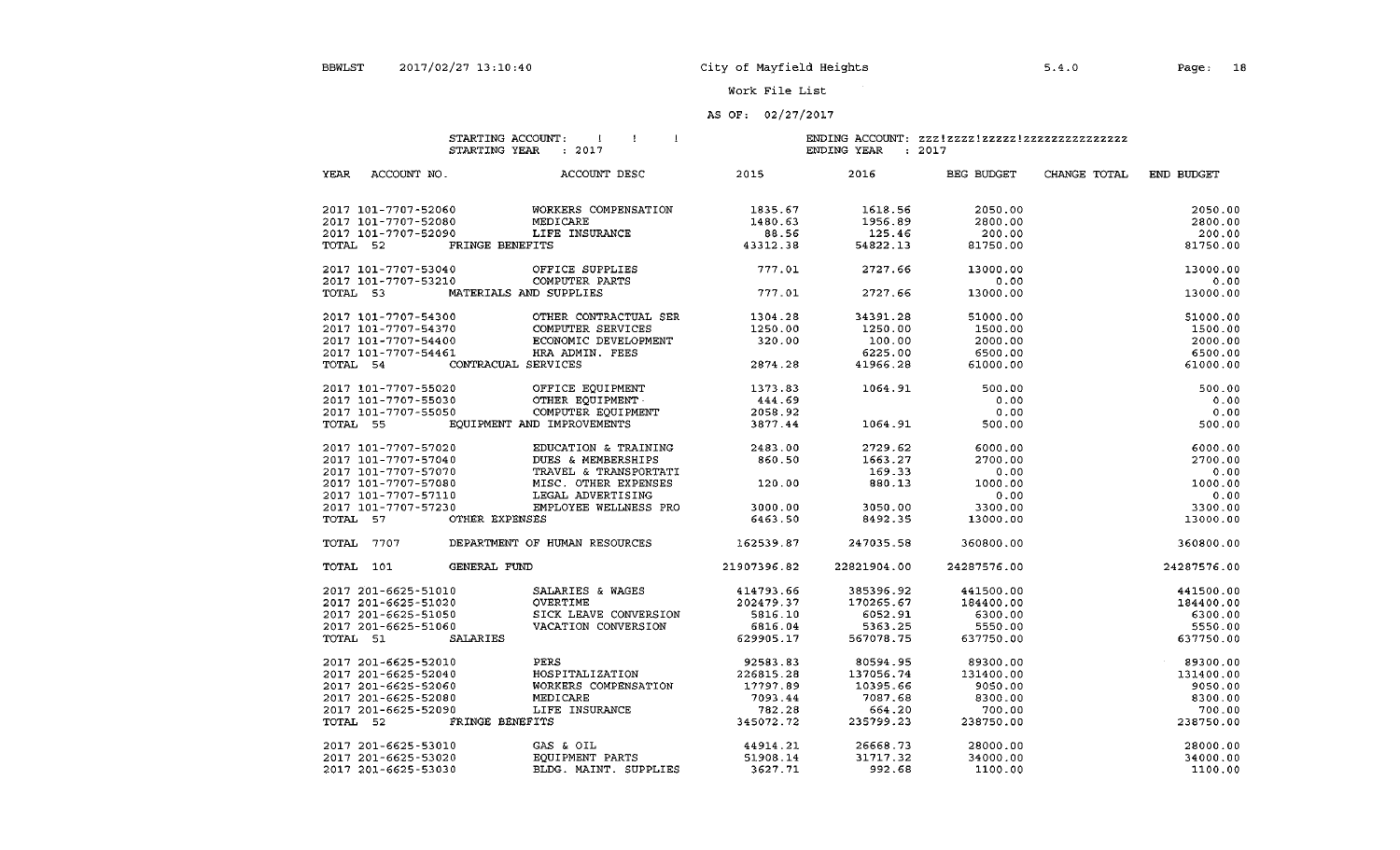$\Delta \phi$ 

Work File List

### AS OF: 02/27/2017

### STARTING ACCOUNT:  $\qquad$   $\qquad$   $\qquad$   $\qquad$   $\qquad$   $\qquad$   $\qquad$   $\qquad$   $\qquad$   $\qquad$   $\qquad$   $\qquad$   $\qquad$   $\qquad$   $\qquad$   $\qquad$   $\qquad$   $\qquad$   $\qquad$   $\qquad$   $\qquad$   $\qquad$   $\qquad$   $\qquad$   $\qquad$   $\qquad$   $\qquad$   $\qquad$   $\qquad$   $\qquad$   $\qquad$   $\qquad$   $\qquad$   $\qquad$  STARTING YEAR : 2017

#### ENDING ACCOUNT: ENDING YEAR zzz!zzzz!zzzzz!zzzzzzzzzzzzzzz 2017

| YEAR     | ACCOUNT NO.         |                     | ACCOUNT DESC                                                                        | 2015                | 2016       | BEG BUDGET | CHANGE TOTAL | END BUDGET |
|----------|---------------------|---------------------|-------------------------------------------------------------------------------------|---------------------|------------|------------|--------------|------------|
|          | 2017 201-6625-53060 |                     | CONSTRUCTION MATERIAL                                                               | 80322.62            | 73657.46   | 78000.00   |              | 78000.00   |
|          | 2017 201-6625-53080 |                     | ROAD SALT & LIQUID CA                                                               | 120919.36           | 80755.68   | 91500.00   |              | 91500.00   |
|          | 2017 201-6625-53100 |                     | TRAFFIC SIGN MATERIAL                                                               | 19025.39            | 5147.33    | 15000.00   |              | 15000.00   |
|          | 2017 201-6625-53120 |                     | TRAFFIC SIGNAL PARTS                                                                | 11620.78            | 19440.92   | 29000.00   |              | 29000.00   |
|          | 2017 201-6625-53180 |                     | CLOTHING & GEAR                                                                     | 158.68              | 95.41      | 100.00     |              | 100.00     |
| TOTAL 53 |                     |                     | MATERIALS AND SUPPLIES                                                              | 332496.89           | 238475.53  | 276700.00  |              | 276700.00  |
|          | 2017 201-6625-54010 |                     | UTILITIES                                                                           | 4143.92             | 5715.38    | 6000.00    |              | 6000.00    |
|          | 2017 201-6625-54020 |                     | COMMUNICATIONS                                                                      | 12815.88            | 14399.52   | 15500.00   |              | 15500.00   |
|          | 2017 201-6625-54120 |                     | MAINT. OF EQUIP. M. V                                                               | 52665.73            | 64589.89   | 68000.00   |              | 68000.00   |
|          | 2017 201-6625-54140 |                     | REPAIRS BY CONTR.-TRA                                                               | 17.10<br>26607.37   | 647.53     | 1000.00    |              | 1000.00    |
|          | 2017 201-6625-54150 |                     | REPAIRS BY CONTR. - CON                                                             | 26607.37            | 13454.00   | 14100.00   |              | 14100.00   |
|          | 2017 201-6625-54160 |                     | ENGINEERING SERVICES                                                                |                     |            | 0.00       |              | 0.00       |
|          | 2017 201-6625-54180 |                     | LAUNDRY SERVICES                                                                    | 405.00              | 383.74     | 400.00     |              | 400.00     |
|          | 2017 201-6625-54200 |                     | MAINT. OF EQUIP. MISC                                                               | 3998.63<br>25307.50 | 5645.35    | 6000.00    |              | 6000.00    |
|          | 2017 201-6625-54260 |                     | TRAFFIC ENGINEERING S                                                               | 25307.50            | 16278.75   | 17000.00   |              | 17000.00   |
|          | 2017 201-6625-54300 |                     | OTHER CONTRACTUAL SER                                                               | 684.00              | 805.00     | 850.00     |              | 850.00     |
| TOTAL 54 |                     | CONTRACUAL SERVICES |                                                                                     | 126645.13           | 121919.16  | 128850.00  |              | 128850.00  |
|          | 2017 201-6625-55030 |                     | OTHER EQUIPMENT                                                                     | 9717.30             | 2205.87    | 2000.00    |              | 2000.00    |
|          | 2017 201-6625-55040 |                     | EQUIPMENT-TRAFFIC SIG 2225.00                                                       |                     | 13754.00   | 14400.00   |              | 14400.00   |
|          | 2017 201-6625-55050 |                     | COMPUTER EQUIPMENT                                                                  | 79.99               |            | 0.00       |              | 0.00       |
|          | TOTAL 55            |                     | EQUIPMENT AND IMPROVEMENTS                                                          | 12022.29            | 15959.87   | 16400.00   |              | 16400.00   |
|          |                     |                     | 2017 201-6625-57010 RENTAL OF EQUIPMENT<br>2017 201-6625-57020 EDUCATION & TRAINING | 959.00              | 2731.93    | 10000.00   |              | 10000.00   |
|          |                     |                     |                                                                                     | 590.00              | 1180.00    | 5000.00    |              | 5000.00    |
|          |                     |                     | 2017 201-6625-57080 MISC. OTHER EXPENSES                                            | 6401.81             | 6355.55    | 6500.00    |              | 6500.00    |
|          | TOTAL 57            | OTHER EXPENSES      |                                                                                     | 7950.81             | 10267.48   | 21500.00   |              | 21500.00   |
|          | TOTAL 6625          |                     | STREET CONSTR MAINT. & REPAIR 1454093.01                                            |                     | 1189500.02 | 1319950.00 |              | 1319950.00 |
|          | TOTAL 201           | SCMR                |                                                                                     | 1454093.01          | 1189500.02 | 1319950.00 |              | 1319950.00 |
|          |                     |                     | 2017 202-6625-51010 SALARIES & WAGES                                                | 31497.38            | 22975.62   | 25000.00   |              | 25000.00   |
|          | TOTAL 51            | SALARIES            |                                                                                     | 31497.38            | 22975.62   | 25000.00   |              | 25000.00   |
|          |                     | 2017 202-6625-53080 | ROAD SALT & LIQUID CA                                                               | 206070.81           | 225718.93  | 233000.00  |              | 233000.00  |
| TOTAL 53 |                     |                     | MATERIALS AND SUPPLIES                                                              | 206070.81           | 225718.93  | 233000.00  |              | 233000.00  |
|          | TOTAL 6625          |                     | STREET CONSTR MAINT. & REPAIR                                                       | 237568.19           | 248694.55  | 258000.00  |              | 258000.00  |
|          | TOTAL 202           |                     | STATE HIGHWAY IMPROVEMENT                                                           | 237568.19           | 248694.55  | 258000.00  |              | 258000.00  |
|          |                     |                     | 2017 204-4421-53090 LANDSCAPE MATERIALS                                             |                     |            | 0.00       |              | 0.00       |
|          |                     |                     | TOTAL 53 MATERIALS AND SUPPLIES                                                     |                     |            | 0.00       |              | 0.00       |
|          |                     | 2017 204-4421-54160 | ENGINEERING SERVICES                                                                |                     |            | 0.00       |              | 0.00       |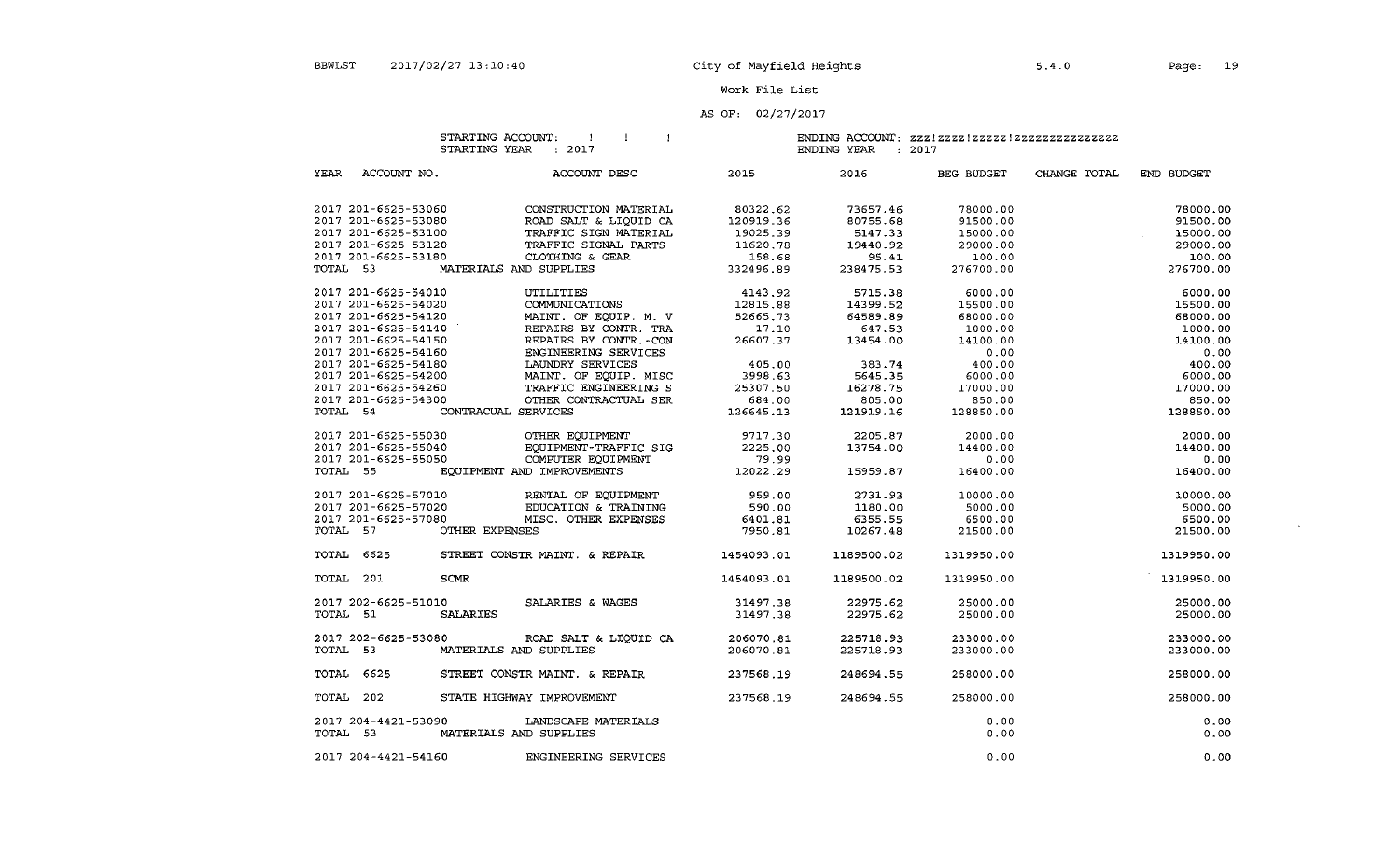### AS QF, 02/27/2017

#### STARTING ACCOUNT:  $\qquad \qquad 1 \qquad \qquad 1$ STARTING YEAR : 2017

|                                                                                                                                                                                                                             | YEAR ACCOUNT NO. ACCOUNT DESC                                                         | 2015             |                        | 2016 BEG BUDGET      | CHANGE TOTAL END BUDGET |                      |
|-----------------------------------------------------------------------------------------------------------------------------------------------------------------------------------------------------------------------------|---------------------------------------------------------------------------------------|------------------|------------------------|----------------------|-------------------------|----------------------|
| TOTAL 54 CONTRACUAL SERVICES                                                                                                                                                                                                |                                                                                       |                  |                        | 0.00                 |                         | 0.00                 |
|                                                                                                                                                                                                                             | 2017 204-4421-55150 CONTRACTOR CONSTRUCTI<br>TOTAL 55 EQUIPMENT AND IMPROVEMENTS      |                  |                        | 0.00<br>0.00         |                         | 0.00<br>0.00         |
| TOTAL 57 OTHER EXPENSES                                                                                                                                                                                                     | 2017 204-4421-57080 MISC. OTHER EXPENSES                                              |                  |                        | 0.00<br>0.00         |                         | 0.00<br>0.00         |
| TOTAL 59 OTHER FINANCIAL USES                                                                                                                                                                                               | $2017 204 - 4421 - 59980$ TRANS. REFUND TO GEN'<br>2017 204-4421-59990 REPAY ADVANCES |                  |                        | 0.00<br>0.00<br>0.00 |                         | 0.00<br>0.00<br>0.00 |
|                                                                                                                                                                                                                             | TOTAL 4421 COMMUNITY DEVELOP. BLOCK GRANT                                             |                  |                        | 0.00                 |                         | 0.00                 |
| TOTAL 54 CONTRACUAL SERVICES                                                                                                                                                                                                | 2017 204-6627-54160 ENGINEERING SERVICES                                              |                  | 47133.78<br>47133.78   | 0.00<br>0.00         |                         | 0.00<br>0.00         |
|                                                                                                                                                                                                                             | 2017 204-6627-55150 CONTRACTOR CONSTRUCTI<br>TOTAL 55 EQUIPMENT AND IMPROVEMENTS      |                  | 504272.85<br>504272.85 | 0.00<br>0.00         |                         | 0.00<br>0.00         |
| $\begin{array}{lll} \texttt{2017} & \texttt{204-6627-5990} & \texttt{REPAY} & \texttt{ADVANCE} \\ \texttt{2017} & \texttt{204-6627-59990} & \texttt{REPAY} & \texttt{ADVANCE} \end{array}$<br>TOTAL 59 OTHER FINANCIAL USES |                                                                                       |                  | 150000.00<br>150000.00 | 0.00<br>0.00<br>0.00 |                         | 0.00<br>0.00<br>0.00 |
| TOTAL 6627 ROAD IMPROVEMENTS                                                                                                                                                                                                |                                                                                       |                  | 701406.63              | 0.00                 |                         | 0.00                 |
|                                                                                                                                                                                                                             | TOTAL 204 COMMUNITY DEVELOP. BLOCK GRANT                                              |                  | 701406.63              | 0.00                 |                         | 0.00                 |
| TOTAL 54 CONTRACUAL SERVICES                                                                                                                                                                                                | 2017 205-5520-54160 ENGINEERING SERVICES                                              |                  |                        | 0.00<br>0.00         |                         | 0.00<br>0.00         |
|                                                                                                                                                                                                                             | 2017 205-5520-55150 CONTRACTOR CONSTRUCTI<br>TOTAL 55 EQUIPMENT AND IMPROVEMENTS      |                  |                        | 0.00<br>0.00         |                         | 0.00<br>0.00         |
| TOTAL 57 OTHER EXPENSES                                                                                                                                                                                                     | 2017 205-5520-57110 LEGAL ADVERTISING                                                 |                  |                        | 0.00<br>0.00         |                         | 0.00<br>0.00         |
| TOTAL 59 OTHER FINANCIAL USES                                                                                                                                                                                               | 2017 205-5520-59990 REPAY ADVANCE TO GEN'                                             |                  |                        | 0.00<br>0.00         |                         | 0.00<br>0.00         |
| TOTAL 5520 OHIO EPA SWIF GRANT                                                                                                                                                                                              |                                                                                       |                  |                        | 0.00                 |                         | 0.00                 |
| TOTAL 205 OHIO EPA SWIF GRANT                                                                                                                                                                                               |                                                                                       |                  |                        | 0.00                 |                         | 0.00                 |
|                                                                                                                                                                                                                             | 2017 207-4424-53090 LANDSCAPING-TREES<br>TOTAL 53 MATERIALS AND SUPPLIES              | 997.44<br>997.44 |                        | 0.00<br>0.00         |                         | 0.00<br>0.00         |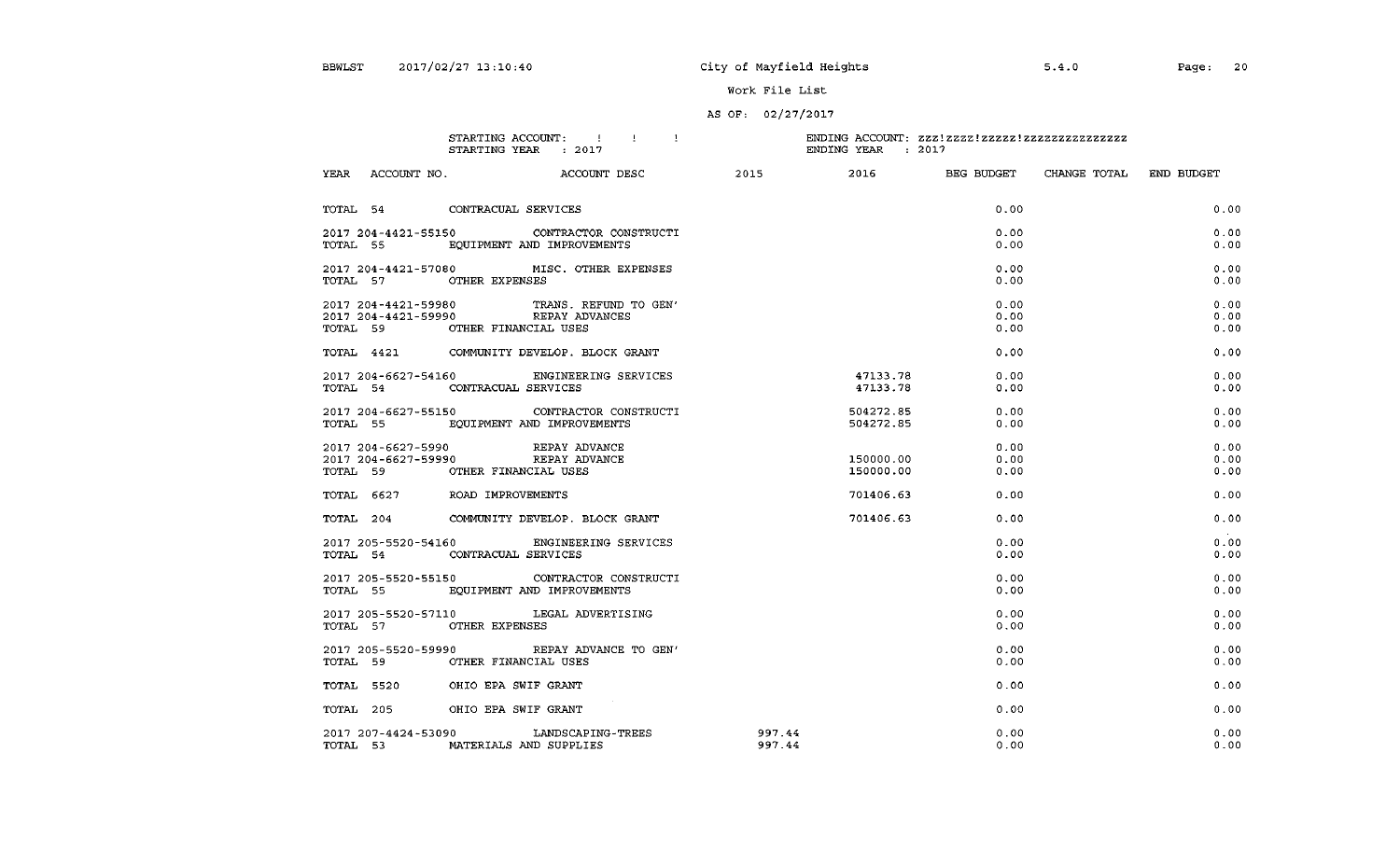$\sim 10^{-1}$ 

5.4.0

Work File List

### AS OF:  $02/27/2017$

 $\sim 1$  .  $\sim 1$ STARTING ACCOUNT: STARTING YEAR : 2017

| YEAR<br>ACCOUNT NO.           |                       | ACCOUNT DESC                                  | 2015                 | 2016                 | BEG BUDGET           | CHANGE TOTAL | END BUDGET |
|-------------------------------|-----------------------|-----------------------------------------------|----------------------|----------------------|----------------------|--------------|------------|
| TOTAL 4424                    | TREE REPLACEMENT FUND |                                               | 997.44               |                      | 0.00                 |              | 0.00       |
| TOTAL 207                     |                       | TREE REPLACEMENT FUND                         | 997.44               |                      | 0.00                 |              | 0.00       |
| 2017 208-3330-51010           |                       |                                               |                      |                      |                      |              | 66000.00   |
| TOTAL 51                      | SALARIES              | SALARIES & WAGES                              | 62213.08<br>62213.08 | 63286.27<br>63286.27 | 66000.00<br>66000.00 |              | 66000.00   |
|                               |                       |                                               |                      |                      |                      |              |            |
| 2017 208-3330-52010           |                       | PERS                                          | 8709.78              | 8860.06              | 9300.00              |              | 9300.00    |
| 2017 208-3330-52060           |                       | WORKERS COMPENSATION                          | 1202.12              | 983.16               | 1000.00              |              | 1000.00    |
| 2017 208-3330-52070           |                       | UNEMPLOYMENT COMPENSA                         |                      |                      | 0.00                 |              | 0.00       |
| 2017 208-3330-52080           |                       | MEDICARE                                      | 902.06               | 917.60               | 950.00               |              | 950.00     |
| TOTAL 52 FRINGE BENEFITS      |                       |                                               | 10813.96             | 10760.82             | 11250.00             |              | 11250.00   |
| 2017 208-3330-53160           |                       | RECREATIONAL SUPPLIES 1610.47                 |                      | 2801.13              | 3200.00              |              | 3200.00    |
| 2017 208-3330-53170           |                       | <b>FOOD</b>                                   | 5828.09              | 3811.88              | 4500.00              |              | 4500.00    |
| TOTAL 53                      |                       | MATERIALS AND SUPPLIES                        | 7438.56              | 6613.01              | 7700.00              |              | 7700.00    |
| 2017 208-3330-54020           |                       | COMMUNICATIONS                                |                      |                      | 0.00                 |              | 0.00       |
| 2017 208-3330-54300           |                       | OTHER CONTRACTUAL SER                         | 945.00               | 823.50               | 900.00               |              | 900.00     |
| 2017 208-3330-54310           |                       | FIELD TRIPS                                   | 23711.14             | 23613.51             | 25000.00             |              | 25000.00   |
| TOTAL 54 CONTRACUAL SERVICES  |                       |                                               | 24656.14             | 24437.01             | 25900.00             |              | 25900.00   |
| 2017 208-3330-55030           |                       | OTHER EQUIPMENT                               |                      | 91.79                | 100.00               |              | 100.00     |
| TOTAL 55                      |                       | EQUIPMENT AND IMPROVEMENTS                    |                      | 91.79                | 100.00               |              | 100.00     |
| 2017 208-3330-57020           |                       | EDUCATION & TRAINING                          |                      |                      | 0.00                 |              | 0.00       |
| 2017 208-3330-57070           |                       | TRAVEL & TRANSPORTATI                         |                      |                      | 0.00                 |              | 0.00       |
| 2017 208-3330-57080           |                       | TRAVEL & TRANSPORTATI<br>MISC. OTHER EXPENSES | 36286.77             | 33139.32             | 35000.00             |              | 35000.00   |
| TOTAL 57                      | OTHER EXPENSES        |                                               | 36286.77             | 33139.32             | 35000.00             |              | 35000.00   |
|                               |                       |                                               |                      |                      |                      |              |            |
| 2017 208-3330-59010           |                       | REFUNDS                                       | 2358.00              | 5026.00              | 5000.00              |              | 5000.00    |
| 2017 208-3330-59950           |                       | TRANSFER TO OTHER FUN                         |                      |                      | 0.00                 |              | 0.00       |
| TOTAL 59 OTHER FINANCIAL USES |                       |                                               | 2358.00              | 5026.00              | 5000.00              |              | 5000.00    |
| TOTAL 3330 SUMMER DAY CAMP    |                       |                                               | 143766.51            | 143354.22            | 150950.00            |              | 150950.00  |
| 2017 208-3331-51010           |                       | SALARIES & WAGES                              | 13048.99             | 12660.66             | 14000.00             |              | 14000.00   |
| TOTAL 51 SALARIES             |                       |                                               | 13048.99             | 12660.66             | 14000.00             |              | 14000.00   |
| 2017 208-3331-52010           |                       | PERS                                          | 1826.85              | 1772.47              | 2000.00              |              | 2000.00    |
| 2017 208-3331-52060           |                       | WORKERS COMPENSATION                          | 271.49               | 206.20               | 200.00               |              | 200.00     |
| 2017 208-3331-52080           |                       | MEDICARE                                      | 189.22               | 183.61               | 250.00               |              | 250.00     |
| TOTAL 52 FRINGE BENEFITS      |                       |                                               | 2287.56              | 2162.28              | 2450.00              |              | 2450.00    |
| 2017 208-3331-53160           |                       | RECREATIONAL SUPPLIES                         | 1265.14              |                      | 500.00               |              | 500.00     |
| 2017 208-3331-53170           |                       | FOOD                                          | 1878.40              | 375.60<br>1233.85    | 1500.00              |              | 1500.00    |
|                               |                       |                                               |                      |                      |                      |              |            |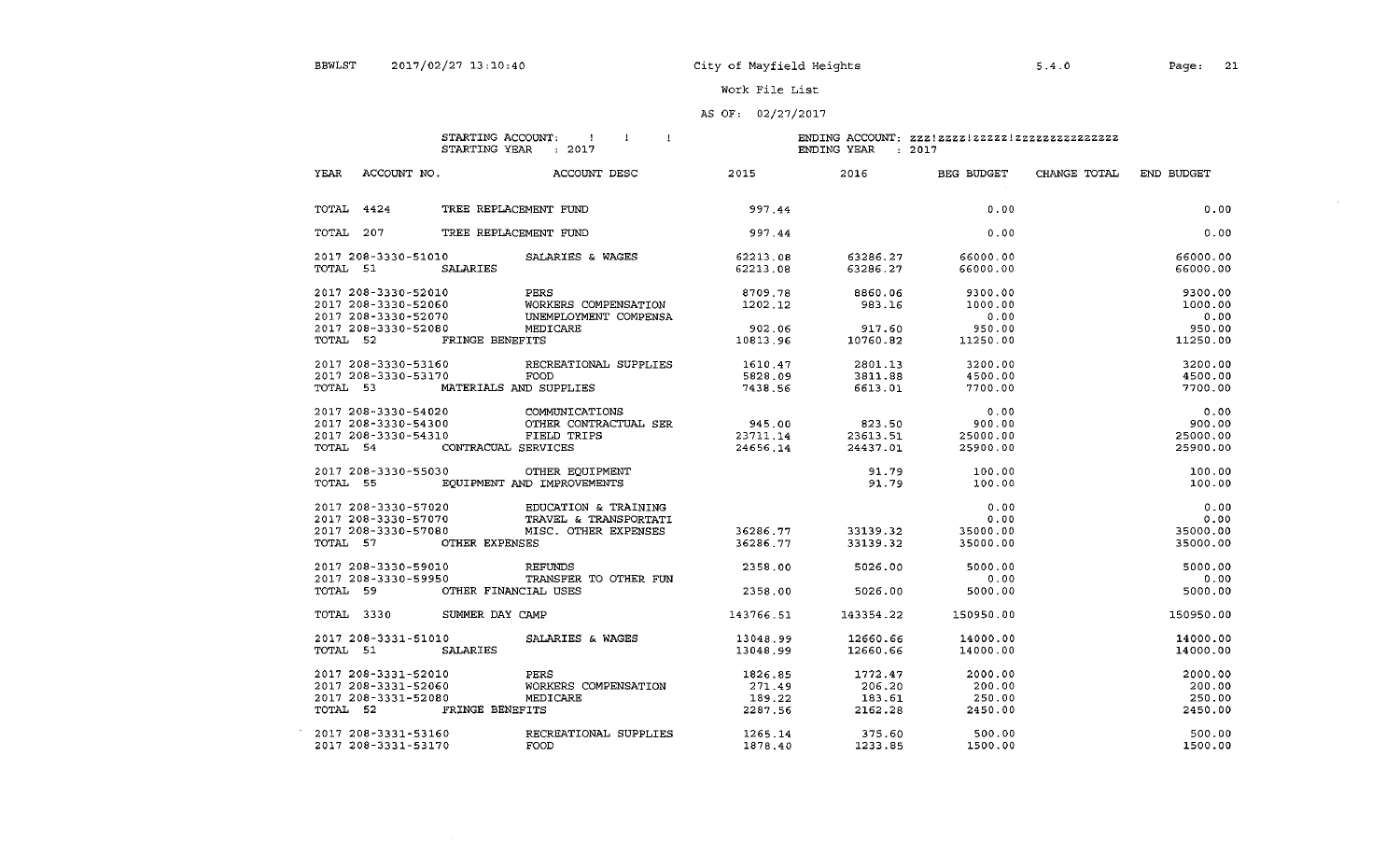$\sim 10^{-1}$ 

5.4.0

### work File List

### AS OF: 02/27/2017

STARTING ACCOUNT:  $1 \quad 1 \quad 1$ STARTING YEAR : 2017

| ACCOUNT NO.<br>YEAR     | ACCOUNT DESC                                                                                                                                                                     | 2015                       | 2016                               | BEG BUDGET      | CHANGE TOTAL | END BUDGET |
|-------------------------|----------------------------------------------------------------------------------------------------------------------------------------------------------------------------------|----------------------------|------------------------------------|-----------------|--------------|------------|
|                         | TOTAL 53 MATERIALS AND SUPPLIES                                                                                                                                                  | 3143.54 1609.45 2000.00    |                                    |                 |              | 2000.00    |
|                         |                                                                                                                                                                                  |                            |                                    | 0.00            |              | 0.00       |
|                         |                                                                                                                                                                                  |                            |                                    |                 |              | 0.00       |
|                         |                                                                                                                                                                                  |                            | $22670.05$<br>22670.05<br>24000.00 |                 |              | 24000.00   |
|                         |                                                                                                                                                                                  |                            | 22670.05                           | 24000.00        |              | 24000.00   |
| 2017 208-3331-57070     | TRAVEL & TRANSPORTATI                                                                                                                                                            |                            |                                    | 0.00            |              | 0.00       |
|                         | 2017 208-3331-57080 MISC. OTHER EXPENSES 1380.23                                                                                                                                 |                            | $3250.23$ $3400.00$                |                 |              | 3400.00    |
| TOTAL 57                | OTHER EXPENSES                                                                                                                                                                   | 1380.23                    | 3250.23                            | 3400.00         |              | 3400.00    |
|                         | 2017 208-3331-59010 REFUNDS                                                                                                                                                      | 391.25                     |                                    | 200.00          |              | 200.00     |
|                         | TOTAL 59 OTHER FINANCIAL USES                                                                                                                                                    | 391.25                     |                                    | 200.00          |              | 200.00     |
| TOTAL 3331 TEEN CAMP    |                                                                                                                                                                                  |                            | 46357.71 42352.67 46050.00         |                 |              | 46050.00   |
|                         | 2017 208-3332-53160 SUMMER SPORTS REC SUP 575.00                                                                                                                                 |                            |                                    | $8.00 - 300.00$ |              | 300.00     |
|                         | TOTAL 53 MATERIALS AND SUPPLIES                                                                                                                                                  | 575.00                     |                                    | $8.00 - 300.00$ |              | 300.00     |
|                         |                                                                                                                                                                                  |                            |                                    |                 |              |            |
|                         | $\begin{array}{cccc} 2017 & 208 - 3332 - 54300 \\ 54 & \text{CONTRACUAL} & \text{SER} \\ 16479.42 & \text{CONTRACUAL} & \text{SER} \\ 16479.42 & \text{17000.00} \\ \end{array}$ |                            |                                    |                 |              | 17000.00   |
|                         |                                                                                                                                                                                  |                            |                                    |                 |              | 17000.00   |
|                         | 2017 208-3332-55030 OTHER EQUIPMENT                                                                                                                                              |                            |                                    | 0.00            |              | 0.00       |
|                         | TOTAL 55 EQUIPMENT AND IMPROVEMENTS                                                                                                                                              |                            |                                    | 0.00            |              | 0.00       |
|                         | 2017 208-3332-57080 MISC. OTHER EXPENSES 10303.38 9910.98 10500.00                                                                                                               |                            |                                    |                 |              | 10500.00   |
| TOTAL 57                | OTHER EXPENSES                                                                                                                                                                   | 10303.38                   | 9910.98                            | 10500.00        |              | 10500.00   |
|                         | 2017  208-3332-59010  REFUNDS                                                                                                                                                    | 970.00                     |                                    | 800.00          |              | 800.00     |
|                         | TOTAL 59 OTHER FINANCIAL USES                                                                                                                                                    | 970.00                     | 716.00<br>716.00                   | 800.00          |              | 800.00     |
|                         |                                                                                                                                                                                  |                            |                                    |                 |              |            |
| TOTAL 3332 SPORTS CAMP  |                                                                                                                                                                                  | 35312.23 27098.40 28600.00 |                                    |                 |              | 28600.00   |
|                         | 2017 208-3333-53160 ADULT SPORTS REC SUPP 60.70 433.38                                                                                                                           |                            |                                    | 500.00          |              | 500.00     |
|                         | TOTAL 53 MATERIALS AND SUPPLIES                                                                                                                                                  | 60.70                      | 433.38                             | 500.00          |              | 500.00     |
|                         | 2017 208-3333-54300 OTHER CONTRACTUAL SER                                                                                                                                        |                            |                                    | 0.00            |              | 0.00       |
|                         | TOTAL 54 CONTRACUAL SERVICES                                                                                                                                                     |                            |                                    | 0.00            |              | 0.00       |
|                         | 2017 208-3333-55030 OTHER EQUIPMENT                                                                                                                                              |                            | 339.98                             | 500.00          |              | 500.00     |
|                         | TOTAL 55 EQUIPMENT AND IMPROVEMENTS                                                                                                                                              |                            | 339 98                             | 500.00          |              | 500.00     |
|                         |                                                                                                                                                                                  |                            |                                    |                 |              |            |
|                         | 2017 208-3333-57080 MISC. OTHER EXPENSES                                                                                                                                         | 4822.96                    | 7160.87                            | 7400.00         |              | 7400.00    |
| TOTAL 57 OTHER EXPENSES |                                                                                                                                                                                  | 4822.96                    | 7160.87                            | 7400.00         |              | 7400.00    |
| 2017 208-3333-59010     | <b>EXERCITE REFUNDS</b>                                                                                                                                                          | 2250.00                    | 180.00                             | 200.00          |              | 200.00     |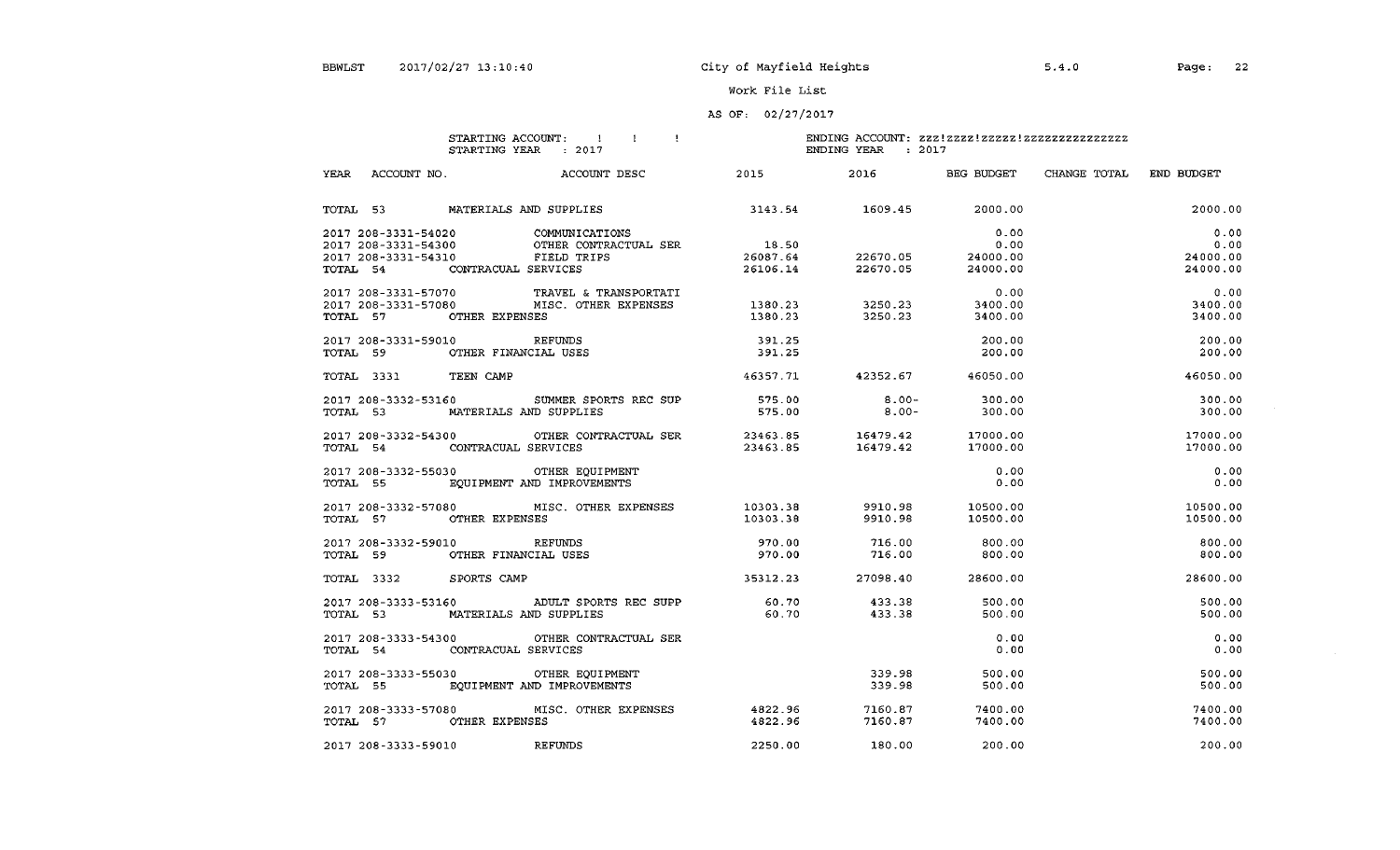$\sim$ 

Work File List

### AS OF: 02/27/2017

STARTING ACCOUNT:  $\qquad$  !!! STARTING YEAR : 2017

| YEAR     | ACCOUNT NO                                                   | ACCOUNT DESC                                                                 | 2015              | 2016 7                         | BEG BUDGET         | CHANGE TOTAL | END BUDGET         |
|----------|--------------------------------------------------------------|------------------------------------------------------------------------------|-------------------|--------------------------------|--------------------|--------------|--------------------|
|          | TOTAL 59 OTHER FINANCIAL USES                                |                                                                              | $2250.00$ 180.00  |                                | 200.00             |              | 200.00             |
|          | TOTAL 3333 ADULT SPORTS                                      |                                                                              | 7133.66 8114.23   |                                | 8600.00            |              | 8600.00            |
| TOTAL 53 |                                                              | 2017 208-3334-53160 RECREATIONAL SUPPLIES<br>MATERIALS AND SUPPLIES          | 75.96<br>75.96    | 220.00<br>220.00               | 250.00<br>250.00   |              | 250.00<br>250.00   |
| TOTAL 54 | CONTRACUAL SERVICES                                          | 2017 208-3334-54300 OTHER CONTRACTUAL SER                                    |                   |                                | 0.00<br>0.00       |              | 0.00<br>0.00       |
|          |                                                              | 2017 208-3334-55030 OTHER EQUIPMENT<br>TOTAL 55 EQUIPMENT AND IMPROVEMENTS   |                   |                                | 0.00<br>0.00       |              | 0.00<br>0.00       |
|          | TOTAL 57 OTHER EXPENSES                                      | 2017 208-3334-57080 MISC. OTHER EXPENSES 2847.90 894.99 1000.00              | 2847.90           | 894.99                         | 1000.00            |              | 1000.00<br>1000.00 |
|          | 2017 208-3334-59010 REFUNDS<br>TOTAL 59 OTHER FINANCIAL USES |                                                                              | 247.00<br>247.00  | 705.00<br>705.00               | 750.00<br>750.00   |              | 750.00<br>750.00   |
|          | TOTAL 3334 FALL SPORTS                                       |                                                                              | 3170.86           | 1819.99                        | 2000.00            |              | 2000.00            |
|          |                                                              | 2017 208-3335-53160 SPRING SPORTS REC SUP<br>TOTAL 53 MATERIALS AND SUPPLIES | 353.60<br>353.60  | 2700.23<br>2700.23             | 2500.00<br>2500.00 |              | 2500.00<br>2500.00 |
|          | TOTAL 54 CONTRACUAL SERVICES                                 | 2017 208-3335-54300 OTHER CONTRACTUAL SER 10806.75                           | 10806.75          | 3480.00<br>3480.00             | 3700.00<br>3700.00 |              | 3700.00<br>3700.00 |
|          |                                                              | 2017 208-3335-55030 OTHER EQUIPMENT<br>TOTAL 55 EQUIPMENT AND IMPROVEMENTS   |                   |                                | 0.00<br>0.00       |              | 0.00<br>0.00       |
|          | TOTAL 57 OTHER EXPENSES                                      | 2017 208-3335-57080 MISC. OTHER EXPENSES                                     |                   |                                |                    |              | 3500.00<br>3500.00 |
|          | 2017 208-3335-59010 REFUNDS<br>TOTAL 59 OTHER FINANCIAL USES |                                                                              |                   | 512.00 968.00<br>512.00 968.00 | 1000.00<br>1000.00 |              | 1000.00<br>1000.00 |
|          | TOTAL 3335 SPRING SPORTS                                     |                                                                              | 13452.78 10542.22 |                                | 10700.00           |              | 10700.00           |
|          |                                                              | 2017 208-3336-53160 LBJ REC. SUPPLIES<br>TOTAL 53 MATERIALS AND SUPPLIES     |                   | 258.68<br>258.68               | 300.00<br>300.00   |              | 300.00<br>300.00   |
| TOTAL 54 | 2017 208-3336-54300<br>CONTRACUAL SERVICES                   | OTHER CONTRACTUAL SER 1092.25 1598.75                                        | 1092.25           | 1598.75                        | 1700.00<br>1700.00 |              | 1700.00<br>1700.00 |
|          |                                                              | 2017 208-3336-55030 OTHER EQUIPMENT<br>TOTAL 55 EQUIPMENT AND IMPROVEMENTS   |                   | 1311.98<br>1311.98             | 1400.00<br>1400.00 |              | 1400.00<br>1400.00 |
|          |                                                              | 2017 208-3336-57080 MISC. OTHER EXPENSES                                     | 1380.96           | 2904.00                        | 3000.00            |              | 3000.00            |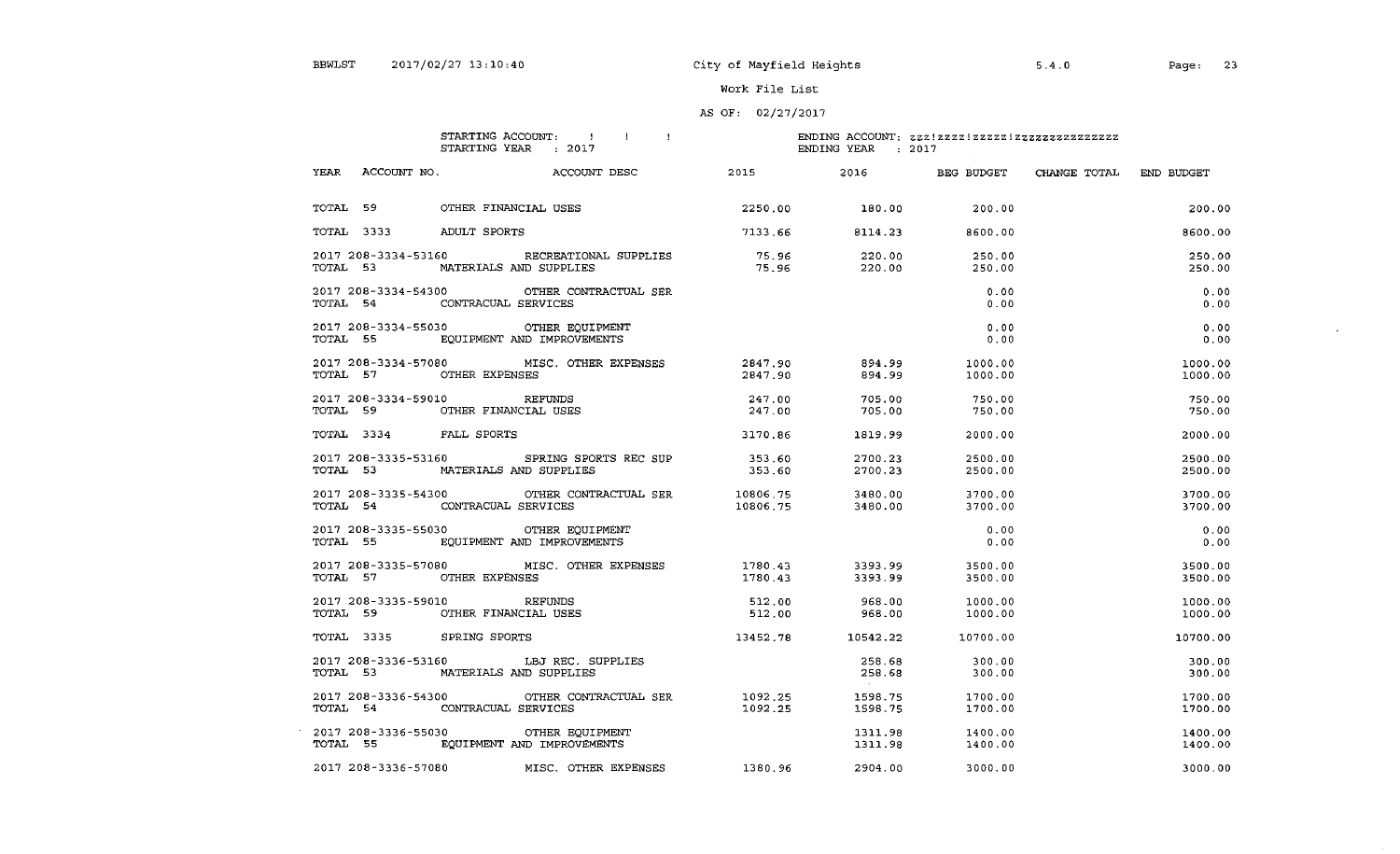Page: 24

### Work File List

### AS OF: 02/27/2017

STARTING ACCOUNT:  $\qquad$   $\qquad$   $\qquad$   $\qquad$   $\qquad$   $\qquad$   $\qquad$   $\qquad$   $\qquad$   $\qquad$   $\qquad$   $\qquad$   $\qquad$   $\qquad$   $\qquad$   $\qquad$   $\qquad$   $\qquad$   $\qquad$   $\qquad$   $\qquad$   $\qquad$   $\qquad$   $\qquad$   $\qquad$   $\qquad$   $\qquad$   $\qquad$   $\qquad$   $\qquad$   $\qquad$   $\qquad$   $\qquad$   $\qquad$  STARTING YEAR : 2017

| YEAR<br>ACCOUNT NO.                                                        |                                                     | ACCOUNT DESC                                                                                                                                                              | 2015 — 100                      |                      | 2016 BEG BUDGET                                    | CHANGE TOTAL | END BUDGET                              |
|----------------------------------------------------------------------------|-----------------------------------------------------|---------------------------------------------------------------------------------------------------------------------------------------------------------------------------|---------------------------------|----------------------|----------------------------------------------------|--------------|-----------------------------------------|
| TOTAL 57 OTHER EXPENSES                                                    |                                                     |                                                                                                                                                                           | 1380.96 2904.00                 |                      | 3000.00                                            |              | 3000.00                                 |
| TOTAL 59                                                                   | 2017 208-3336-59010 REFUNDS<br>OTHER FINANCIAL USES |                                                                                                                                                                           | 362.00<br>362.00                | 142.00<br>142.00     | 200.00<br>200.00                                   |              | 200.00<br>200.00                        |
| TOTAL 3336 LBJ                                                             |                                                     |                                                                                                                                                                           | 2835.21                         | 6215.41              | 6600.00                                            |              | 6600.00                                 |
| TOTAL 53 MATERIALS AND SUPPLIES                                            |                                                     | 2017 208-3337-53160 WILDCAT SF REC. SUPPL                                                                                                                                 |                                 | 203.60<br>203.60     | 225.00<br>225.00                                   |              | 225.00<br>225.00                        |
|                                                                            |                                                     | 2017 208-3337-54300 OTHER CONTRACTUAL SER                                                                                                                                 |                                 | 16829.60             | 17500.00                                           |              | 17500.00                                |
| TOTAL 54                                                                   | CONTRACUAL SERVICES                                 |                                                                                                                                                                           |                                 | 16829.60             | 17500.00                                           |              | 17500.00                                |
| 2017 208-3337-55030 OTHER EQUIPMENT<br>TOTAL 55 EQUIPMENT AND IMPROVEMENTS |                                                     |                                                                                                                                                                           |                                 | 372.97               | 400.00<br>372.97 400.00                            |              | 400.00<br>400.00                        |
|                                                                            | TOTAL 57 OTHER EXPENSES                             | 2017 208-3337-57080 MISC. OTHER EXPENSES                                                                                                                                  |                                 | 9408.20              | 9408.20 9750.00<br>9750.00                         |              | 9750.00<br>9750.00                      |
| 2017 208-3337-59010 REFUNDS<br>TOTAL 59 OTHER FINANCIAL USES               |                                                     |                                                                                                                                                                           |                                 |                      | 0.00<br>0.00                                       |              | 0.00<br>0.00                            |
| TOTAL 3337 FALL SPORTS                                                     |                                                     |                                                                                                                                                                           |                                 |                      | 26814.37 27875.00                                  |              | 27875.00                                |
|                                                                            |                                                     | TOTAL 208 SUMMER DAY CAMP FUND                                                                                                                                            |                                 | 252028.96 266311.51  | 281375.00                                          |              | 281375.00                               |
| 2017 209-1109-53020 EQUIPMENT PARTS<br>TOTAL 53                            | MATERIALS AND SUPPLIES                              |                                                                                                                                                                           |                                 | 791.39<br>791.39     | 1000.00<br>1000.00                                 |              | 1000.00<br>1000.00                      |
|                                                                            |                                                     | 2017 209-1109-54030<br>2017 209-1109-54120 MAINT. OF EQUIP. M.V. 770.25<br>2017 209-1109-54200 MAINT. OF EQUIP. MISC<br>2017 209-1109-54300 OTHER CONTRACTUAL SER 1717.80 | 729.00 200<br>1717.80           | 2159.00<br>700.87    | 4000.00<br>6000.00<br>0.00<br>1766.05 2500.00      |              | 4000.00<br>6000.00<br>0.00<br>2500.00   |
| TOTAL 54 CONTRACUAL SERVICES                                               |                                                     |                                                                                                                                                                           | 3217.05                         | 4625.92              | 12500.00                                           |              | 12500.00                                |
|                                                                            |                                                     | 2017 209-1109-55010 MOTOR VEHICLES<br>2017 209-1109-55030 OTHER EQUIPMENT 2017 209-1109-55030<br>TOTAL 55 EQUIPMENT AND IMPROVEMENTS                                      | 3987.86                         | 2130.10<br>2130.10   | $\sim$ 0.00<br>6000.00<br>6000.00                  |              | 0.00<br>6000.00<br>6000.00              |
| 2017 209-1109-57020<br>TOTAL 57 OTHER EXPENSES                             |                                                     | EDUCATION & TRAINING<br>2017 209-1109-57080<br>2017 209-1109-57080<br>2017 209-1109-57110 LEGAL ADVERTISING                                                               | 14471.26<br>3852.27<br>18323.53 | 17001.22<br>14592.87 | 20500.00<br>5000.00<br>0.00<br>$31594.09$ 25500.00 |              | 20500.00<br>5000.00<br>0.00<br>25500.00 |
| 2017 209-1109-59990<br>TOTAL 59 OTHER FINANCIAL USES                       |                                                     | ADVANCE TO FUND 210                                                                                                                                                       |                                 |                      | 0.00<br>0.00                                       |              | 0.00<br>0.00                            |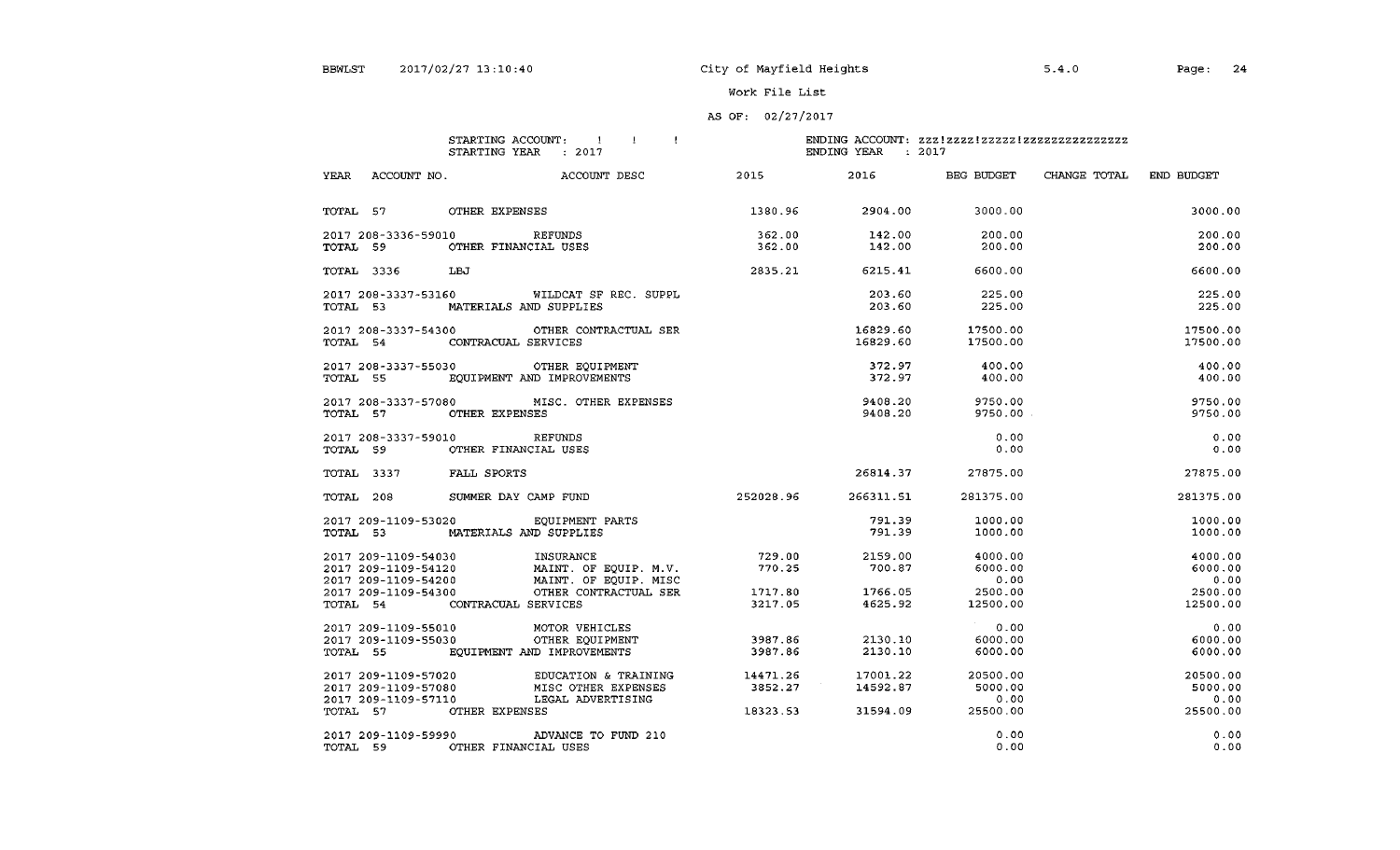### AS OF:  $02/27/2017$

#### STARTING ACCOUNT:  $\qquad$   $\qquad$   $\qquad$   $\qquad$   $\qquad$   $\qquad$   $\qquad$   $\qquad$   $\qquad$   $\qquad$   $\qquad$   $\qquad$   $\qquad$   $\qquad$   $\qquad$   $\qquad$   $\qquad$   $\qquad$   $\qquad$   $\qquad$   $\qquad$   $\qquad$   $\qquad$   $\qquad$   $\qquad$   $\qquad$   $\qquad$   $\qquad$   $\qquad$   $\qquad$   $\qquad$   $\qquad$   $\qquad$   $\qquad$  STARTING YEAR : 2017

| <b>YEAR</b> | ACCOUNT NO.         |                                 | <b>ACCOUNT DESC</b>                                                                                                               | 2015 10:00:00 | 2016                       | BEG BUDGET | CHANGE TOTAL | END BUDGET |
|-------------|---------------------|---------------------------------|-----------------------------------------------------------------------------------------------------------------------------------|---------------|----------------------------|------------|--------------|------------|
|             |                     | TOTAL 1109 DIVISION OF FIRE     |                                                                                                                                   |               | 25528.44 39141.50 45000.00 |            |              | 45000.00   |
|             |                     |                                 |                                                                                                                                   |               |                            |            |              | 45000.00   |
|             |                     |                                 | 2017 210-1109-53020 EQUIPMENT PARTS                                                                                               |               |                            | 500.00     |              | 500.00     |
|             |                     | TOTAL 53 MATERIALS AND SUPPLIES |                                                                                                                                   |               |                            | 500.00     |              | 500.00     |
|             |                     | 2017 210-1109-54030 INSURANCE   |                                                                                                                                   | 329.00        | 317.00                     | 400.00     |              | 400.00     |
|             |                     |                                 |                                                                                                                                   |               | 299.00                     | 500.00     |              | 500.00     |
|             |                     |                                 |                                                                                                                                   |               |                            | 500.00     |              | 500.00     |
|             |                     |                                 | 2017 210-1109-54120 MAINT OF EQUIP. M.V.<br>2017 210-1109-54200 MAINT OF EQUIP. MISC<br>2017 210-1109-54300 OTHER CONTRACTUAL SER |               |                            | 200.00     |              | 200.00     |
|             |                     | TOTAL 54 CONTRACUAL SERVICES    |                                                                                                                                   |               | $329.00$ 616.00            | 1600.00    |              | 1600.00    |
|             |                     |                                 | 2017 210-1109-55010 MOTOR VEHICLES                                                                                                |               |                            | 0.00       |              | 0.00       |
|             |                     |                                 | 2017 210-1109-55030 OTHER EQUIPMENT                                                                                               |               |                            | 500.00     |              | 500.00     |
|             |                     |                                 | TOTAL 55 EQUIPMENT AND IMPROVEMENTS                                                                                               |               |                            | 500.00     |              | 500.00     |
|             |                     |                                 | 2017 210-1109-57020 EDUCATION & TRAINING<br>2017 210-1109-57080 MISC. OTHER EXPENSES<br>2017 210-1109-57110 LEGAL ADVERTISING     |               | $492.00$ $3166.61$ 1       | 800.00     |              | 800.00     |
|             |                     |                                 |                                                                                                                                   |               |                            | 1100.00    |              | 1100.00    |
|             |                     |                                 |                                                                                                                                   |               |                            | 0.00       |              | 0.00       |
|             |                     | TOTAL 57 OTHER EXPENSES         |                                                                                                                                   |               | 492.00 3166.61 1900.00     |            |              | 1900.00    |
|             |                     |                                 | 2017 210-1109-59990 REPAY ADVANCE TO FUND                                                                                         |               |                            | 0.00       |              | 0.00       |
|             |                     | TOTAL 59 OTHER FINANCIAL USES   |                                                                                                                                   |               |                            | 0.00       |              | 0.00       |
|             |                     | TOTAL 1109 DIVISION OF FIRE     |                                                                                                                                   |               | 821.00 3782.61 4500.00     |            |              | 4500.00    |
|             |                     |                                 | TOTAL 210 FIRE INVESTIGATION UNIT                                                                                                 |               | 821.00 3782.61 4500.00     |            |              | 4500.00    |
|             |                     |                                 | 2017 212-1108-51010 SALARIES & WAGES                                                                                              |               |                            | 0.00       |              | 0.00       |
|             |                     | 2017 212-1108-51020 OVERTIME    |                                                                                                                                   |               |                            | 0.00       |              | 0.00       |
|             |                     | TOTAL 51 SALARIES               |                                                                                                                                   |               |                            | 0.00       |              | 0.00       |
|             | 2017 212-1108-52010 |                                 | OPERS                                                                                                                             |               |                            | 0.00       |              | 0.00       |
|             |                     |                                 | 2017 212-1108-52020 POLICE PENSION<br>2017 212-1108-52080 MEDICARE                                                                |               |                            | 0.00       |              | 0.00       |
|             |                     |                                 |                                                                                                                                   |               |                            | 0.00       |              | 0.00       |
|             |                     | TOTAL 52 FRINGE BENEFITS        |                                                                                                                                   |               |                            | 0.00       |              | 0.00       |
|             |                     |                                 | 2017 212-1108-53020 EQUIPMENT PARTS<br>2017 212-1108-53040 OFFICE SUPPLIES                                                        |               |                            | 0.00       |              | 0.00       |
|             |                     |                                 |                                                                                                                                   |               |                            | 0.00       |              | 0.00       |
|             |                     | TOTAL 53 MATERIALS AND SUPPLIES |                                                                                                                                   |               |                            | 0.00       |              | 0.00       |
|             |                     |                                 | 2017 212-1108-54120 MAINT. OF EQUIP. M. V                                                                                         |               |                            | 0.00       |              | 0.00       |
|             |                     |                                 | 2017 212-1108-54300 OTHER CONTRACTUAL SER                                                                                         |               |                            | 0.00       |              | 0.00       |
|             |                     | TOTAL 54 CONTRACUAL SERVICES    |                                                                                                                                   |               |                            | 0.00       |              | 0.00       |
|             |                     |                                 | 2017 212-1108-57010    VEHICLE LEASE EXPENSE                                                                                      |               |                            | 0.00       |              | 0.00       |
|             | 2017 212-1108-57020 |                                 | EDUCATION & TRAINING                                                                                                              | 3727.31       | 555.00                     | 4000.00    |              | 4000.00    |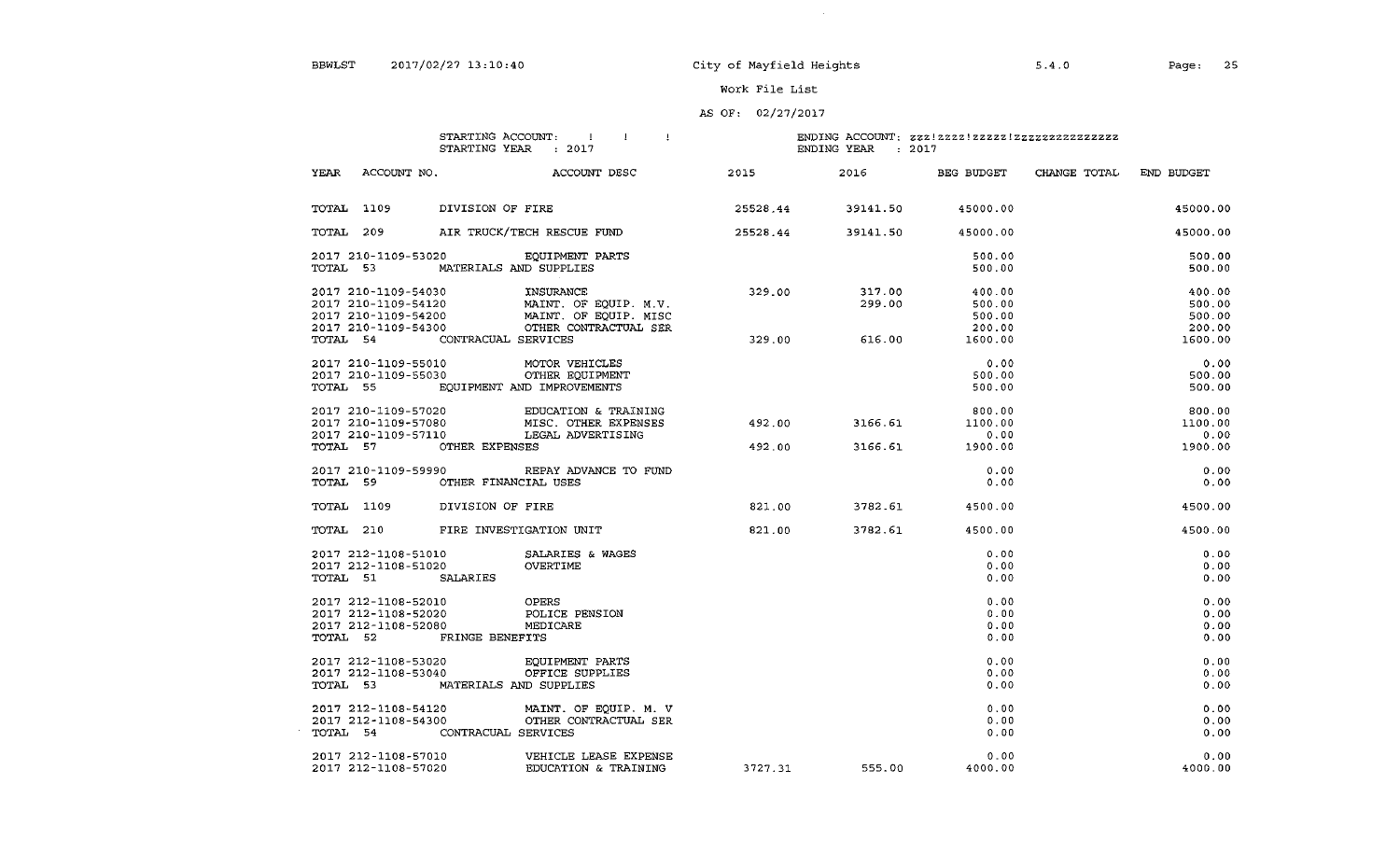$\sim 10^{-1}$ 

Work File List

### AS OF: 02/27/2017

#### STARTING ACCOUNT:  $\qquad \qquad \vdots$ STARTING YEAR : 2017

| YEAR      | ACCOUNT NO.         | ACCOUNT DESC                                                      | 2015    | 2016           | BEG BUDGET      | CHANGE TOTAL | END BUDGET      |
|-----------|---------------------|-------------------------------------------------------------------|---------|----------------|-----------------|--------------|-----------------|
| TOTAL 57  | 2017 212-1108-57080 | MISC. OTHER EXPENSES<br>OTHER EXPENSES                            |         | 3727.31 555.00 | 0.00<br>4000.00 |              | 0.00<br>4000.00 |
| TOTAL 59  | 2017 212-1108-59010 | REFUNDS<br>OTHER FINANCIAL USES                                   |         |                | 0.00<br>0.00    |              | 0.00<br>0.00    |
|           |                     |                                                                   |         |                |                 |              |                 |
|           | TOTAL 1108          | DIVISION OF POLICE                                                | 3727.31 | 555.00         | 4000.00         |              | 4000.00         |
| TOTAL 212 |                     | JUVENILE DIVERSION PROGRAM                                        | 3727.31 | 555.00         | 4000.00         |              | 4000.00         |
| TOTAL 55  |                     | 2017 213-3315-55030 OTHER EQUIPMENT<br>EQUIPMENT AND IMPROVEMENTS |         |                | 0.00<br>0.00    |              | 0.00<br>0.00    |
|           |                     |                                                                   |         |                |                 |              |                 |
|           | 2017 213-3315-57080 | MISC. OTHER EXPENSES                                              | 1248.00 | 499.99         | 600.00          |              | 600.00          |
|           |                     | 2017 213-3315-57180 SPECIAL EVENT EXPENSE                         | 6369.47 | 5531.66        | 6000.00         |              | 6000.00         |
| TOTAL 57  |                     | OTHER EXPENSES                                                    | 7617.47 | 6031.65        | 6600.00         |              | 6600.00         |
|           | 2017 213-3315-59950 | TRANS, TO OTHER FUNDS                                             | 2000.00 | 3000.00        | 3000.00         |              | 3000.00         |
| TOTAL 59  |                     | OTHER FINANCIAL USES                                              | 2000.00 | 3000.00        | 3000.00         |              | 3000.00         |
|           | TOTAL 3315          | PARKS                                                             | 9617.47 | 9031.65        | 9600.00         |              | 9600.00         |
| TOTAL 213 |                     | PARKS & REC ACTIVITY                                              | 9617.47 | 9031.65        | 9600.00         |              | 9600.00         |
|           |                     | 2017 214-3315-57080 MISC. OTHER EXPENSES                          | 1961.61 | 2373.69        | 2500.00         |              | 2500.00         |
| TOTAL 57  |                     | OTHER EXPENSES                                                    | 1961.61 | 2373.69        | 2500.00         |              | 2500.00         |
|           |                     |                                                                   |         |                |                 |              |                 |
|           | TOTAL 3315          | PARKS                                                             | 1961.61 | 2373.69        | 2500.00         |              | 2500.00         |
| TOTAL 214 |                     | SANTA BREAKFAST                                                   | 1961.61 | 2373.69        | 2500.00         |              | 2500.00         |
|           | 2017 215-3315-57080 | MISC. OTHER EXPENSES                                              | 1915.81 | 1877.71        | 2000.00         |              | 2000.00         |
| TOTAL 57  |                     | OTHER EXPENSES                                                    | 1915.81 | 1877.71        | 2000.00         |              | 2000.00         |
|           | TOTAL 3315          | PARKS                                                             | 1915.81 | 1877.71        | 2000.00         |              | 2000.00         |
| TOTAL 215 |                     | <b>BUNNY BREAKFAST</b>                                            | 1915.81 | 1877.71        | 2000.00         |              | 2000.00         |
|           | 2017 217-3315-57080 | MISC. OTHER EXPENSES                                              | 1790.13 | 1959.71        | 2100.00         |              | 2100.00         |
| TOTAL 57  |                     | OTHER EXPENSES                                                    | 1790.13 | 1959.71        | 2100.00         |              | 2100.00         |
|           | TOTAL 3315          | PARKS                                                             | 1790.13 | 1959.71        | 2100.00         |              | 2100.00         |
| TOTAL 217 |                     | HALLOWEEN BASH                                                    | 1790.13 | 1959.71        | 2100.00         |              | 2100.00         |
|           | 2017 219-3315-57080 | MISC. OTHER EXPENSES                                              | 1488.46 | 2250.02        | 2400.00         |              | 2400.00         |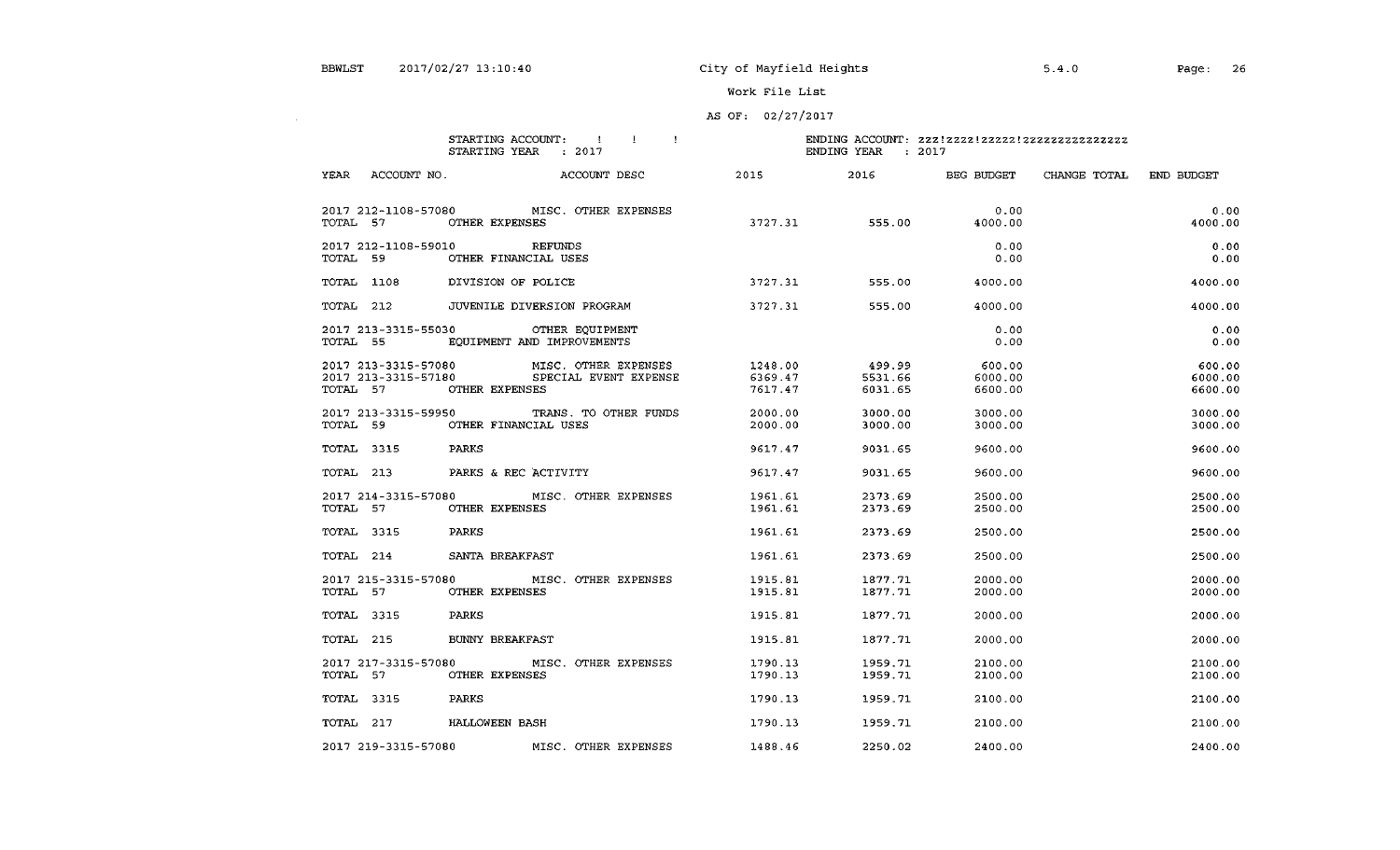### AS QF, 02/27/2017

 $\label{eq:2} \frac{1}{2} \int_{\mathbb{R}^3} \frac{1}{\sqrt{2}} \, \mathrm{d} \mu \, \mathrm{d} \mu \, \mathrm{d} \mu \, \mathrm{d} \mu \, \mathrm{d} \mu \, \mathrm{d} \mu \, \mathrm{d} \mu \, \mathrm{d} \mu \, \mathrm{d} \mu \, \mathrm{d} \mu \, \mathrm{d} \mu \, \mathrm{d} \mu \, \mathrm{d} \mu \, \mathrm{d} \mu \, \mathrm{d} \mu \, \mathrm{d} \mu \, \mathrm{d} \mu \, \mathrm{d} \mu \, \mathrm{d} \mu \, \mathrm{d} \mu \, \mathrm$ 

STARTING ACCOUNT: 1<br>STARTING YEAR : 2017

| YEAR       | ACCOUNT NO.                                                                                                                            |                                            | ACCOUNT DESC                                                                                                                                     | 2015                   | 2016                   | BEG BUDGET                                     | CHANGE TOTAL | END BUDGET                                     |
|------------|----------------------------------------------------------------------------------------------------------------------------------------|--------------------------------------------|--------------------------------------------------------------------------------------------------------------------------------------------------|------------------------|------------------------|------------------------------------------------|--------------|------------------------------------------------|
| TOTAL 57   |                                                                                                                                        | OTHER EXPENSES                             |                                                                                                                                                  |                        | 1488.46 2250.02        | 2400.00                                        |              | 2400.00                                        |
| TOTAL 3315 |                                                                                                                                        | PARKS                                      |                                                                                                                                                  | 1488.46                | 2250.02                | 2400.00                                        |              | 2400.00                                        |
| TOTAL 219  |                                                                                                                                        | PANCAKE BREAKFAST                          |                                                                                                                                                  | 1488.46                | 2250.02                | 2400.00                                        |              | 2400.00                                        |
| TOTAL 54   | 2017 220-1108-54020                                                                                                                    | 2017 220-1108-54300<br>CONTRACUAL SERVICES | COMMUNICATIONS<br>OTHER CONTRACTUAL SER                                                                                                          |                        |                        | 0.00<br>0.00<br>0.00                           |              | 0.00<br>0.00<br>0.00                           |
|            | 2017 220-1108-55010<br>TOTAL 55                                                                                                        | 2017 220-1108-55030<br>2017 220-1108-55050 | MOTOR VEHICLES<br>OTHER EOUIPMENT<br>COMPUTER EQUIPMENT<br>EQUIPMENT AND IMPROVEMENTS                                                            |                        |                        | 0.00<br>30000.00<br>0.00<br>30000.00           |              | 0.00<br>30000.00<br>0.00<br>30000.00           |
|            | 2017 220-1108-57020<br>2017 220-1108-57080<br>2017 220-1108-57110                                                                      | TOTAL 57 OTHER EXPENSES                    | TRAINING EXPENSE-CANI<br>PURCHASE OF CANINES<br>LEGAL ADVERTISING                                                                                |                        |                        | 0.00<br>0.00<br>0.00<br>0.00                   |              | 0.00<br>0.00<br>0.00<br>0.00                   |
|            | 2017 220-1108-59020<br>2017 220-1108-59030<br>2017 220-1108-59040<br>2017 220-1108-59050<br>2017 220-1108-59950<br>2017 220-1108-59990 |                                            | FORFEITURE PROCEEDS-C<br>INVESTIGATIVE EXPENSE<br>STORAGE OF VEHICLES<br>INTERNET AUCTION FEES<br>TRANS. TO OTHER FUNDS<br>ADVANCES TO OTHER FUN | 722.46                 | 198.75                 | 0.00<br>0.00<br>0.00<br>200.00<br>0.00<br>0.00 |              | 0.00<br>0.00<br>0.00<br>200.00<br>0.00<br>0.00 |
| TOTAL 59   |                                                                                                                                        | OTHER FINANCIAL USES                       |                                                                                                                                                  | 722.46                 | 198.75                 | 200.00                                         |              | 200.00                                         |
| TOTAL 1108 |                                                                                                                                        | DIVISION OF POLICE                         |                                                                                                                                                  | 722.46                 | 198.75                 | 30200.00                                       |              | 30200.00                                       |
| TOTAL 220  |                                                                                                                                        |                                            | LAW ENFORCE. TRUST-STATE                                                                                                                         | 722.46                 | 198.75                 | 30200.00                                       |              | 30200.00                                       |
| TOTAL 52   |                                                                                                                                        | FRINGE BENEFITS                            | 2017 221-1108-52020 POLICE PENSION                                                                                                               | 156970.82<br>156970.82 | 154000.00<br>154000.00 | 151400.00<br>151400.00                         |              | 151400.00<br>151400.00                         |
| TOTAL 1108 |                                                                                                                                        | DIVISION OF POLICE                         |                                                                                                                                                  | 156970.82              | 154000.00              | 151400.00                                      |              | 151400.00                                      |
| TOTAL 221  |                                                                                                                                        | POLICE PENSION FUND                        |                                                                                                                                                  | 156970.82              | 154000.00              | 151400.00                                      |              | 151400.00                                      |
| TOTAL 52   |                                                                                                                                        | FRINGE BENEFITS                            | 2017 222-1109-52030 FIRE PENSION                                                                                                                 | 156943.43<br>156943.43 | 154000.00<br>154000.00 | 151400.00<br>151400.00                         |              | 151400.00<br>151400.00                         |
| TOTAL 1109 |                                                                                                                                        | DIVISION OF FIRE                           |                                                                                                                                                  | 156943.43              | 154000.00              | 151400.00                                      |              | 151400.00                                      |
| TOTAL 222  |                                                                                                                                        | FIRE PENSION FUND                          |                                                                                                                                                  | 156943.43              | 154000.00              | 151400.00                                      |              | 151400.00                                      |
|            | 2017 223-1108-57020<br>2017 223-1108-57080                                                                                             |                                            | EDUCATION & TRAINING<br>MISC. OTHER EXPENSES                                                                                                     |                        |                        | 0.00<br>0.00                                   |              | 0.00<br>0.00                                   |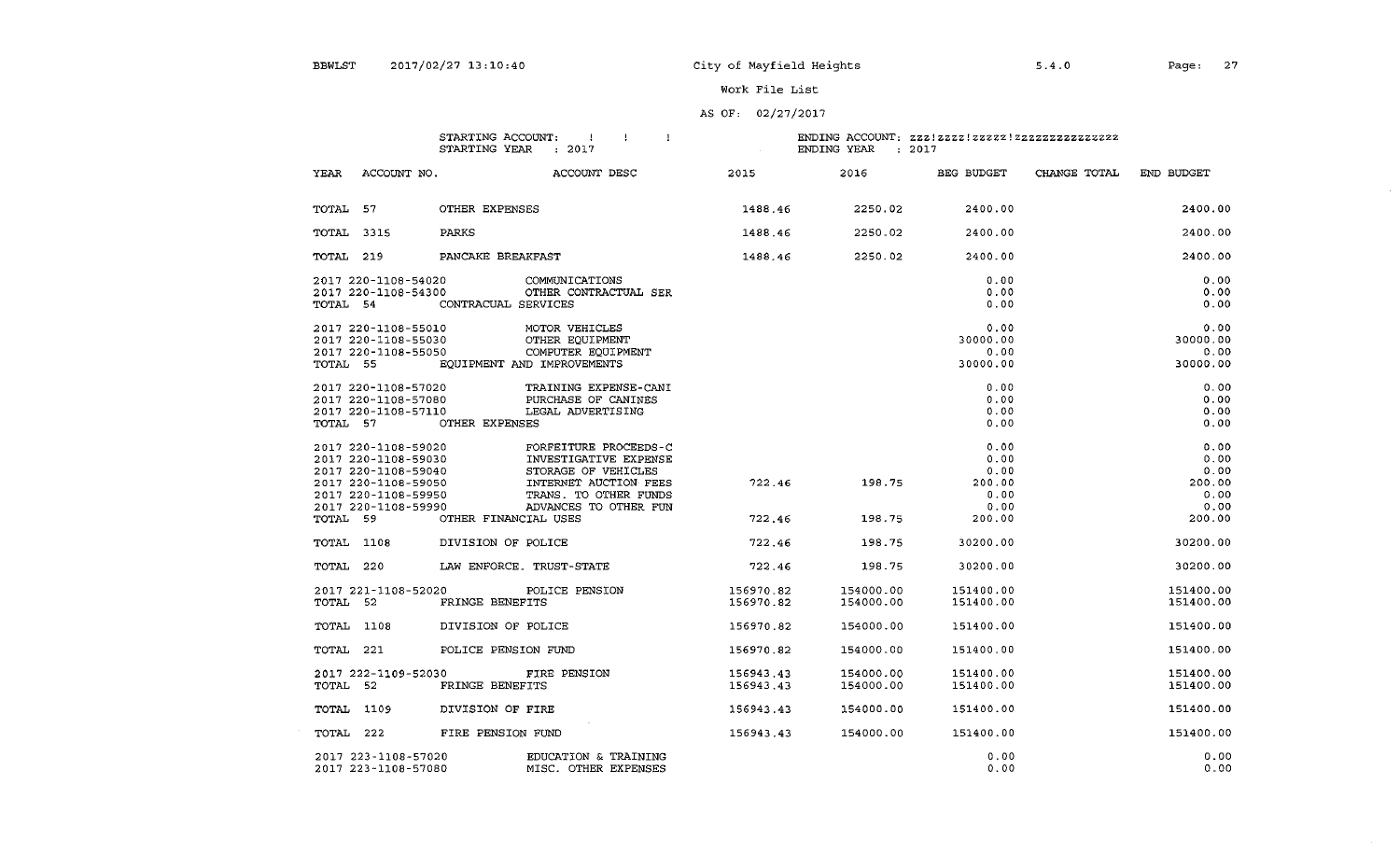$\sim 10^{-1}$ 

Page: 28

### Work File List

#### AS OF, 02/27/2017

#### STARTING ACCOUNT:  $\qquad$  :  $\qquad$  : STARTING YEAR : 2017

| YEAR     | ACCOUNT NO.                                |                                                                                            | ACCOUNT DESC                                                                                            | 2015 | 2016                                       | BEG BUDGET                                   | CHANGE TOTAL | END BUDGET                                   |
|----------|--------------------------------------------|--------------------------------------------------------------------------------------------|---------------------------------------------------------------------------------------------------------|------|--------------------------------------------|----------------------------------------------|--------------|----------------------------------------------|
| TOTAL 57 |                                            | OTHER EXPENSES                                                                             |                                                                                                         |      |                                            | 0.00                                         |              | 0.00                                         |
|          | TOTAL 1108                                 | DIVISION OF POLICE                                                                         |                                                                                                         |      |                                            | 0.00                                         |              | 0.00                                         |
|          | TOTAL 223                                  | D.A.R.E. TRUST FUND                                                                        |                                                                                                         |      |                                            | 0.00                                         |              | 0.00                                         |
|          |                                            |                                                                                            | 2017 224-1108-55030 OTHER EQUIPMENT<br>TOTAL 55 EQUIPMENT AND IMPROVEMENTS                              |      |                                            | 13000.00<br>13000.00                         |              | 13000.00<br>13000.00                         |
|          | TOTAL 57                                   | OTHER EXPENSES                                                                             | 2017 224-1108-57110 LEGAL ADVERTISING                                                                   |      |                                            | 0.00<br>0.00                                 |              | 0.00<br>0.00                                 |
|          | TOTAL 1108                                 | DIVISION OF POLICE                                                                         |                                                                                                         |      |                                            | 13000.00                                     |              | 13000.00                                     |
|          |                                            |                                                                                            | TOTAL 224 LAW ENFORCE. TRUST-FEDERAL                                                                    |      |                                            | 13000.00                                     |              | 13000.00                                     |
|          |                                            | 2017 225-1120-54010 UTILITIES<br>TOTAL 54 CONTRACUAL SERVICES                              | 2017 225-1120-54300 OTHER CONTRACTUAL SER                                                               |      | 278914.74 282281.84<br>278914.74 282281.84 | 285000.00<br>0.00<br>285000.00               |              | 285000.00<br>0.00<br>285000.00               |
|          |                                            | 2017 225-1120-59010<br>TOTAL 59 OTHER FINANCIAL USES                                       | REFUNDS                                                                                                 |      |                                            | 0.00<br>0.00                                 |              | 0.00<br>0.00                                 |
|          | TOTAL 1120                                 |                                                                                            |                                                                                                         |      |                                            | 285000.00                                    |              | 285000.00                                    |
|          |                                            | TOTAL 225 STREET LIGHT S.A.                                                                |                                                                                                         |      | 278914.74 282281.84                        | 285000.00                                    |              | 285000.00                                    |
|          | 2017 301-8800-54320                        | TOTAL 54 CONTRACUAL SERVICES                                                               | 2017 301-8800-54040 LEGAL SERVICES<br>2017 301-8800-54300 OTHER CONTRACTUAL SER<br>BANK SERVICE CHARGES |      |                                            | 0.00<br>0.00<br>0.00<br>0.00                 |              | 0.00<br>0.00<br>0.00<br>0.00                 |
|          | 2017 301-8800-56030<br>2017 301-8800-56040 | 2017 301-8800-56010<br>2017 301-8800-56020<br>2017 301-8800-56050<br>TOTAL 56 DEBT SERVICE | PRINCIPAL-BONDS<br>PRINCIPAL-NOTES<br>INTEREST-BONDS<br><b>INTEREST-NOTES</b><br>ACCRUED INTEREST-BOND  |      |                                            | 0.00<br>0.00<br>0.00<br>0.00<br>0.00<br>0.00 |              | 0.00<br>0.00<br>0.00<br>0.00<br>0.00<br>0.00 |
|          |                                            | 2017 301-8800-59950<br>2017 301-8800-59990<br>TOTAL 59 OTHER FINANCIAL USES                | TRANSFER TO OTHER FUN<br>REPAY ADVANCE TO GENE                                                          |      |                                            | 0.00<br>0.00<br>0.00                         |              | 0.00<br>0.00<br>0.00                         |
|          | TOTAL 8800                                 |                                                                                            | GENERAL BOND RETIREMENT FUND                                                                            |      |                                            | 0.00                                         |              | 0.00                                         |
|          |                                            |                                                                                            | TOTAL 301 GENERAL BOND RETIREMENT FUND                                                                  |      |                                            | 0.00                                         |              | 0.00                                         |
|          |                                            |                                                                                            | 2017 401-1107-55010 MOTOR VEHICLES-ADMIN.                                                               |      |                                            | 0.00                                         |              | 0.00                                         |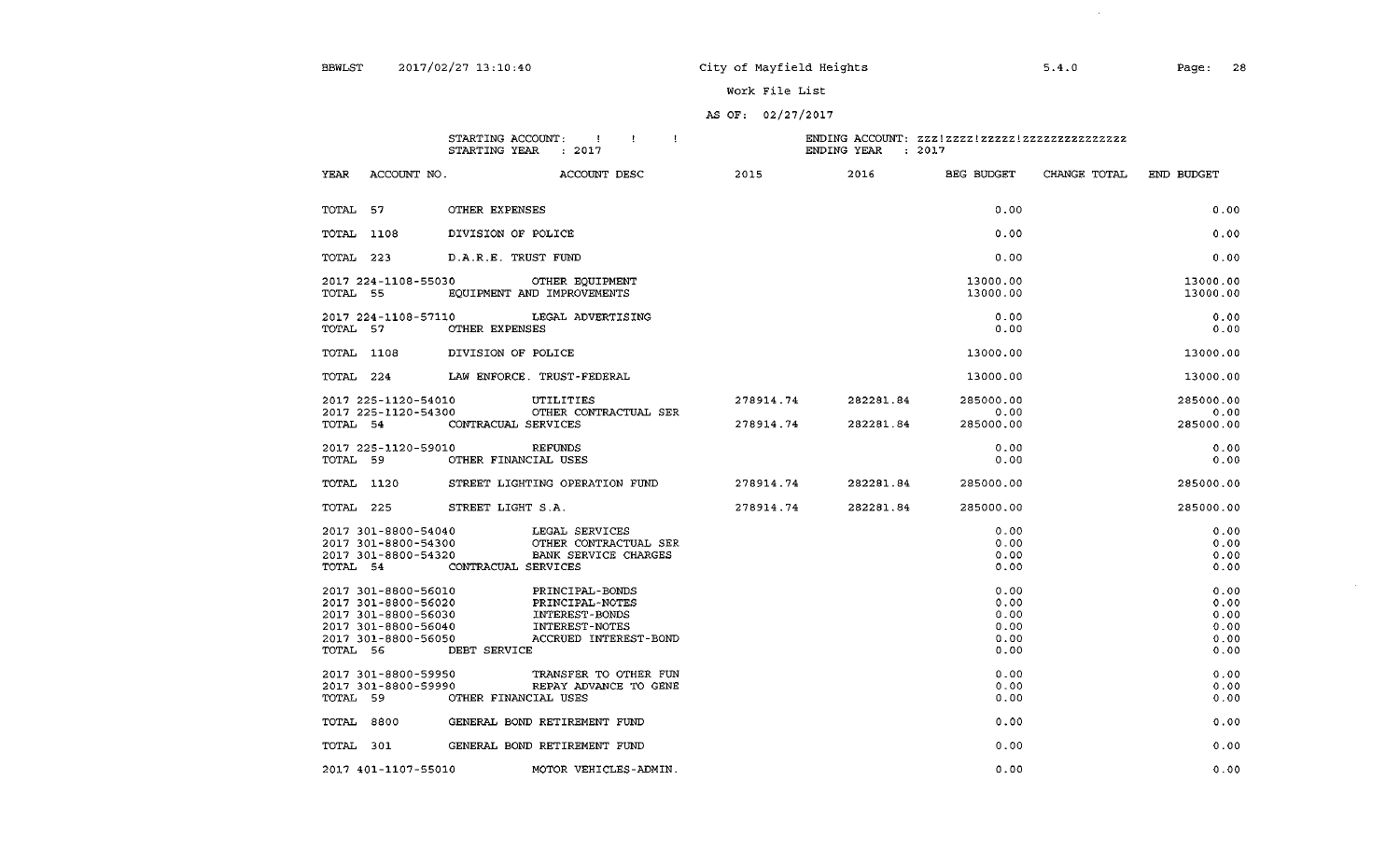$\sim 100$ 

### Work File List

### AS OF: 02/27/2017

|             |                     | STARTING ACCOUNT:<br>STARTING YEAR | $\sim$ 1<br>$\sim$ 1.<br><b>Contractor</b><br>$\therefore$ 2017                        |                       | ENDING YEAR          | ENDING ACCOUNT: zz2!zzzz1zzzzzzzzzzzzzzzzzzzzz<br>$-2017$ |                         |                  |
|-------------|---------------------|------------------------------------|----------------------------------------------------------------------------------------|-----------------------|----------------------|-----------------------------------------------------------|-------------------------|------------------|
| <b>YEAR</b> | ACCOUNT NO.         |                                    | ACCOUNT DESC                                                                           |                       | 2015 2016 BEG BUDGET |                                                           | CHANGE TOTAL END BUDGET |                  |
| TOTAL 55    |                     |                                    | EQUIPMENT AND IMPROVEMENTS                                                             |                       |                      | 0.00                                                      |                         | 0.00             |
| TOTAL 1107  |                     |                                    | PUBLIC SAFETY ADMINISTRATION                                                           |                       |                      | 0.00                                                      |                         | 0.00             |
|             |                     |                                    | 2017 401-1108-55010 MOTOR VEHICLES-POLICE<br>2017 401-1108-55030 OTHER EQUIPMENT-POLIC | 80214.00<br>15308.00  | 100670.00            | 18000.00<br>0.00                                          |                         | 18000.00<br>0.00 |
| TOTAL 55    |                     |                                    | EQUIPMENT AND IMPROVEMENTS                                                             | 95522.00              | 100670.00            | 18000.00                                                  |                         | 18000.00         |
| TOTAL 1108  |                     | DIVISION OF POLICE                 |                                                                                        | 95522.00              | 100670.00            | 18000.00                                                  |                         | 18000.00         |
|             |                     |                                    | 2017 401-1109-55010 MOTOR VEHICLES-FIRE<br>2017 401-1109-55030 OTHER EQUIPMENT-FIRE    | 243347.00<br>18721.00 | 25950.00             | 0.00<br>0.00                                              |                         | 0.00<br>0.00     |
| TOTAL 55    |                     |                                    | EQUIPMENT AND IMPROVEMENTS                                                             | 262068.00             | 25950.00             | 0.00                                                      |                         | 0.00             |
|             |                     | TOTAL 1109 DIVISION OF FIRE        |                                                                                        | 262068.00             | 25950.00             | 0.00                                                      |                         | 0.00             |
|             |                     |                                    | 2017 401-2212-55010 MOTOR VEHICLES-ADMIN.                                              |                       |                      | 0.00                                                      |                         | 0.00             |
| TOTAL 55    |                     |                                    | EQUIPMENT AND IMPROVEMENTS                                                             |                       |                      | 0.00                                                      |                         | 0.00             |
| TOTAL 2212  |                     |                                    | SENIOR TRANSPORTATION PROGRAM                                                          |                       |                      | 0.00                                                      |                         | 0.00             |
|             |                     |                                    | 2017 401-3315-55010 MOTOR VEHICLES-RECREA                                              | 17425.00              |                      | 0.00                                                      |                         | 0.00             |
| TOTAL 55    |                     |                                    | EQUIPMENT AND IMPROVEMENTS                                                             | 17425.00              |                      | 0.00                                                      |                         | 0.00             |
| TOTAL 3315  |                     | PARKS                              |                                                                                        | 17425.00              |                      | 0.00                                                      |                         | 0.00             |
|             |                     |                                    | 2017 401-4420-55010 MOTOR VEHICLES-BUILDI                                              | 17425.00              | 48450.00             | 0.00                                                      |                         | 0.00             |
| TOTAL 55    |                     |                                    | EQUIPMENT AND IMPROVEMENTS                                                             | 17425.00              | 48450.00             | 0.00                                                      |                         | 0.00             |
| TOTAL 4420  |                     | DIVISION OF BUILDING               |                                                                                        | 17425.00              | 48450.00             | 0.00                                                      |                         | 0.00             |
|             |                     |                                    | 2017 401-6623-55010 MOTOR VEHICLES-SERVIC                                              | 121506.52             | 40743.00             | 0.00                                                      |                         | 0.00             |
|             |                     |                                    | 2017 401-6623-55030 OTHER EQUIPMENT-SERVI                                              | 200824.30             | 20159.53             | 75000.00                                                  |                         | 75000.00         |
| TOTAL 55    |                     |                                    | EOUIPMENT AND IMPROVEMENTS                                                             | 322330.82             | 60902.53             | 75000.00                                                  |                         | 75000.00         |
|             |                     | TOTAL 6623 DIVISION OF SERVICE     |                                                                                        | 322330.82             | 60902.53             | 75000.00                                                  |                         | 75000.00         |
|             |                     | 2017 401-7706-59010 REFUNDS        |                                                                                        |                       |                      | 0.00                                                      |                         | 0.00             |
|             | 2017 401-7706-59050 |                                    | INTERNET AUCTION EXPE                                                                  | 1451.25               | 1194.22              | 0.00                                                      |                         | 0.00             |
| TOTAL 59    |                     | OTHER FINANCIAL USES               |                                                                                        | 1451.25               | 1194.22              | 0.00                                                      |                         | 0.00             |
| TOTAL 7706  |                     |                                    | GENERAL ADMINISTRATION                                                                 | 1451.25               | 1194.22              | 0.00                                                      |                         | 0.00             |
| TOTAL 401   |                     |                                    | EQUIPMENT REPLACEMENT FUND                                                             | 716222.07             | 237166.75            | 93000.00                                                  |                         | 93000.00         |
|             | 2017 404-6626-53090 |                                    | LANDSCAPING MATERIALS                                                                  |                       |                      | 0.00                                                      |                         | 0.00             |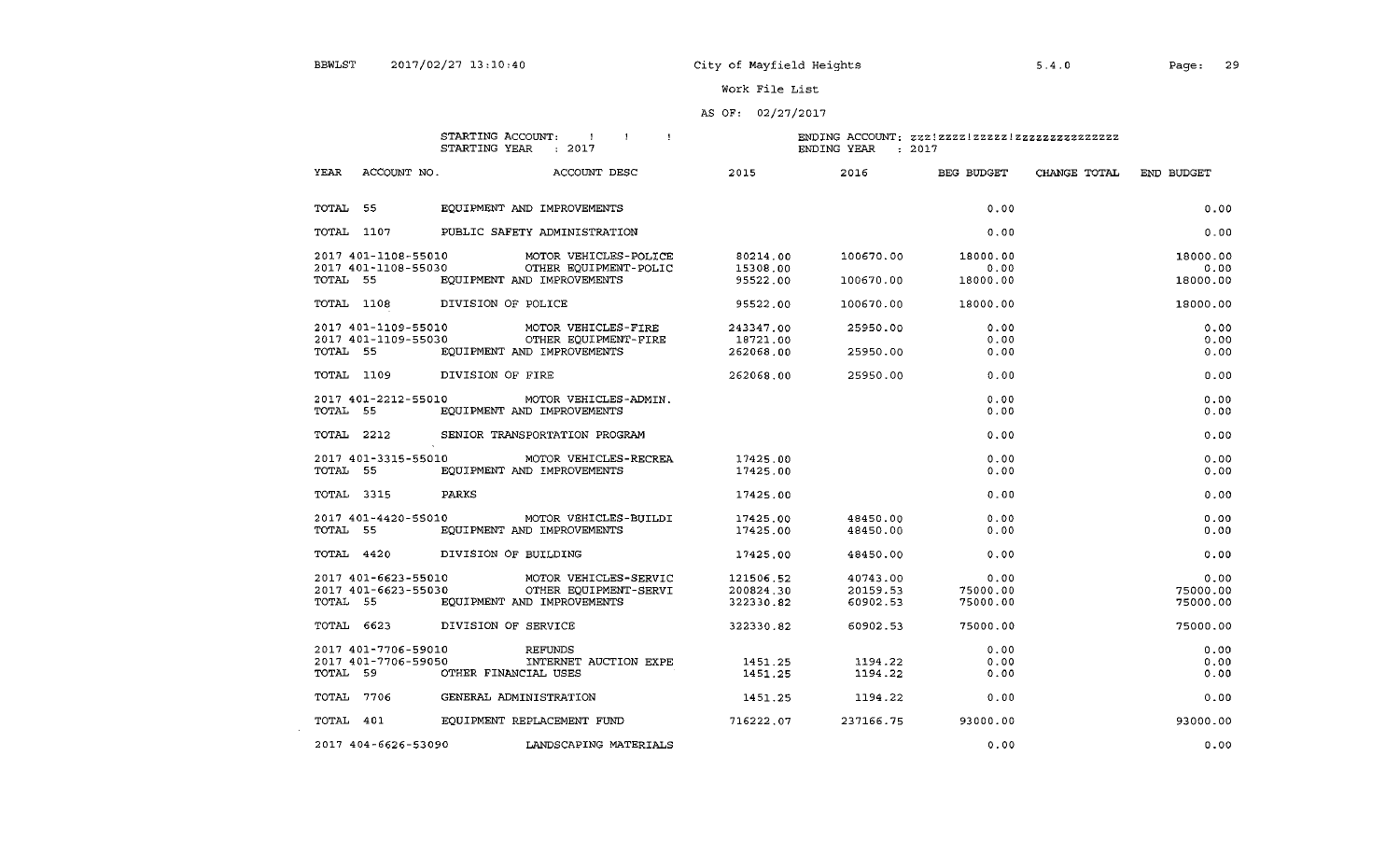$\mathcal{L}_{\rm{max}}$  and  $\mathcal{L}_{\rm{max}}$ 

Page: 30

Work File List

### AS OF:  $02/27/2017$

STARTING ACCOUNT:  $1 \quad 1 \quad 1$ STARTING YEAR : 2017

| ACCOUNT NO.<br>YEAR                | ACCOUNT DESC               | 2015                          | 2016                | BEG BUDGET            | CHANGE TOTAL | END BUDGET |
|------------------------------------|----------------------------|-------------------------------|---------------------|-----------------------|--------------|------------|
| MATERIALS AND SUPPLIES<br>TOTAL 53 |                            |                               |                     | 0.00                  |              | 0.00       |
| 2017 404-6626-54040                | LEGAL SERVICES             |                               |                     | 0.00                  |              | 0.00       |
| 2017 404-6626-54160                | ENGINEERING SERVICES       | 124293.27 293566.82 400000.00 |                     |                       |              | 400000.00  |
| 2017 404-6626-54210                | TREE REMOVAL & TRIMMI      |                               |                     | 0.00                  |              | 0.00       |
| 2017 404-6626-54260                | TRAFFIC ENGINEERING S      |                               |                     | 0.00                  |              | 0.00       |
| 2017 404-6626-54300                | OTHER CONTRACTUAL SER      |                               |                     | 0.00                  |              | 0.00       |
| 2017 404-6626-54471                | CONSTRUCTION INSPECTI      |                               | 63424.12            | 0.00                  |              | 0.00       |
| TOTAL 54                           | CONTRACUAL SERVICES        | 124293.27                     | 356990.94           | 400000.00             |              | 400000.00  |
| 2017 404-6626-55040                | EQUIPMENT-TRAFFIC SIG      |                               |                     | 0.00                  |              | 0.00       |
| 2017 404-6626-55100                | RIGHT OF WAY ACQUISIT      |                               |                     | 0.00                  |              | 0.00       |
| 2017 404-6626-55150                | CONTRACTOR CONSTRUCTI      |                               | 709760.21 684888.67 | 1600000.00            |              | 1600000.00 |
| TOTAL 55                           | EQUIPMENT AND IMPROVEMENTS | 709760.21                     | 684888.67           | 1600000.00            |              | 1600000.00 |
| 2017 404-6626-56020                | PRINCIPAL-NOTES            |                               |                     | 0.00                  |              | 0.00       |
| 2017 404-6626-56040                | <b>INTEREST-NOTES</b>      |                               |                     | 0.00                  |              | 0.00       |
| 2017 404-6626-56050                | OPWC LOAN PRINCIPAL        |                               |                     |                       |              | 46200.00   |
| TOTAL 56<br>DEBT SERVICE           |                            |                               |                     |                       |              | 46200.00   |
| 2017 404-6626-57080                | MISC. OTHER EXPENSES       |                               |                     | 0.00                  |              | 0.00       |
| 2017 404-6626-57110                | LEGAL ADVERTISING          |                               |                     | 0.00                  |              | 0.00       |
| TOTAL 57<br>OTHER EXPENSES         |                            |                               |                     | 0.00                  |              | 0.00       |
| 2017 404-6626-59020                | MISC. OFFSET               |                               |                     | 0.00                  |              | 0.00       |
| 2017 404-6626-59940                | TRANS. TO GEN. BOND.       |                               |                     | 0.00                  |              | 0.00       |
| 2017 404-6626-59950                | TRANS. TO CDGB FUND        |                               |                     | 0.00                  |              | 0.00       |
| 2017 404-6626-59990                | ADVANCE TO CDBG FUND       |                               |                     | 0.00                  |              | 0.00       |
| TOTAL 59                           | OTHER FINANCIAL USES       |                               |                     | 0.00                  |              | 0.00       |
| TOTAL 6626                         | ROAD IMPROVEMENT FUND      | 886887.11                     |                     | 1088037.39 2046200.00 |              | 2046200.00 |
| TOTAL 404                          | ROAD IMPROVEMENT FUND      | 886887.11                     | 1088037.39          | 2046200.00            |              | 2046200.00 |
| 2017 405-5500-54040                | LEGAL SERVICES             |                               |                     | 0.00                  |              | 0.00       |
| 2017 405-5500-54160                | ENGINEERING SERVICES       | 2871.00                       |                     | 0.00                  |              | 0.00       |
| 2017 405-5500-54200                | MAINT. OF EQUIP. MISC      |                               |                     | 0.00                  |              | 0.00       |
| 2017 405-5500-54300                | OTHER CONTRACTUAL SER      |                               |                     | 0.00                  |              | 0.00       |
| TOTAL 54 CONTRACUAL SERVICES       |                            | 2871.00                       |                     | 0.00                  |              | 0.00       |
| 2017 405-5500-55150                | CONTRACTOR CONSTRUCTI      |                               |                     | 0.00                  |              | 0.00       |
| TOTAL 55                           | EQUIPMENT AND IMPROVEMENTS |                               |                     | 0.00                  |              | 0.00       |
| 2017 405-5500-56020                | PRINCIPAL-NOTES            |                               |                     | 0.00                  |              | 0.00       |
| 2017 405-5500-56040                | INTEREST-NOTES             |                               |                     | 0.00                  |              | 0.00       |
| 2017 405-5500-56050                | OPWC LOAN PRINCIPAL        | 40250.00                      | 40250.00            | 40250.00              |              | 40250.00   |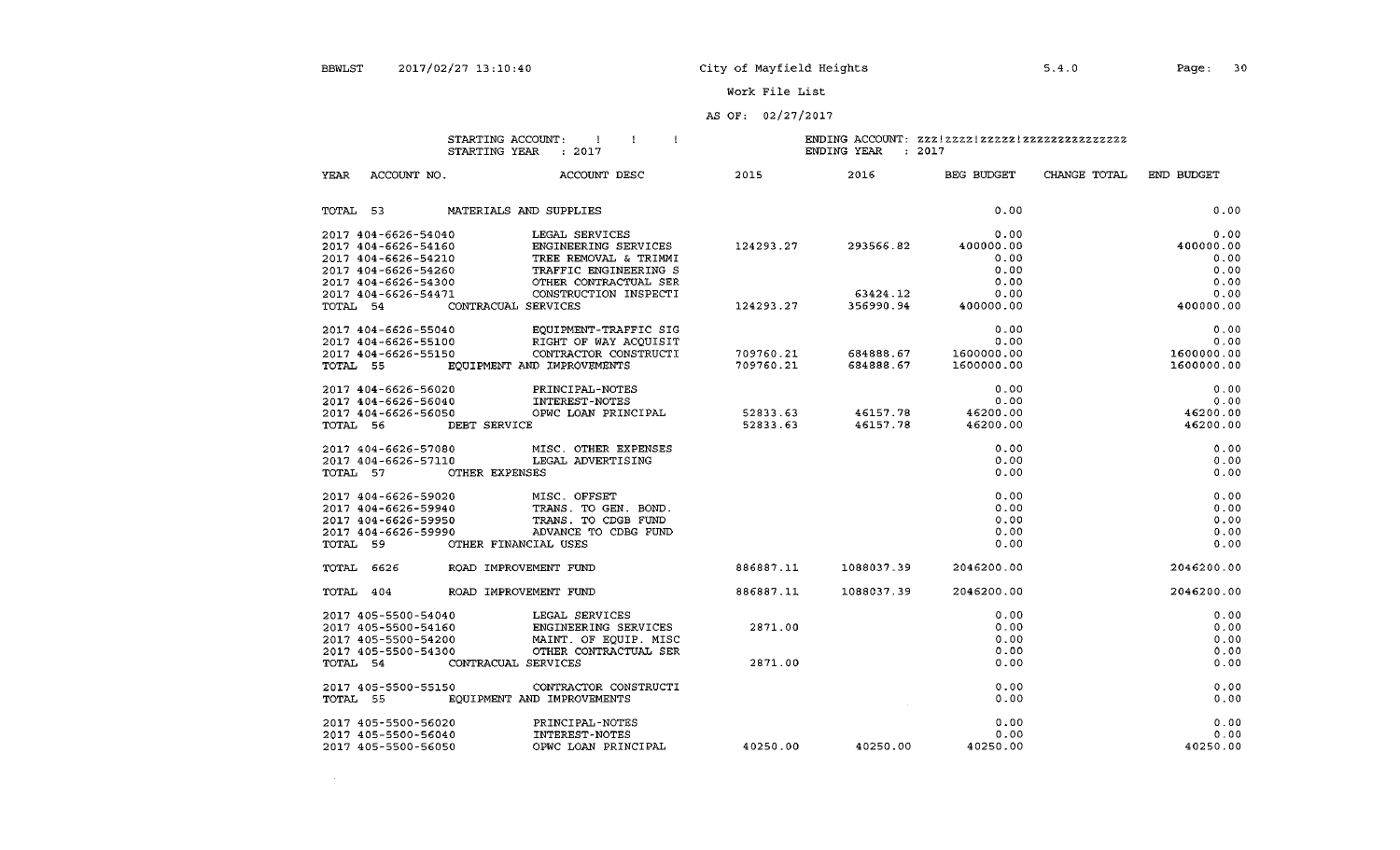### AS OF: 02/27/2017

#### STARTING ACCOUNT:  $\qquad$  !!! STARTING YEAR : 2017

| YEAR |                                 | ACCOUNT NO. ACCOUNT DESC                                                                  | 2015                             |                           | 2016 BEG BUDGET   | CHANGE TOTAL END BUDGET |          |
|------|---------------------------------|-------------------------------------------------------------------------------------------|----------------------------------|---------------------------|-------------------|-------------------------|----------|
|      | TOTAL 56 DEBT SERVICE           |                                                                                           | $40250.00$ $40250.00$ $40250.00$ |                           |                   |                         | 40250.00 |
|      |                                 | 2017 405-5500-57110 LEGAL ADVERTISING                                                     |                                  |                           | 0.00              |                         | 0.00     |
|      | TOTAL 57 OTHER EXPENSES         |                                                                                           |                                  |                           | 0.00              |                         | 0.00     |
|      | 2017 405-5500-59010 REFUNDS     |                                                                                           |                                  |                           | 0.00              |                         | 0.00     |
|      | TOTAL 59 OTHER FINANCIAL USES   |                                                                                           |                                  |                           | 0.00              |                         | 0.00     |
|      |                                 | TOTAL 5500 SANITARY SEWER IMPROVEMNT FUND 43121.00 40250.00 40250.00                      |                                  |                           |                   |                         | 40250.00 |
|      |                                 | TOTAL 405 SANITARY SEWER IMPROVE FUND 43121.00                                            |                                  |                           | 40250.00 40250.00 |                         | 40250.00 |
|      |                                 | 2017 407-1108-54160 ENGINEERING SERVICES                                                  | 53229.50                         |                           | 0.00              |                         | 0.00     |
|      | TOTAL 54 CONTRACUAL SERVICES    |                                                                                           | 53229.50                         | 11200.00<br>11200.00      | 0.00              |                         | 0.00     |
|      |                                 | 2017 407-1108-55150 CONTRACTOR CONSTRUCTI 143506.20                                       |                                  | 253111.80                 | 0.00              |                         | 0.00     |
|      |                                 | TOTAL 55 EQUIPMENT AND IMPROVEMENTS                                                       |                                  | 143506.20 253111.80       | 0.00              |                         | 0.00     |
|      |                                 | TOTAL 1108 DIVISION OF POLICE                                                             | 196735.70 264311.80              |                           | 0.00              |                         | 0.00     |
|      |                                 | 2017 407-3314-53060 CONSTRUCTION MATERIAL                                                 |                                  |                           | 0.00              |                         | 0.00     |
|      | TOTAL 53 MATERIALS AND SUPPLIES |                                                                                           |                                  |                           | 0.00              |                         | 0.00     |
|      |                                 |                                                                                           |                                  |                           | 0.00              |                         | 0.00     |
|      |                                 |                                                                                           |                                  |                           | 0.00              |                         | 0.00     |
|      | TOTAL 54 CONTRACUAL SERVICES    |                                                                                           |                                  |                           | 0.00              |                         | 0.00     |
|      |                                 |                                                                                           |                                  |                           | 0.00              |                         | 0.00     |
|      |                                 |                                                                                           |                                  |                           | 0.00              |                         | 0.00     |
|      |                                 | TOTAL 55 EQUIPMENT AND IMPROVEMENTS                                                       |                                  |                           | 0.00              |                         | 0.00     |
|      | TOTAL 3314 SWIMMING POOL        |                                                                                           |                                  |                           | 0.00              |                         | 0.00     |
|      |                                 | 2017 407-3315-53060 CONSTRUCTION MATERIAL 10649.00                                        |                                  |                           | 0.00              |                         | 0.00     |
|      |                                 | TOTAL 53 MATERIALS AND SUPPLIES                                                           | 10649.00                         |                           | 0.00              |                         | 0.00     |
|      |                                 | 2017  407-3315-54160  ENGINEERING SERVICES<br>2017  407-3315-54300  OTHER CONTRACTUAL SER |                                  |                           | 0.00              |                         | 0.00     |
|      |                                 |                                                                                           |                                  | 15300.00 2747.50          | 0.00              |                         | 0.00     |
|      |                                 | TOTAL 54 CONTRACUAL SERVICES                                                              | 15300.00                         | 2747.50                   | $\overline{0.00}$ |                         | 0.00     |
|      |                                 |                                                                                           |                                  |                           | 0.00              |                         | 0.00     |
|      |                                 |                                                                                           |                                  |                           | 40000.00          |                         | 40000.00 |
|      |                                 | TOTAL 55 EQUIPMENT AND IMPROVEMENTS                                                       |                                  |                           | 40000.00          |                         | 40000.00 |
|      | TOTAL 3315 PARKS                |                                                                                           |                                  | 25949.00 2747.50 40000.00 |                   |                         | 40000.00 |
|      | 2017 407-3316-53060             | CONSTRUCTION MATERIAL                                                                     |                                  |                           | 0.00              |                         | 0.00     |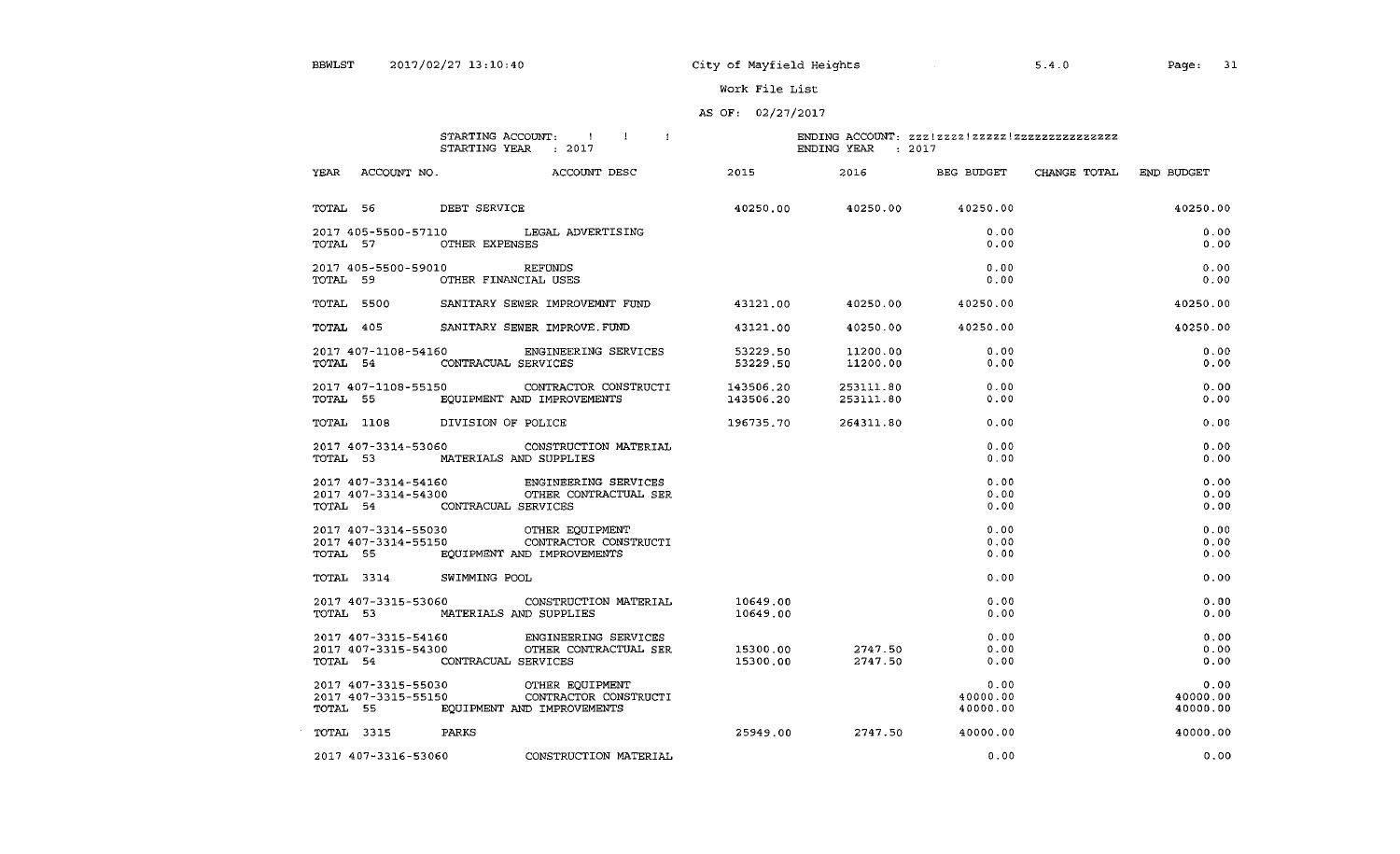5.4.0

Page: 32

Work File List

### AS OF: 02/27/2017

#### STARTING ACCOUNT:  $\qquad$   $\qquad$   $\qquad$   $\qquad$   $\qquad$   $\qquad$   $\qquad$   $\qquad$   $\qquad$   $\qquad$   $\qquad$   $\qquad$   $\qquad$   $\qquad$   $\qquad$   $\qquad$   $\qquad$   $\qquad$   $\qquad$   $\qquad$   $\qquad$   $\qquad$   $\qquad$   $\qquad$   $\qquad$   $\qquad$   $\qquad$   $\qquad$   $\qquad$   $\qquad$   $\qquad$   $\qquad$   $\qquad$   $\qquad$  STARTING YEAR : 2017

| YEAR<br>ACCOUNT NO.                 | ACCOUNT DESC                                    | 2015   | 2016              | BEG BUDGET       | CHANGE TOTAL | END BUDGET |
|-------------------------------------|-------------------------------------------------|--------|-------------------|------------------|--------------|------------|
| TOTAL 53 MATERIALS AND SUPPLIES     |                                                 |        |                   | 0.00             |              | 0.00       |
|                                     | 2017 407-3316-54300 OTHER CONTRACTUAL SER       |        |                   | 0.00             |              | 0.00       |
| TOTAL 54 CONTRACUAL SERVICES        |                                                 |        |                   | 0.00             |              | 0.00       |
| 2017 407-3316-55030                 | OTHER EQUIPMENT                                 |        |                   | 0.00             |              | 0.00       |
|                                     | 2017 407-3316-55150 CONTRACTOR CONSTRUCTI       |        |                   | 0.00             |              | 0.00       |
| TOTAL 55 EQUIPMENT AND IMPROVEMENTS |                                                 |        |                   | 0.00             |              | 0.00       |
|                                     | TOTAL 3316 CONCESSION STAND OPERATIONS          |        |                   | 0.00             |              | 0.00       |
|                                     | 2017 407-3319-53060 CONSTRUCTION MATERIAL       |        |                   | 0.00             |              | 0.00       |
| TOTAL 53                            | MATERIALS AND SUPPLIES                          |        |                   | 0.00             |              | 0.00       |
| 2017 407-3319-54040                 | LEGAL SERVICES                                  |        |                   | 0.00             |              | 0.00       |
|                                     | 2017 407-3319-54160 ENGINEERING SERVICES        |        |                   | 0.00             |              | 0.00       |
| 2017 407-3319-54170                 | ARCHITECTURAL SERVICE                           |        |                   | 0.00             |              | 0.00       |
|                                     | 2017 407-3319-54300 OTHER CONTRACTUAL SER       |        |                   | 0.00             |              | 0.00       |
| TOTAL 54 CONTRACUAL SERVICES        |                                                 |        |                   | 0.00             |              | 0.00       |
|                                     | 2017 407-3319-55030 OTHER EQUIPMENT             |        |                   | 0.00             |              | 0.00       |
|                                     | 2017 407-3319-55150 CONTRACTOR CONSTRUCTI       |        |                   | 0.00             |              | 0.00       |
|                                     | TOTAL 55 EOUIPMENT AND IMPROVEMENTS             |        |                   | 0.00             |              | 0.00       |
| TOTAL 3319 COMMUNITY CENTER         |                                                 |        |                   | 0.00             |              | 0.00       |
|                                     | 2017 407-6623-53060 CONSTRUCTION MATERIAL       |        |                   | 0.00             |              | 0.00       |
| TOTAL 53                            | MATERIALS AND SUPPLIES                          |        |                   | 0.00             |              | 0.00       |
| 2017 407-6623-54040                 | LEGAL SERVICES                                  |        |                   | 0.00             |              | 0.00       |
|                                     | 2017 407-6623-54160 ENGINEERING SERVICES 832.00 |        |                   | 50000.00         |              | 50000.00   |
| 2017 407-6623-54170                 | ARCHITECTURAL SERVICE                           |        |                   | 0.00             |              | 0.00       |
| 2017 407-6623-54300                 | OTHER CONTRACTUAL SER                           |        | 2646.00           | 0.00<br>50000.00 |              | 0.00       |
| TOTAL 54 CONTRACUAL SERVICES        |                                                 | 832.00 | 2646.00           |                  |              | 50000.00   |
|                                     | 2017 407-6623-55030 OTHER EQUIPMENT             |        |                   | 0.00             |              | 0.00       |
| 2017 407-6623-55150                 | CONTRACTOR CONSTRUCTI                           |        |                   | 400000.00        |              | 400000.00  |
| TOTAL 55 EQUIPMENT AND IMPROVEMENTS |                                                 |        |                   | 400000.00        |              | 400000.00  |
| 2017 407-6623-57110                 | LEGAL ADVERTISING                               |        |                   | 0.00             |              | 0.00       |
| TOTAL 57 OTHER EXPENSES             |                                                 |        |                   | 0.00             |              | 0.00       |
| TOTAL 6623 DIVISION OF SERVICE      |                                                 | 832.00 | 2646.00 450000.00 |                  |              | 450000.00  |
|                                     | 2017 407-7706-53060 CONSTRUCTION MATERIAL       |        |                   | 0.00             |              | 0.00       |
| TOTAL 53 MATERIALS AND SUPPLIES     |                                                 |        |                   | 0.00             |              | 0.00       |
| 2017 407-7706-54040                 | LEGAL SERVICES                                  |        | 104.00            | 0.00             |              | 0.00       |
|                                     |                                                 |        |                   |                  |              |            |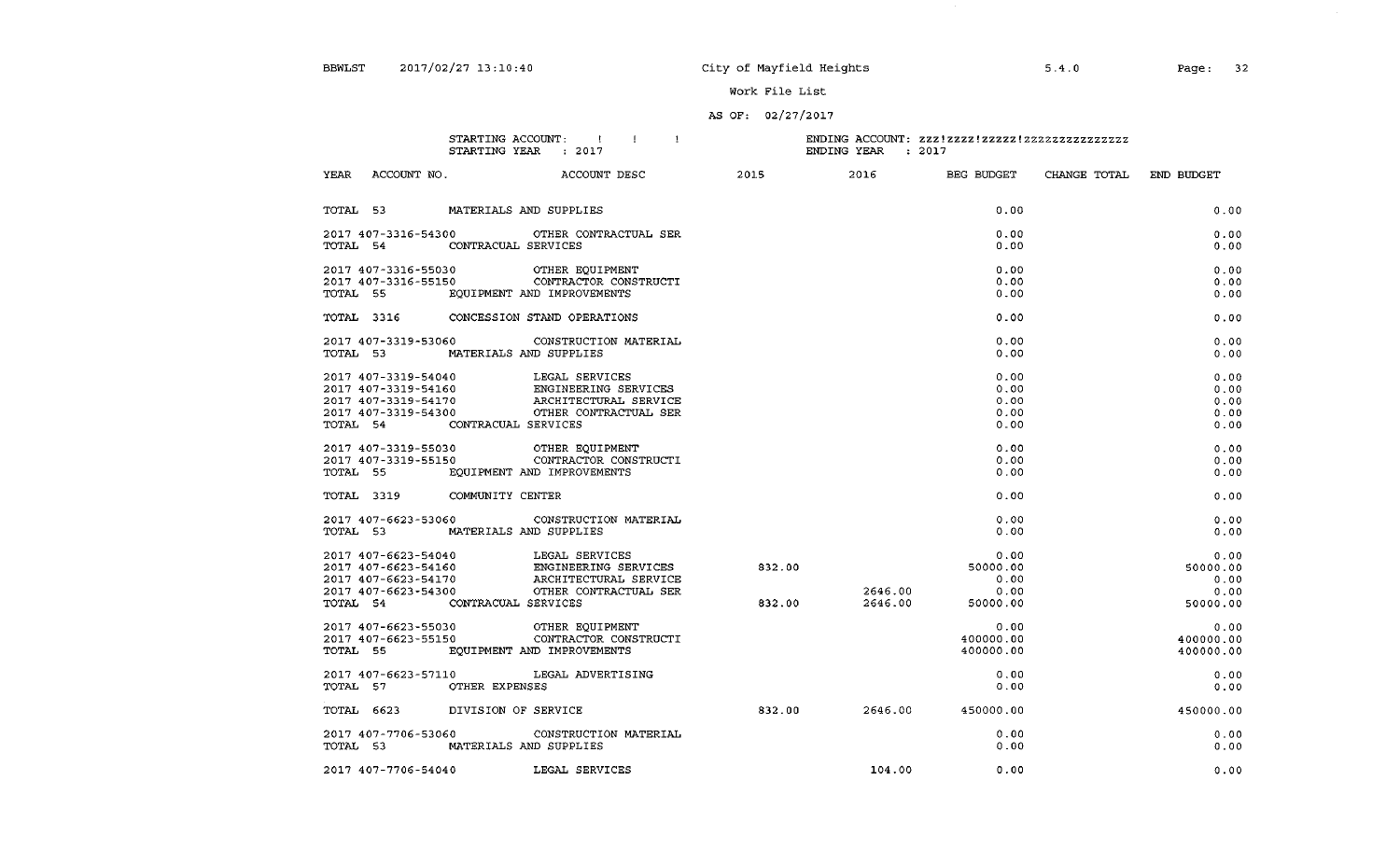2017 501-8810-56010 PRINCIPAL-BONDS

0.00

0.00

Work File List

### AS OF:  $02/27/2017$

|                                                                                               | ENDING ACCOUNT: 222!2222!22222.2222222222222222 |                                              |                                  |  |                                      |
|-----------------------------------------------------------------------------------------------|-------------------------------------------------|----------------------------------------------|----------------------------------|--|--------------------------------------|
| <b>YEAR</b> ACCOUNT NO. ACCOUNT DESC 2015 2016 BEG BUDGET CHANGE TOTAL END BUDGET             |                                                 |                                              |                                  |  |                                      |
| 2017 407-7706-54300 OTHER CONTRACTUAL SER<br>2017 407-7706-54440 BUILDING DEMOLITION E        |                                                 | 104.00                                       | 0.00<br>0.00<br>0.00<br>20000.00 |  | 0.00<br>0.00<br>0.00<br>20000.00     |
| TOTAL 54 CONTRACUAL SERVICES                                                                  |                                                 |                                              | 20000.00                         |  | 20000.00                             |
| 2017 407-7706-55030 OTHER EQUIPMENT<br>TOTAL 55 EQUIPMENT AND IMPROVEMENTS                    |                                                 | 79698.77<br>$16548.77$ $79698.77$ $86300.00$ | 0.00<br>86300.00<br>0.00         |  | 0.00<br>86300.00<br>0.00<br>86300.00 |
| 2017 407-7706-57110 LEGAL ADVERTISING<br>2017 407-7706-57120 TAXES<br>TOTAL 57 OTHER EXPENSES |                                                 |                                              | 0.00<br>0.00<br>0.00             |  | 0.00<br>0.00<br>0.00                 |
| TOTAL 7706 GENERAL ADMINISTRATION 16548.77 29802.77 106300.00                                 |                                                 |                                              |                                  |  | 106300.00                            |
| TOTAL 407 PUBLIC PROPERTY IMPROVEMENT 240065.47 349508.07 596300.00                           |                                                 |                                              |                                  |  | 596300.00                            |
| 2017 409-6626-59960 TRANS. TO S.A. BOND R<br>TOTAL 59 OTHER FINANCIAL USES                    |                                                 |                                              | 0.00<br>0.00                     |  | 0.00<br>0.00                         |
| TOTAL 6626 ROAD IMPROVEMENT FUND                                                              |                                                 |                                              | 0.00                             |  | 0.00                                 |
| TOTAL 409 S.A. ROAD IMPROVEMENT FUND                                                          |                                                 |                                              | 0.00                             |  | 0.00                                 |
| 2017 410-5510-53060 CONSTRUCTION MATERIAL<br>TOTAL 53 MATERIALS AND SUPPLIES                  |                                                 |                                              | 0.00<br>0.00                     |  | 0.00<br>0.00                         |
| 2017 410-5510-54040 LEGAL SERVICES<br>TOTAL 54 CONTRACUAL SERVICES                            | 29302.11<br>29302.11                            |                                              | 0.00<br>0.00<br>0.00<br>0.00     |  | 0.00<br>0.00<br>0.00<br>0.00         |
| TOTAL 55 EQUIPMENT AND IMPROVEMENTS                                                           |                                                 |                                              | 0.00<br>0.00                     |  | 0.00<br>0.00                         |
| 2017 410-5510-57080 MISC. OTHER EXPENSES<br>TOTAL 57 OTHER EXPENSES                           |                                                 |                                              | 0.00<br>0.00                     |  | 0.00<br>0.00                         |
| TOTAL 5510 WATER MAIN IMPROVEMENT 69302.11 21044.51                                           |                                                 |                                              | 0.00                             |  | 0.00                                 |
| TOTAL 410 WATER MAIN REPAIR FUND                                                              |                                                 | 69302.11 21044.51                            | 0.00                             |  | 0.00                                 |
| 2017 501-8810-54080 COUNTY AUD. & TREAS.<br>TOTAL 54 CONTRACUAL SERVICES                      |                                                 |                                              | 0.00<br>0.00                     |  | 0.00<br>0.00                         |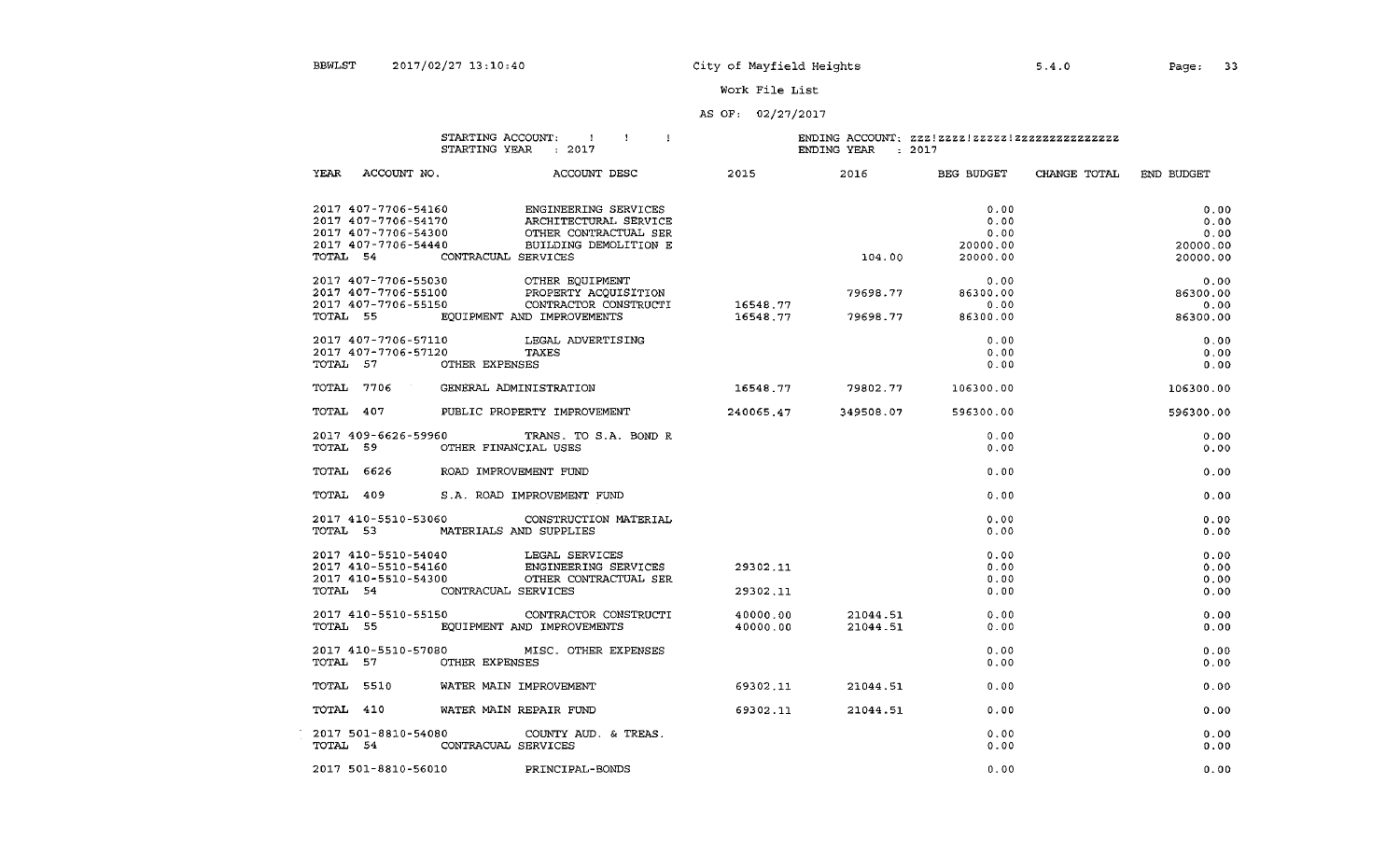YEAR ACCOUNT NO. ACCOUNT DESC

2015 2016

BEG BUDGET CHANGE TOTAL END BUDGET

Work File List

#### AS OF: 02/27/2017

#### STARTING ACCOUNT:  $\qquad$  !!! STARTING YEAR : 2017

|                                            | 2017 501-8810-56030 INTEREST-BONDS                                                                                                               |                    |                         | 0.00              | 0.00      |
|--------------------------------------------|--------------------------------------------------------------------------------------------------------------------------------------------------|--------------------|-------------------------|-------------------|-----------|
| TOTAL 56                                   | DEBT SERVICE                                                                                                                                     |                    |                         | 0.00              | 0.00      |
| 2017 501-8810-59010                        | REFUNDS                                                                                                                                          |                    |                         | 0.00              | 0.00      |
|                                            |                                                                                                                                                  |                    |                         | 0.00              | 0.00      |
| zui7 501-8810-59920<br>2017 501-8810-59930 | TRANS. TO STR. LIGHI.<br>TRANS. TO SIDEWALK RE                                                                                                   |                    |                         | 0.00              | 0.00      |
|                                            | TRANS. TO GEN. BOND.                                                                                                                             |                    |                         | 0.00              | 0.00      |
| 2017 501-8810-59940<br>2017 501-8810-59950 | TRANSFER TO OTHER FUN                                                                                                                            |                    |                         | 0.00              | 0.00      |
|                                            | TOTAL 59 OTHER FINANCIAL USES                                                                                                                    |                    |                         | 0.00              | 0.00      |
|                                            |                                                                                                                                                  |                    |                         |                   |           |
|                                            | TOTAL 8810 S.A. BOND RETIREMENT                                                                                                                  |                    |                         | 0.00              | 0.00      |
|                                            | TOTAL 501 S.A. BOND RETIREMENT FUND                                                                                                              |                    |                         | 0.00              | 0.00      |
|                                            | 2017 503-6425-54160 ENGINEERING SERVICES                                                                                                         |                    |                         | 0.00              | 0.00      |
|                                            | TOTAL 54 CONTRACUAL SERVICES                                                                                                                     |                    |                         | 0.00              | 0.00      |
|                                            | 2017 503-6425-55150 CONTRACTOR CONSTRUCTI                                                                                                        |                    |                         | 0.00              | 0.00      |
|                                            | TOTAL 55 EOUIPMENT AND IMPROVEMENTS                                                                                                              |                    |                         | 0.00              | 0.00      |
|                                            |                                                                                                                                                  |                    |                         |                   |           |
|                                            | 2017 503-6425-57080 MISC. OTHER EXPENSES                                                                                                         |                    |                         | 0.00              | 0.00      |
| TOTAL 57                                   | OTHER EXPENSES                                                                                                                                   |                    |                         | 0.00              | 0.00      |
|                                            | TOTAL 6425 SIDEWALK REPR SPEC ASSMT FUND                                                                                                         |                    |                         | 0.00              | 0.00      |
|                                            | TOTAL 503 SIDEWALK REPAIR S.A. FUND                                                                                                              |                    |                         | 0.00              | 0.00      |
|                                            | 2017 603-7703-54070 R.I.T.A. COLLECTION E                                                                                                        |                    | 4891.45 4662.42 5250.00 |                   | 5250.00   |
|                                            | TOTAL 54 CONTRACUAL SERVICES                                                                                                                     |                    | 4891.45 4662.42 5250.00 |                   | 5250.00   |
|                                            |                                                                                                                                                  |                    |                         |                   |           |
|                                            |                                                                                                                                                  |                    |                         |                   | 2200.00   |
|                                            |                                                                                                                                                  |                    |                         |                   | 169950.00 |
|                                            | TOTAL 59 OTHER FINANCIAL USES                                                                                                                    | 161896.21          | 152948.04               | 172150.00         | 172150.00 |
|                                            | TOTAL 7703 FINANCE DEPARTMENT                                                                                                                    | 166787.66          | 157610.46               | 177400.00         | 177400.00 |
|                                            | TOTAL 603 INCOME TAX TRUST FUND                                                                                                                  | 166787.66          | 157610.46               | 177400.00         | 177400.00 |
|                                            |                                                                                                                                                  |                    |                         |                   |           |
|                                            |                                                                                                                                                  |                    |                         | 26605.50 30000.00 | 30000.00  |
|                                            | 2017 604-4420-54160 ENGINEERING SERVICES 23506.25<br>2017 604-4420-54170 ARCHITECTURAL SERVICE 13762.50<br>13762.50 CONTRACUAL SERVICES 37268.75 |                    | 10200.00                | 10200.00          | 10200.00  |
|                                            | TOTAL 54 CONTRACUAL SERVICES                                                                                                                     |                    | 36805.50                | 40200.00          | 40200.00  |
| 2017 604-4420-57080                        | MISC. OTHER EXPENSES                                                                                                                             |                    |                         | 448.88 0.00       | 0.00      |
|                                            | 2017 604-4420-57180 BBS ASSESSMENT FEES                                                                                                          |                    | 4363.72                 | 4000.00           | 4000.00   |
| TOTAL 57 OTHER EXPENSES                    |                                                                                                                                                  | 5876.02<br>5876.02 | 4812.60                 | 4000.00           | 4000.00   |
| 2017 604-4420-59010                        | REFUNDS-DEPOSITS 36472.20                                                                                                                        |                    | 27581.41                | 30000.00          | 30000.00  |
| 2017 604-4420-59950                        | TRANSFER TO OTHER FUN                                                                                                                            |                    |                         | 0.00              | 0.00      |
|                                            |                                                                                                                                                  |                    |                         |                   |           |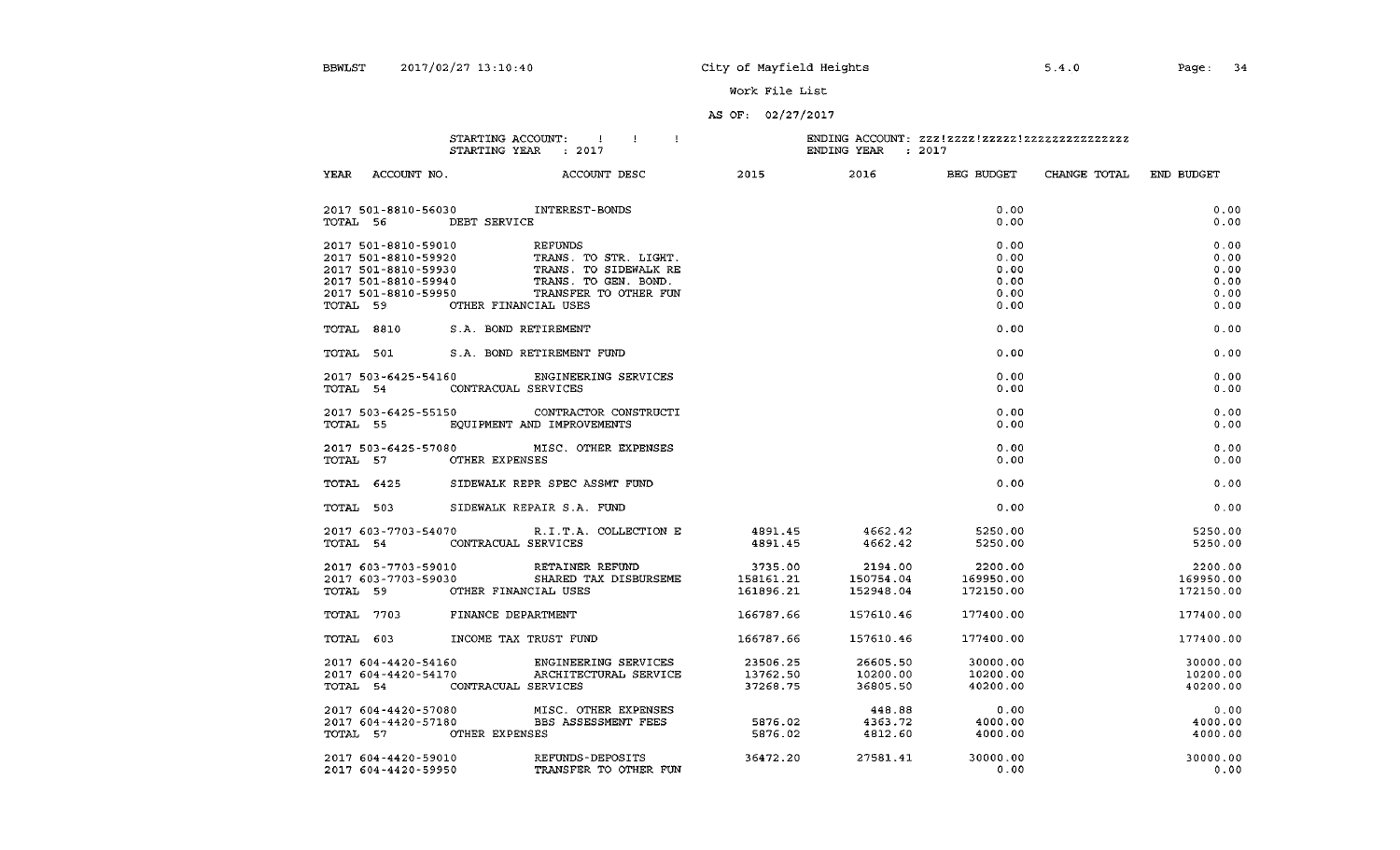5.4. 0

work File List

### AS OF, 02/27/2017

| STARTING ACCOUNT: |  |        | - |
|-------------------|--|--------|---|
| STARTING YEAR     |  | : 2017 |   |

|                    | ENDING ACCOUNT: zzz!zzzz!zzzzz!zzzzzzzzzzzzzzzz |
|--------------------|-------------------------------------------------|
| ENDING YEAR : 2017 |                                                 |

| YEAR<br>ACCOUNT NO                  |                 | ACCOUNT DESC                            | 2015      | 2016             | BEG BUDGET | CHANGE TOTAL | END BUDGET |
|-------------------------------------|-----------------|-----------------------------------------|-----------|------------------|------------|--------------|------------|
| TOTAL 59                            |                 | OTHER FINANCIAL USES                    | 36472, 20 | 27581.41         | 30000.00   |              | 30000.00   |
| TOTAL 4420                          |                 | DIVISION OF BUILDING                    | 79616.97  | 69199.51         | 74200.00   |              | 74200.00   |
| TOTAL 604 BLDG. CONTRACTOR DEPOSIT  |                 |                                         | 79616.97  | 69199.51         | 74200.00   |              | 74200.00   |
|                                     |                 | 2017 605-1107-51050 ACCRUED SICK LEAVE  |           |                  | 0.00       |              | 0.00       |
|                                     |                 | 2017 605-1107-51060 ACCRUED VACATION    |           |                  | 0.00       |              | 0.00       |
| TOTAL 51                            | <b>SALARIES</b> |                                         |           |                  | 0.00       |              | 0.00       |
|                                     |                 | TOTAL 1107 PUBLIC SAFETY ADMINISTRATION |           |                  | 0.00       |              | 0.00       |
|                                     |                 |                                         | 11739.05  | 14111.41         | 52000.00   |              | 52000.00   |
|                                     |                 |                                         | 11787.88  |                  | 17000.00   |              | 17000.00   |
| TOTAL 51                            | SALARIES        |                                         | 23526.93  | 14111.41         | 69000.00   |              | 69000.00   |
| TOTAL 1108 DIVISION OF POLICE       |                 |                                         | 23526.93  | 14111.41         | 69000.00   |              | 69000.00   |
|                                     |                 | 2017 605-1109-51050 ACCRUED SICK LEAVE  | 23468.66  | 1656.11          | 39000.00   |              | 39000.00   |
|                                     |                 | 2017 605-1109-51060 ACCRUED VACATION    |           |                  | 13000.00   |              | 13000.00   |
| TOTAL 51                            | SALARIES        |                                         | 23468.66  | 1656.11          | 52000.00   |              | 52000.00   |
| TOTAL 1109 DIVISION OF FIRE         |                 |                                         |           | 23468.66 1656.11 | 52000.00   |              | 52000.00   |
|                                     |                 | 2017 605-1110-51050 ACCRUED SICK LEAVE  | 11820.24  |                  | 0.00       |              | 0.00       |
|                                     |                 | 2017 605-1110-51060 ACCRUED VACATION    | 6492.40   |                  | 0.00       |              | 0.00       |
| TOTAL 51                            | SALARIES        |                                         | 18312.64  |                  | 0.00       |              | 0.00       |
|                                     |                 | TOTAL 1110 POLICE & FIRE COMMUNICATIONS | 18312.64  |                  | 0.00       |              | 0.00       |
|                                     |                 |                                         |           |                  | 0.00       |              | 0.00       |
|                                     |                 |                                         |           |                  | 0.00       |              | 0.00       |
| TOTAL 51                            | SALARIES        |                                         |           |                  | 0.00       |              | 0.00       |
| TOTAL 1124 ANIMAL CONTROL           |                 |                                         |           |                  | 0.00       |              | 0.00       |
|                                     |                 | 2017 605-2210-51050 ACCRUED SICK LEAVE  |           |                  | 0.00       |              | 0.00       |
| 2017 605-2210-51060                 |                 | ACCRUED VACATION                        |           |                  | 0.00       |              | 0.00       |
| TOTAL 51                            | SALARIES        |                                         |           |                  | 0.00       |              | 0.00       |
| TOTAL 2210 HUMAN SERVICE DEPARTMENT |                 |                                         |           |                  | 0.00       |              | 0.00       |
|                                     |                 | 2017 605-3315-51050 ACCRUED SICK LEAVE  |           |                  | 0.00       |              | 0.00       |
| 2017 605-3315-51060                 |                 | ACCRUED VACATION                        |           |                  | 0.00       |              | 0.00       |
| TOTAL 51                            | SALARIES        |                                         |           |                  | 0.00       |              | 0.00       |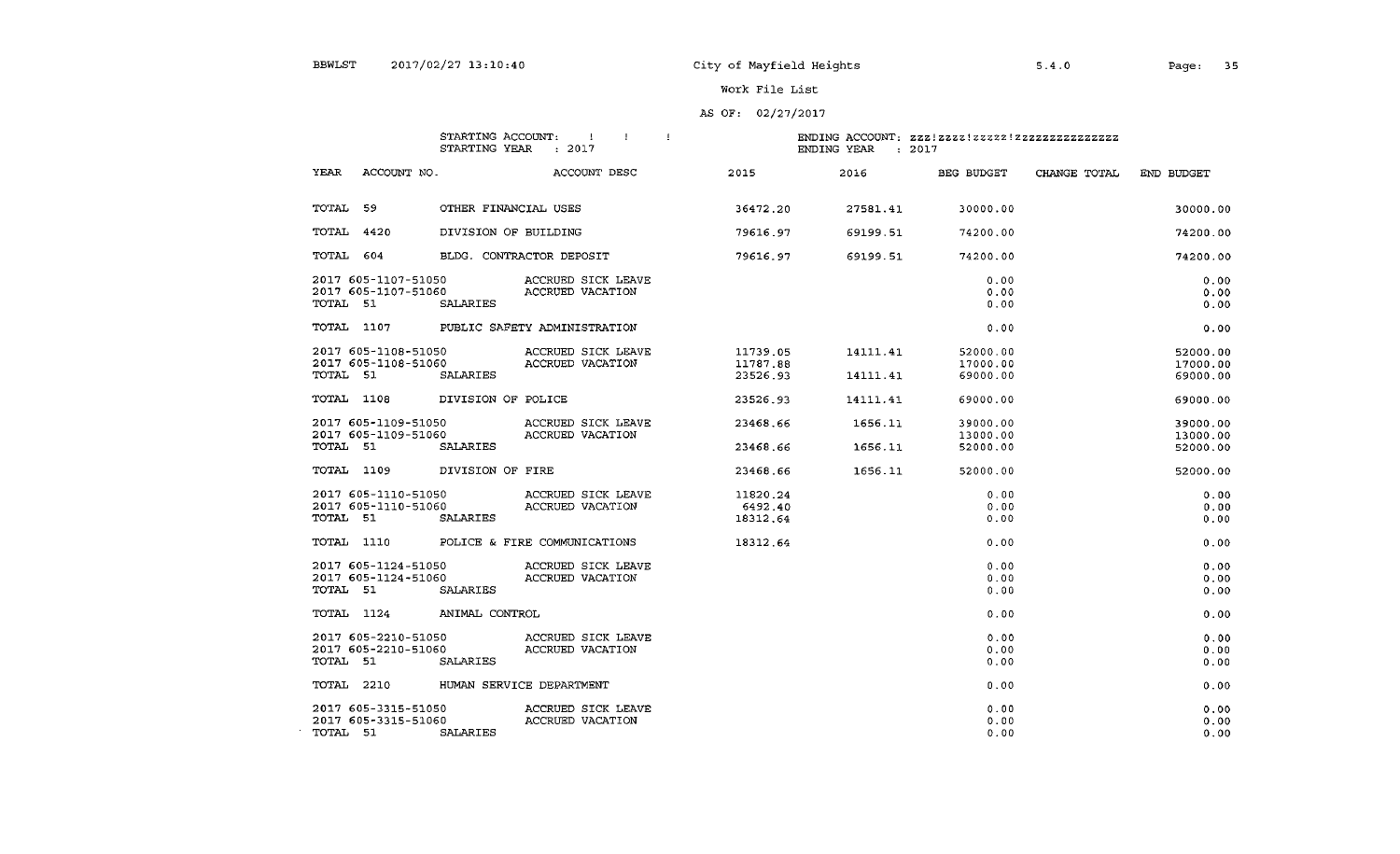### AS OF: 02/27/2017

#### STARTING ACCOUNT:  $\qquad$   $\qquad$   $\qquad$   $\qquad$   $\qquad$  1 STARTING YEAR : 2017

| ACCOUNT NO.<br>YEAR               |                 | ACCOUNT DESC                                   | 2015     | 2016     | BEG BUDGET   | CHANGE TOTAL | END BUDGET   |
|-----------------------------------|-----------------|------------------------------------------------|----------|----------|--------------|--------------|--------------|
| TOTAL 3315 PARKS                  |                 |                                                |          |          | 0.00         |              | 0.00         |
|                                   |                 | 2017 605-3319-51050 ACCRUED SICK LEAVE         | 2970.44  |          | 0.00         |              | 0.00         |
| 2017 605-3319-51060<br>TOTAL 51   | SALARIES        | ACCRUED VACATION                               | 2970.44  |          | 0.00<br>0.00 |              | 0.00<br>0.00 |
| TOTAL 3319 COMMUNITY CENTER       |                 |                                                | 2970.44  |          | 0.00         |              | 0.00         |
|                                   |                 | ACCRUED SICK LEAVE                             | 9282.89  | 4301.41  | 5000.00      |              | 5000.00      |
|                                   |                 |                                                |          | 6201.36  | 0.00         |              | 0.00         |
| TOTAL 51                          | <b>SALARIES</b> |                                                | 9282.89  | 10502.77 | 5000.00      |              | 5000.00      |
| TOTAL 4420 DIVISION OF BUILDING   |                 |                                                | 9282.89  | 10502.77 | 5000.00      |              | 5000.00      |
|                                   |                 | 2017 605-6623-51050         ACCRUED SICK LEAVE | 37467.52 | 8308.98  | 8000.00      |              | 8000.00      |
|                                   |                 | 2017 605-6623-51060 ACCRUED VACATION           |          | 28562.07 | 0.00         |              | 0.00         |
| TOTAL 51                          | <b>SALARIES</b> |                                                | 37467.52 | 36871.05 | 8000.00      |              | 8000.00      |
| TOTAL 6623 DIVISION OF SERVICE    |                 |                                                | 37467.52 | 36871.05 | 8000.00      |              | 8000.00      |
|                                   |                 | 2017 605-6625-51050 ACCRUED SICK LEAVE         | 44262.78 | 31379.52 | 0.00         |              | 0.00         |
|                                   |                 | 2017 605-6625-51060 ACCRUED VACATION           | 1818 70  | 8325.55  | 0.00         |              | 0.00         |
| TOTAL 51                          | SALARIES        |                                                | 46081.48 | 39705.07 | 0.00         |              | 0.00         |
| TOTAL 6625                        |                 | STREET CONSTR MAINT. & REPAIR                  | 46081.48 | 39705.07 | 0.00         |              | 0.00         |
|                                   |                 |                                                | 9615.90  |          | 0.00         |              | 0.00         |
|                                   |                 |                                                |          |          | 0.00         |              | 0.00         |
| TOTAL 51 SALARIES                 |                 |                                                | 9615.90  |          | 0.00         |              | 0.00         |
| TOTAL 7703 FINANCE DEPARTMENT     |                 |                                                | 9615.90  |          | 0.00         |              | 0.00         |
|                                   |                 |                                                |          |          | 6100.00      |              | 6100.00      |
|                                   |                 |                                                |          |          | 7600.00      |              | 7600.00      |
| TOTAL 51                          | <b>SALARIES</b> |                                                |          |          | 13700.00     |              | 13700.00     |
| TOTAL 7706 GENERAL ADMINISTRATION |                 |                                                |          |          | 13700.00     |              | 13700.00     |
|                                   |                 | 2017 605-7707-51060 ACCRUED VACATION           |          |          | 0.00         |              | 0.00         |
| TOTAL 51                          | SALARIES        |                                                |          |          | 0.00         |              | 0.00         |
|                                   |                 | TOTAL 7707 DEPARTMENT OF HUMAN RESOURCES       |          |          | 0.00         |              | 0.00         |
| TOTAL 605                         |                 |                                                |          |          | 147700.00    |              | 147700.00    |
| 2017 606-7720-54030               |                 | INSURANCE PREMIUMS                             |          |          | 0.00         |              | 0.00         |
| 2017 606-7720-54040               |                 | LEGAL SERVICES                                 | 6877.00  | 18148.73 | 20000.00     |              | 20000.00     |
| 2017 606-7720-54300               |                 | OTHER CONTRACTUAL SER                          | 603.68   | 31.60    | 100.00       |              | 100.00       |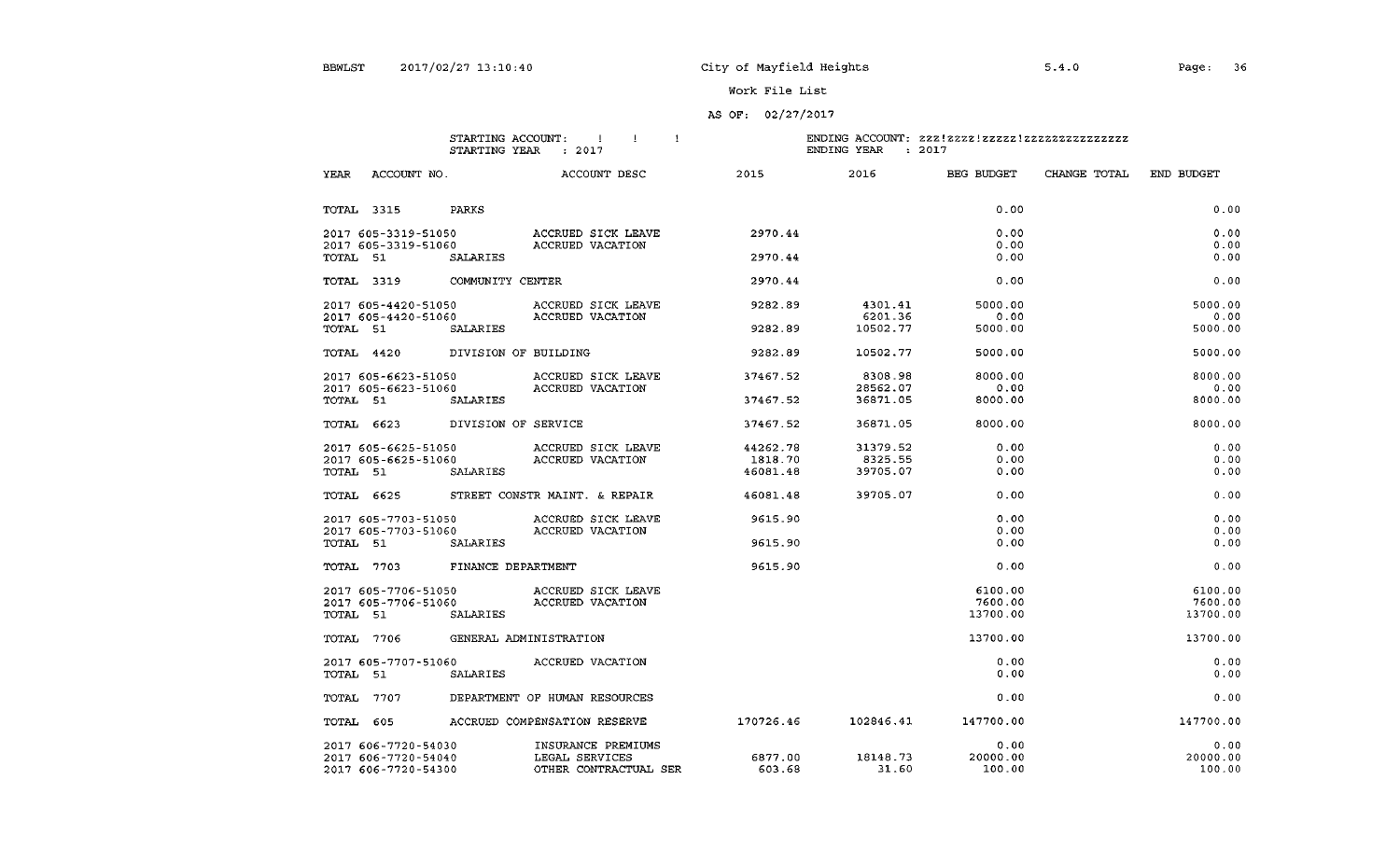### AS OF: 02/27/2017

### STARTING ACCOUNT: STARTING YEAR : 2017

### ENDING ACCOUNT: zzz!zzzz!zzzzz!zzzzzzzzzzzzzzz ENDING YEAR : 2017

**Contract** 

| <b>YEAR</b><br>ACCOUNT NO. | ACCOUNT DESC                                | 2015      | 2016      | BEG BUDGET | CHANGE TOTAL | END BUDGET |
|----------------------------|---------------------------------------------|-----------|-----------|------------|--------------|------------|
| TOTAL 54                   | CONTRACUAL SERVICES                         | 7480.68   | 18180.33  | 20100.00   |              | 20100.00   |
|                            | 2017 606-7720-57090 INSURANCE SETTLEMENTS   | 3745.28   | 453.75    | 5000.00    |              | 5000.00    |
| TOTAL 57                   | OTHER EXPENSES                              | 3745.28   | 453.75    | 5000.00    |              | 5000.00    |
| 2017 606-7720-59950        | TRANSFER TO FUND 211                        |           |           | 0.00       |              | 0.00       |
| TOTAL 59                   | OTHER FINANCIAL USES                        |           |           | 0.00       |              | 0.00       |
| TOTAL 7720                 | GEN'L ADMINISTRATION-INSURANCE              | 11225.96  | 18634.08  | 25100.00   |              | 25100.00   |
| TOTAL 606                  | SELF-INSURANCE RESERVE FUND                 | 11225.96  | 18634.08  | 25100.00   |              | 25100.00   |
| 2017 607-7722-59010        | <b>EXERCISE REFUNDS</b>                     | 5175.00   | 8809.00   | 45000.00   |              | 45000.00   |
| 2017 607-7722-59020        | MISC. OFFSET                                | 11.82     | 4.04      | 100.00     |              | 100.00     |
| 2017 607-7722-59900        | TRANS. TO S.C.M.R.                          |           |           | 0.00       |              | 0.00       |
| 2017 607-7722-59950        | TRANSFER TO OTHER FUN                       |           |           | 0.00       |              | 0.00       |
| 2017 607-7722-59980        | TRANSFER TO GEN'L FUN                       |           |           | 0.00       |              | 0.00       |
| TOTAL 59                   | OTHER FINANCIAL USES                        | 5186.82   | 8813.04   | 45100.00   |              | 45100.00   |
| TOTAL 7722                 | GENERAL AGENCY ACCOUNTS                     | 5186.82   | 8813.04   | 45100.00   |              | 45100.00   |
| TOTAL 607                  | MISC. DEPOSIT FUND                          | 5186.82   | 8813.04   | 45100.00   |              | 45100.00   |
|                            | 2017 611-7724-52040 HOSPITALIZATION         | 344944.26 | 102788.22 | 155000.00  |              | 155000.00  |
| TOTAL 52                   | FRINGE BENEFITS                             | 344944.26 | 102788.22 | 155000.00  |              | 155000.00  |
|                            | 2017 611-7724-59010 REFUNDS & REIMBURSEME   |           |           | 0.00       |              | 0.00       |
| 2017 611-7724-59950        | TRANS. TO OTHER FUNDS                       |           |           | 0.00       |              | 0.00       |
| TOTAL 59                   | OTHER FINANCIAL USES                        |           |           | 0.00       |              | 0.00       |
| TOTAL 7724                 | GEN'L ADMIN EMPLOY BENEFITS 344944.26       |           | 102788.22 | 155000.00  |              | 155000.00  |
| TOTAL 611                  | EMPLOY. HOSP. DEDUCT. TRUST                 | 344944.26 | 102788.22 | 155000.00  |              | 155000.00  |
|                            | 2017 616-2211-57080 MISC. OTHER EXPENSES    | 790.00    | 1327.57   | 1300.00    |              | 1300.00    |
| TOTAL 57                   | OTHER EXPENSES                              | 790.00    | 1327.57   | 1300.00    |              | 1300.00    |
| TOTAL 2211                 | COMMISSION ON AGING                         | 790.00    | 1327.57   | 1300.00    |              | 1300.00    |
| TOTAL 616                  | COMMISSION ON AGING                         | 790.00    | 1327.57   | 1300.00    |              | 1300.00    |
|                            | 2017 618-2210-57080<br>MISC. OTHER EXPENSES | 962.01    | 2803.60   | 3000.00    |              | 3000.00    |
| TOTAL 57                   | OTHER EXPENSES                              | 962.01    | 2803.60   | 3000.00    |              | 3000.00    |
| TOTAL 2210                 | HUMAN SERVICE DEPARTMENT                    | 962.01    | 2803.60   | 3000.00    |              | 3000.00    |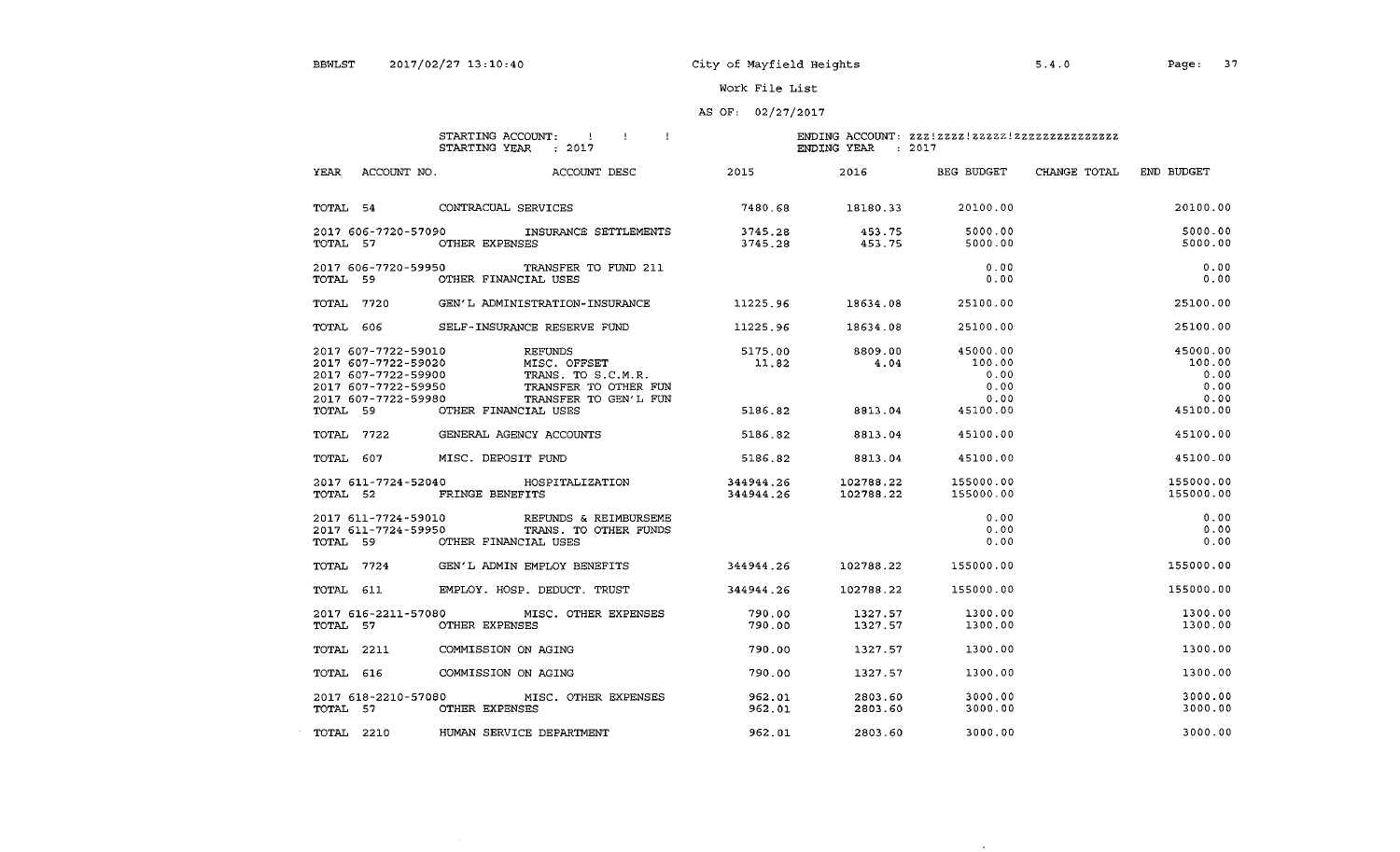5.4.0

Page: 38

### work File List

### AS OF: 02/27/2017

## STARTING ACCOUNT: 1<br>STARTING YEAR 1: 2017

| YEAR | ACCOUNT NO.         | <b>ACCOUNT DESC</b>                                                   | 2015               |                        | 2016 BEG BUDGET    | CHANGE TOTAL END BUDGET |                    |
|------|---------------------|-----------------------------------------------------------------------|--------------------|------------------------|--------------------|-------------------------|--------------------|
|      |                     | TOTAL 618 NEEDY FAMILY FUND                                           |                    | 962.01 2803.60 3000.00 |                    |                         | 3000.00            |
|      |                     | 2017 620-3315-57080 MISC. OTHER EXPENSES<br>TOTAL 57 OTHER EXPENSES   | 953.32<br>953.32   | 4833.02<br>4833.02     | 5000.00<br>5000.00 |                         | 5000.00<br>5000.00 |
|      | TOTAL 3315 PARKS    |                                                                       | 953.32             | 4833.02                | 5000.00            |                         | 5000.00            |
|      |                     | TOTAL 620 PARADE COMMITTEE FUND                                       | 953.32             | 4833.02                | 5000.00            |                         | 5000.00            |
|      |                     | 2017 621-3315-57080 MISC. OTHER EXPENSES<br>TOTAL 57 OTHER EXPENSES   | 4032.77<br>4032.77 | 100.00<br>100.00       | 100.00<br>100.00   |                         | 100.00<br>100.00   |
|      | TOTAL 3315 PARKS    |                                                                       |                    | 4032.77 100.00         | 100.00             |                         | 100.00             |
|      | TOTAL 621 ROAD RACE |                                                                       |                    | 4032.77 100.00         | 100.00             |                         | 100.00             |
|      |                     | 2017 701-1108-52160 RETRO CLAIM LOSS PREM<br>TOTAL 52 FRINGE BENEFITS |                    |                        | 0.00<br>0.00       |                         | 0.00<br>0.00       |
|      |                     | TOTAL 1108 DIVISION OF POLICE                                         |                    |                        | 0.00               |                         | 0.00               |
|      |                     | 2017 701-1109-52160 RETRO CLAIM LOSS PREM<br>TOTAL 52 FRINGE BENEFITS | 669.51<br>669.51   |                        | 0.00<br>0.00       |                         | 0.00<br>0.00       |
|      |                     | TOTAL 1109 DIVISION OF FIRE                                           | 669.51             |                        | 0.00               |                         | 0.00               |
|      |                     | 2017 701-1110-52160 RETRO CLAIM LOSS PREM<br>TOTAL 52 FRINGE BENEFITS |                    |                        | 0.00<br>0.00       |                         | 0.00<br>0.00       |
|      |                     | TOTAL 1110 POLICE & FIRE COMMUNICATIONS                               |                    |                        | 0.00               |                         | 0.00               |
|      |                     | 2017 701-1124-52160 RETRO CLAIM LOSS PREM<br>TOTAL 52 FRINGE BENEFITS |                    |                        | 0.00<br>0.00       |                         | 0.00<br>0.00       |
|      |                     | TOTAL 1124 ANIMAL CONTROL                                             |                    |                        | 0.00               |                         | 0.00               |
|      |                     | 2017 701-3315-52160 RETRO CLAIM LOSS PREM<br>TOTAL 52 FRINGE BENEFITS |                    |                        | 0.00<br>0.00       |                         | 0.00<br>0.00       |
|      | TOTAL 3315 PARKS    |                                                                       |                    |                        | 0.00               |                         | 0.00               |
|      |                     | 2017 701-3330-52160 RETRO CLAIM LOSS PREM<br>TOTAL 52 FRINGE BENEFITS | 144.16<br>144.16   |                        | 0.00<br>0.00       |                         | 0.00<br>0.00       |
|      |                     | TOTAL 3330 SUMMER DAY CAMP                                            | 144.16             |                        | 0.00               |                         | 0.00               |
|      |                     | 2017 701-4420-52160 RETRO CLAIM LOSS PREM                             |                    |                        | 0.00               |                         | 0.00               |